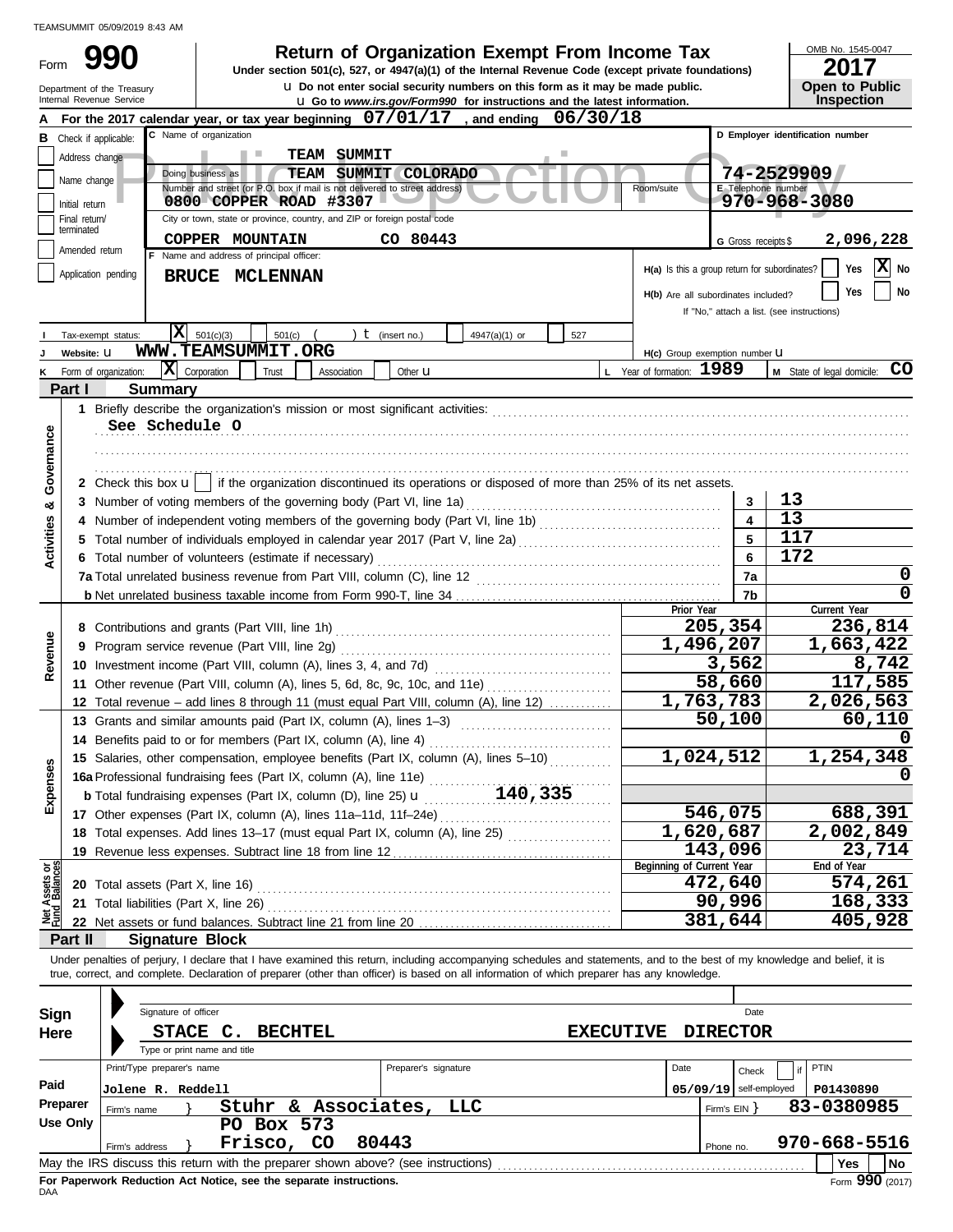|              | Form 990 (2017) TEAM SUMMIT                                                                                                                                                                                                                                                                                                                                                                                                                                                                                      |                                                                          | 74-2529909                                                                                                           | Page 2                              |
|--------------|------------------------------------------------------------------------------------------------------------------------------------------------------------------------------------------------------------------------------------------------------------------------------------------------------------------------------------------------------------------------------------------------------------------------------------------------------------------------------------------------------------------|--------------------------------------------------------------------------|----------------------------------------------------------------------------------------------------------------------|-------------------------------------|
| Part III     |                                                                                                                                                                                                                                                                                                                                                                                                                                                                                                                  | <b>Statement of Program Service Accomplishments</b>                      |                                                                                                                      |                                     |
|              |                                                                                                                                                                                                                                                                                                                                                                                                                                                                                                                  |                                                                          |                                                                                                                      | $ \mathbf{x} $                      |
|              | Briefly describe the organization's mission:                                                                                                                                                                                                                                                                                                                                                                                                                                                                     |                                                                          |                                                                                                                      |                                     |
|              | See Schedule O                                                                                                                                                                                                                                                                                                                                                                                                                                                                                                   |                                                                          |                                                                                                                      |                                     |
|              |                                                                                                                                                                                                                                                                                                                                                                                                                                                                                                                  |                                                                          |                                                                                                                      |                                     |
| $\mathbf{2}$ | Did the organization undertake any significant program services during the year which were not listed on the                                                                                                                                                                                                                                                                                                                                                                                                     |                                                                          |                                                                                                                      |                                     |
|              | prior Form 990 or 990-EZ?                                                                                                                                                                                                                                                                                                                                                                                                                                                                                        |                                                                          |                                                                                                                      | Yes $\overline{X}$ No               |
|              | If "Yes," describe these new services on Schedule O.                                                                                                                                                                                                                                                                                                                                                                                                                                                             |                                                                          |                                                                                                                      |                                     |
| 3            | Did the organization cease conducting, or make significant changes in how it conducts, any program<br>services?                                                                                                                                                                                                                                                                                                                                                                                                  |                                                                          |                                                                                                                      | Yes $ \mathbf{X} $ No               |
|              | If "Yes," describe these changes on Schedule O.                                                                                                                                                                                                                                                                                                                                                                                                                                                                  |                                                                          |                                                                                                                      |                                     |
|              | Describe the organization's program service accomplishments for each of its three largest program services, as measured by                                                                                                                                                                                                                                                                                                                                                                                       |                                                                          |                                                                                                                      |                                     |
|              | expenses. Section 501(c)(3) and 501(c)(4) organizations are required to report the amount of grants and allocations to others,                                                                                                                                                                                                                                                                                                                                                                                   |                                                                          |                                                                                                                      |                                     |
|              | the total expenses, and revenue, if any, for each program service reported.                                                                                                                                                                                                                                                                                                                                                                                                                                      |                                                                          |                                                                                                                      |                                     |
|              | PROGRAMS BEGIN WITH OUR INTRO PROGRAMS FOCUSING ON THE SPORTS FUNDAMENTALS<br>AND PROGRESS WITH THE ATHLETES TO OUR ACADEMIC, POST GRADUATE<br>ATHLETE PROGRAMS WHICH ENABLE ATHLETES<br><b>INTERNATIONAL</b><br>COMPETITIONS.<br>SNOWBOARD ON-SNOW ACTIVITIES ALONG WITH YEAR ROUND DRY-LAND PHYSICAL<br>PROGRAMS.<br><b>TRAINING</b><br>COLORADO HAD 452 ATHLETES:<br>FREESKI PROGRAM AND 69 IN OUR SNOWBOARD PROGRAM.<br>OPERATES PROGRAMS ON A-BASIN, BRECKENRIDGE, COPPER MOUNTAIN AND KEYSTONE<br>RESORTS. | CURRENT PROGRAMS<br>FOR THE FISCAL YEAR ENDED JUNE 30, 2018, TEAM SUMMIT | TO TRAIN AND FOCUS FOR NATIONAL AND<br>INCLUDE ALPINE, FREESKI AND<br>259 ATHLETES IN OUR ALPINE PROGRAM, 124 IN OUR | AND MASTERS<br>TEAM SUMMIT COLORADO |
|              | 4b (Code:<br>) (Expenses \$                                                                                                                                                                                                                                                                                                                                                                                                                                                                                      |                                                                          |                                                                                                                      |                                     |
|              |                                                                                                                                                                                                                                                                                                                                                                                                                                                                                                                  |                                                                          |                                                                                                                      |                                     |
|              |                                                                                                                                                                                                                                                                                                                                                                                                                                                                                                                  |                                                                          |                                                                                                                      |                                     |
|              |                                                                                                                                                                                                                                                                                                                                                                                                                                                                                                                  |                                                                          |                                                                                                                      |                                     |
|              |                                                                                                                                                                                                                                                                                                                                                                                                                                                                                                                  |                                                                          |                                                                                                                      |                                     |
|              |                                                                                                                                                                                                                                                                                                                                                                                                                                                                                                                  |                                                                          |                                                                                                                      |                                     |
|              |                                                                                                                                                                                                                                                                                                                                                                                                                                                                                                                  |                                                                          |                                                                                                                      |                                     |
|              |                                                                                                                                                                                                                                                                                                                                                                                                                                                                                                                  |                                                                          |                                                                                                                      |                                     |
|              |                                                                                                                                                                                                                                                                                                                                                                                                                                                                                                                  |                                                                          |                                                                                                                      |                                     |
|              |                                                                                                                                                                                                                                                                                                                                                                                                                                                                                                                  |                                                                          |                                                                                                                      |                                     |
|              |                                                                                                                                                                                                                                                                                                                                                                                                                                                                                                                  |                                                                          |                                                                                                                      |                                     |
|              | 4c (Code:                                                                                                                                                                                                                                                                                                                                                                                                                                                                                                        |                                                                          |                                                                                                                      |                                     |
|              |                                                                                                                                                                                                                                                                                                                                                                                                                                                                                                                  |                                                                          |                                                                                                                      |                                     |
|              |                                                                                                                                                                                                                                                                                                                                                                                                                                                                                                                  |                                                                          |                                                                                                                      |                                     |
|              |                                                                                                                                                                                                                                                                                                                                                                                                                                                                                                                  |                                                                          |                                                                                                                      |                                     |
|              |                                                                                                                                                                                                                                                                                                                                                                                                                                                                                                                  |                                                                          |                                                                                                                      |                                     |
|              |                                                                                                                                                                                                                                                                                                                                                                                                                                                                                                                  |                                                                          |                                                                                                                      |                                     |
|              |                                                                                                                                                                                                                                                                                                                                                                                                                                                                                                                  |                                                                          |                                                                                                                      |                                     |
|              |                                                                                                                                                                                                                                                                                                                                                                                                                                                                                                                  |                                                                          |                                                                                                                      |                                     |
|              |                                                                                                                                                                                                                                                                                                                                                                                                                                                                                                                  |                                                                          |                                                                                                                      |                                     |
|              |                                                                                                                                                                                                                                                                                                                                                                                                                                                                                                                  |                                                                          |                                                                                                                      |                                     |
|              |                                                                                                                                                                                                                                                                                                                                                                                                                                                                                                                  |                                                                          |                                                                                                                      |                                     |
|              |                                                                                                                                                                                                                                                                                                                                                                                                                                                                                                                  |                                                                          |                                                                                                                      |                                     |
|              | 4d Other program services (Describe in Schedule O.)                                                                                                                                                                                                                                                                                                                                                                                                                                                              |                                                                          |                                                                                                                      |                                     |
|              | (Expenses \$                                                                                                                                                                                                                                                                                                                                                                                                                                                                                                     | including grants of \$                                                   | (Revenue \$                                                                                                          |                                     |
|              | 4e Total program service expenses u                                                                                                                                                                                                                                                                                                                                                                                                                                                                              | 1,564,363                                                                |                                                                                                                      |                                     |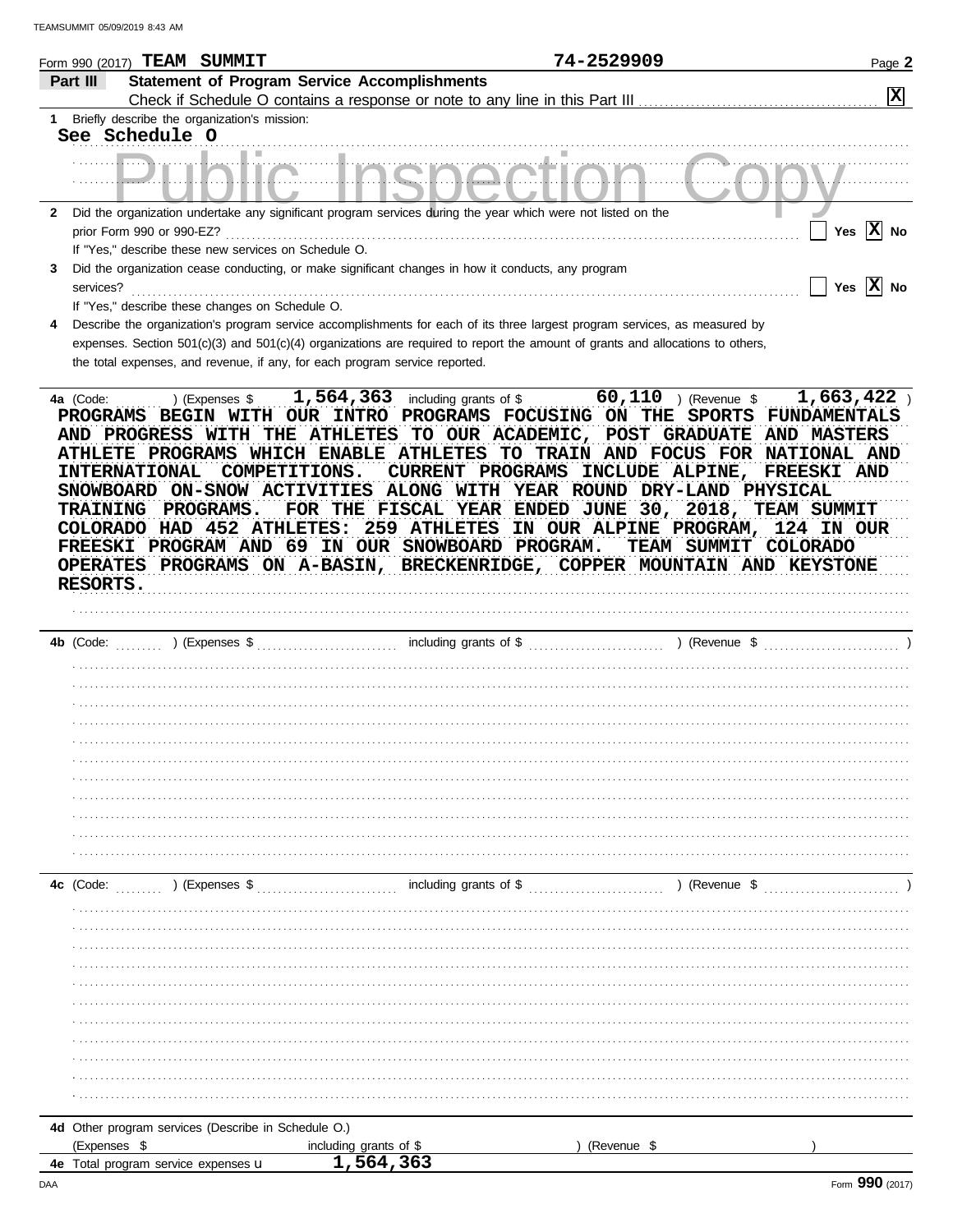|     | 74-2529909<br>Form 990 (2017) TEAM SUMMIT                                                                               |                |             | Page 3      |
|-----|-------------------------------------------------------------------------------------------------------------------------|----------------|-------------|-------------|
|     | <b>Checklist of Required Schedules</b><br>Part IV                                                                       |                |             |             |
|     |                                                                                                                         |                | Yes         | No          |
| 1   | Is the organization described in section 501(c)(3) or $4947(a)(1)$ (other than a private foundation)? If "Yes,"         |                |             |             |
|     | complete Schedule A                                                                                                     | 1              | $\mathbf x$ |             |
| 2   | Is the organization required to complete Schedule B, Schedule of Contributors (see instructions)?                       | $\overline{2}$ | $\mathbf x$ |             |
| 3   | Did the organization engage in direct or indirect political campaign activities on behalf of or in opposition to        |                |             |             |
|     | candidates for public office? If "Yes," complete Schedule C, Part I                                                     | $\mathbf{3}$   |             | X           |
| 4   | Section 501(c)(3) organizations. Did the organization engage in lobbying activities, or have a section 501(h)           |                |             |             |
|     | election in effect during the tax year? If "Yes," complete Schedule C, Part II                                          | 4              |             | x           |
| 5   | Is the organization a section $501(c)(4)$ , $501(c)(5)$ , or $501(c)(6)$ organization that receives membership dues,    |                |             |             |
|     | assessments, or similar amounts as defined in Revenue Procedure 98-19? If "Yes," complete Schedule C,                   |                |             |             |
|     | Part III                                                                                                                | 5              |             | x           |
| 6   | Did the organization maintain any donor advised funds or any similar funds or accounts for which donors                 |                |             |             |
|     | have the right to provide advice on the distribution or investment of amounts in such funds or accounts? If             |                |             |             |
|     | "Yes," complete Schedule D, Part I                                                                                      | 6              |             | x           |
| 7   | Did the organization receive or hold a conservation easement, including easements to preserve open space,               |                |             |             |
|     | the environment, historic land areas, or historic structures? If "Yes," complete Schedule D, Part II                    | 7              |             | x           |
| 8   | Did the organization maintain collections of works of art, historical treasures, or other similar assets? If "Yes,"     |                |             |             |
|     | complete Schedule D, Part III                                                                                           | 8              |             | x           |
| 9   | Did the organization report an amount in Part X, line 21, for escrow or custodial account liability, serve as a         |                |             |             |
|     | custodian for amounts not listed in Part X; or provide credit counseling, debt management, credit repair, or            |                |             |             |
|     | debt negotiation services? If "Yes," complete Schedule D, Part IV                                                       | 9              |             | X           |
| 10  | Did the organization, directly or through a related organization, hold assets in temporarily restricted                 |                |             |             |
|     | endowments, permanent endowments, or quasi-endowments? If "Yes," complete Schedule D, Part V                            | 10             | X           |             |
| 11  | If the organization's answer to any of the following questions is "Yes," then complete Schedule D, Parts VI,            |                |             |             |
|     | VII, VIII, IX, or X as applicable.                                                                                      |                |             |             |
| a   | Did the organization report an amount for land, buildings, and equipment in Part X, line 10? If "Yes,"                  |                |             |             |
|     | complete Schedule D, Part VI                                                                                            | 11a            | $\mathbf x$ |             |
| b   | Did the organization report an amount for investments—other securities in Part X, line 12 that is 5% or more            |                |             |             |
|     | of its total assets reported in Part X, line 16? If "Yes," complete Schedule D, Part VII                                | 11b            |             | x           |
| c.  | Did the organization report an amount for investments—program related in Part X, line 13 that is 5% or more             |                |             |             |
|     | of its total assets reported in Part X, line 16? If "Yes," complete Schedule D, Part VIII                               | 11c            |             | x           |
| d   | Did the organization report an amount for other assets in Part X, line 15 that is 5% or more of its total assets        |                |             |             |
|     | reported in Part X, line 16? If "Yes," complete Schedule D, Part IX                                                     | 11d            |             | X           |
| е   | Did the organization report an amount for other liabilities in Part X, line 25? If "Yes," complete Schedule D, Part X   | 11e            | $\mathbf x$ |             |
|     | Did the organization's separate or consolidated financial statements for the tax year include a footnote that addresses |                |             |             |
|     | the organization's liability for uncertain tax positions under FIN 48 (ASC 740)? If "Yes," complete Schedule D, Part X  | 11f            |             | Δ.          |
| 12a | Did the organization obtain separate, independent audited financial statements for the tax year? If "Yes," complete     |                |             |             |
|     |                                                                                                                         | 12a            |             | X           |
| b   | Was the organization included in consolidated, independent audited financial statements for the tax year? If            |                |             |             |
|     | "Yes," and if the organization answered "No" to line 12a, then completing Schedule D, Parts XI and XII is optional      | 12b            |             | X           |
| 13  |                                                                                                                         | 13             |             | X           |
| 14a | Did the organization maintain an office, employees, or agents outside of the United States?                             | 14a            |             | $\mathbf x$ |
| b   | Did the organization have aggregate revenues or expenses of more than \$10,000 from grantmaking,                        |                |             |             |
|     | fundraising, business, investment, and program service activities outside the United States, or aggregate               |                |             |             |
|     |                                                                                                                         | 14b            |             | х           |
| 15  | Did the organization report on Part IX, column (A), line 3, more than \$5,000 of grants or other assistance to or       |                |             |             |
|     | for any foreign organization? If "Yes," complete Schedule F, Parts II and IV                                            | 15             |             | X           |
| 16  | Did the organization report on Part IX, column (A), line 3, more than \$5,000 of aggregate grants or other              |                |             |             |
|     | assistance to or for foreign individuals? If "Yes," complete Schedule F, Parts III and IV                               | 16             |             | х           |
| 17  | Did the organization report a total of more than \$15,000 of expenses for professional fundraising services on          |                |             |             |
|     |                                                                                                                         | 17             |             | X           |
| 18  | Did the organization report more than \$15,000 total of fundraising event gross income and contributions on             |                |             |             |
|     | Part VIII, lines 1c and 8a? If "Yes," complete Schedule G, Part II                                                      | 18             | X           |             |
| 19  | Did the organization report more than \$15,000 of gross income from gaming activities on Part VIII, line 9a?            |                |             |             |
|     |                                                                                                                         | 19             |             | x           |
|     |                                                                                                                         |                |             |             |

Form **990** (2017)

| TEAMSUMMIT 05/09/2019 8:43 AM |
|-------------------------------|
|-------------------------------|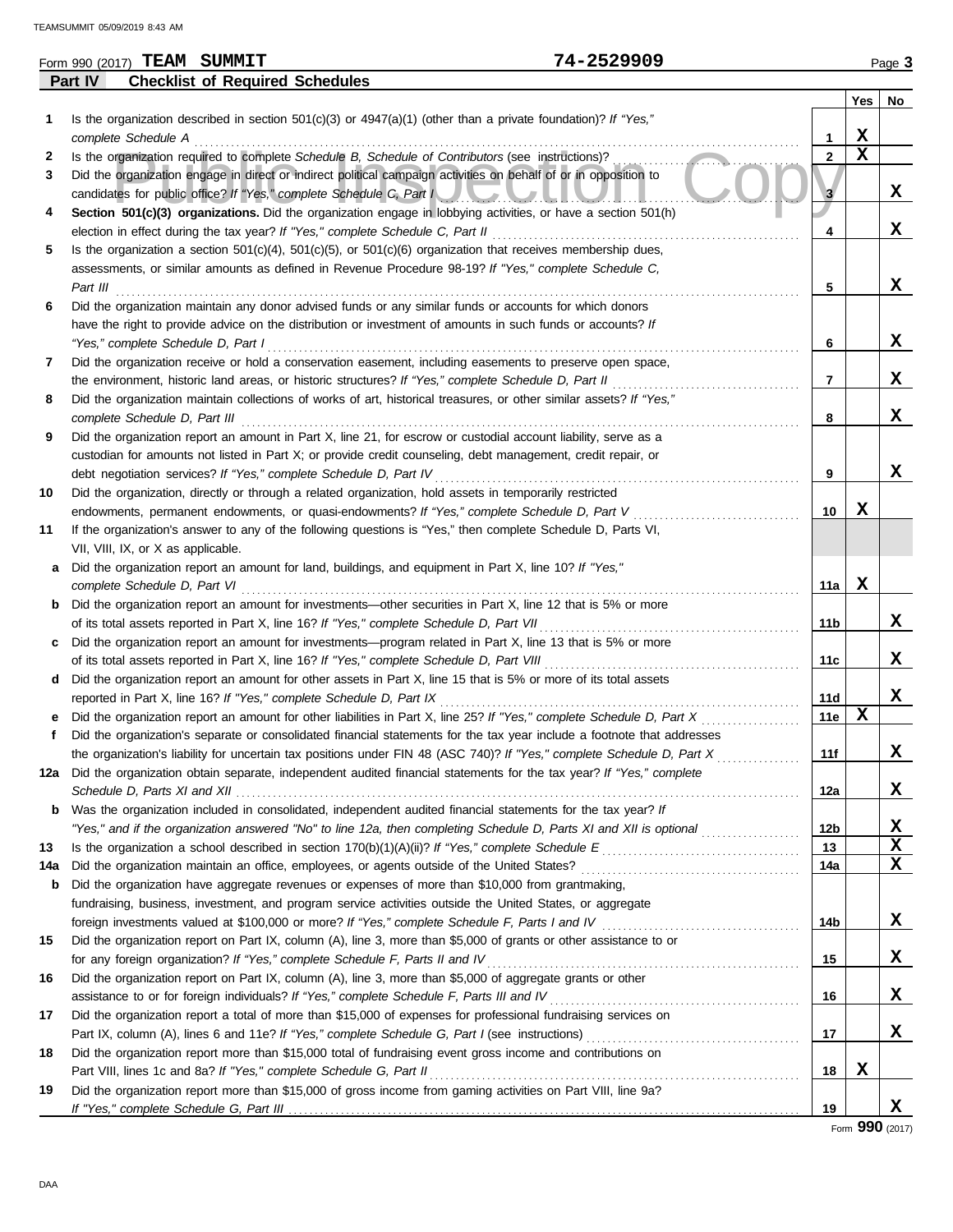| <b>Checklist of Required Schedules (continued)</b><br>Part IV<br>Yes<br>No<br>$\mathbf x$<br>20a<br>Did the organization operate one or more hospital facilities? If "Yes," complete Schedule H<br>20a<br>If "Yes" to line 20a, did the organization attach a copy of its audited financial statements to this return?<br>20 <sub>b</sub><br>b<br>Did the organization report more than \$5,000 of grants or other assistance to any domestic organization or<br>21<br>X<br>domestic government on Part IX, column (A), line 1? If "Yes," complete Schedule I, Parts I and II<br>21<br>Did the organization report more than \$5,000 of grants or other assistance to or for domestic individuals on<br>22<br>X<br>Part IX, column (A), line 2? If "Yes," complete Schedule I, Parts I and III<br>22<br>Did the organization answer "Yes" to Part VII, Section A, line 3, 4, or 5 about compensation of the<br>23<br>organization's current and former officers, directors, trustees, key employees, and highest compensated<br>X<br>employees? If "Yes," complete Schedule J<br>23<br>24a Did the organization have a tax-exempt bond issue with an outstanding principal amount of more than<br>\$100,000 as of the last day of the year, that was issued after December 31, 2002? If "Yes," answer lines 24b<br>x<br>through 24d and complete Schedule K. If "No," go to line 25a<br>24a<br>Did the organization invest any proceeds of tax-exempt bonds beyond a temporary period exception?<br>24b<br>b<br>Did the organization maintain an escrow account other than a refunding escrow at any time during the year<br>с<br>24c<br>to defease any tax-exempt bonds?<br>Did the organization act as an "on behalf of" issuer for bonds outstanding at any time during the year?<br>24d<br>d<br>Section 501(c)(3), 501(c)(4), and 501(c)(29) organizations. Did the organization engage in an excess benefit<br>25a<br>X<br>transaction with a disqualified person during the year? If "Yes," complete Schedule L, Part I<br>25a<br>Is the organization aware that it engaged in an excess benefit transaction with a disqualified person in a prior<br>b<br>year, and that the transaction has not been reported on any of the organization's prior Forms 990 or 990-EZ?<br>X<br>If "Yes," complete Schedule L, Part I<br>25b<br>Did the organization report any amount on Part X, line 5, 6, or 22 for receivables from or payables to any<br>26<br>current or former officers, directors, trustees, key employees, highest compensated employees, or<br>X<br>disqualified persons? If "Yes," complete Schedule L, Part II<br>26<br>Did the organization provide a grant or other assistance to an officer, director, trustee, key employee,<br>27<br>substantial contributor or employee thereof, a grant selection committee member, or to a 35% controlled<br>X<br>entity or family member of any of these persons? If "Yes," complete Schedule L, Part III<br>27<br>Was the organization a party to a business transaction with one of the following parties (see Schedule L,<br>28<br>Part IV instructions for applicable filing thresholds, conditions, and exceptions):<br>X<br>A current or former officer, director, trustee, or key employee? If "Yes," complete Schedule L, Part IV<br>28a<br>а<br>A family member of a current or former officer, director, trustee, or key employee? If "Yes," complete<br>b<br>X<br>Schedule L, Part IV<br>28 <sub>b</sub><br>An entity of which a current or former officer, director, trustee, or key employee (or a family member thereof)<br>c<br>X<br>was an officer, director, trustee, or direct or indirect owner? If "Yes," complete Schedule L, Part IV<br>28c<br>$\overline{\mathbf{x}}$<br>29<br>Did the organization receive more than \$25,000 in non-cash contributions? If "Yes," complete Schedule M<br>29<br><u> 1986 - Johann Stoff, martin f</u><br>Did the organization receive contributions of art, historical treasures, or other similar assets, or qualified<br>30<br>X<br>conservation contributions? If "Yes," complete Schedule M<br>30<br>Did the organization liquidate, terminate, or dissolve and cease operations? If "Yes," complete Schedule N,<br>31<br>x<br>Part I<br>31<br>Did the organization sell, exchange, dispose of, or transfer more than 25% of its net assets? If "Yes,"<br>32<br>X<br>32<br>complete Schedule N, Part II<br>Did the organization own 100% of an entity disregarded as separate from the organization under Regulations<br>33<br>x<br>sections 301.7701-2 and 301.7701-3? If "Yes," complete Schedule R, Part I<br>33<br>Was the organization related to any tax-exempt or taxable entity? If "Yes," complete Schedule R, Part II, III,<br>34<br>X<br>or IV, and Part V, line 1<br>34<br>$\mathbf x$<br>Did the organization have a controlled entity within the meaning of section 512(b)(13)?<br><b>35a</b><br>35a<br>If "Yes" to line 35a, did the organization receive any payment from or engage in any transaction with a<br>b<br>controlled entity within the meaning of section 512(b)(13)? If "Yes," complete Schedule R, Part V, line 2<br>35b<br>Section 501(c)(3) organizations. Did the organization make any transfers to an exempt non-charitable<br>36<br>X<br>related organization? If "Yes," complete Schedule R, Part V, line 2<br>36<br>Did the organization conduct more than 5% of its activities through an entity that is not a related organization<br>37<br>and that is treated as a partnership for federal income tax purposes? If "Yes," complete Schedule R,<br>x<br>Part VI<br>37<br>Did the organization complete Schedule O and provide explanations in Schedule O for Part VI, lines 11b and<br>38<br>X<br>19? Note. All Form 990 filers are required to complete Schedule O.<br>38 | 74-2529909<br>Form 990 (2017) TEAM SUMMIT |  | Page 4 |
|--------------------------------------------------------------------------------------------------------------------------------------------------------------------------------------------------------------------------------------------------------------------------------------------------------------------------------------------------------------------------------------------------------------------------------------------------------------------------------------------------------------------------------------------------------------------------------------------------------------------------------------------------------------------------------------------------------------------------------------------------------------------------------------------------------------------------------------------------------------------------------------------------------------------------------------------------------------------------------------------------------------------------------------------------------------------------------------------------------------------------------------------------------------------------------------------------------------------------------------------------------------------------------------------------------------------------------------------------------------------------------------------------------------------------------------------------------------------------------------------------------------------------------------------------------------------------------------------------------------------------------------------------------------------------------------------------------------------------------------------------------------------------------------------------------------------------------------------------------------------------------------------------------------------------------------------------------------------------------------------------------------------------------------------------------------------------------------------------------------------------------------------------------------------------------------------------------------------------------------------------------------------------------------------------------------------------------------------------------------------------------------------------------------------------------------------------------------------------------------------------------------------------------------------------------------------------------------------------------------------------------------------------------------------------------------------------------------------------------------------------------------------------------------------------------------------------------------------------------------------------------------------------------------------------------------------------------------------------------------------------------------------------------------------------------------------------------------------------------------------------------------------------------------------------------------------------------------------------------------------------------------------------------------------------------------------------------------------------------------------------------------------------------------------------------------------------------------------------------------------------------------------------------------------------------------------------------------------------------------------------------------------------------------------------------------------------------------------------------------------------------------------------------------------------------------------------------------------------------------------------------------------------------------------------------------------------------------------------------------------------------------------------------------------------------------------------------------------------------------------------------------------------------------------------------------------------------------------------------------------------------------------------------------------------------------------------------------------------------------------------------------------------------------------------------------------------------------------------------------------------------------------------------------------------------------------------------------------------------------------------------------------------------------------------------------------------------------------------------------------------------------------------------------------------------------------------------------------------------------------------------------------------------------------------------------------------------------------------------------------------------------------------------------------------------------------------------------------------------------------------------------------------------------------------------------------------------------------------------------------------------------------------------------------------------------------------------------------------------------------------------------------------------------------------------------------------------------------------------------------------------------------------------------------------------------------------------------------------------------------------------------------------------------------------------------------------------------------------------------------------------------------------------------------------------------------------------------------|-------------------------------------------|--|--------|
|                                                                                                                                                                                                                                                                                                                                                                                                                                                                                                                                                                                                                                                                                                                                                                                                                                                                                                                                                                                                                                                                                                                                                                                                                                                                                                                                                                                                                                                                                                                                                                                                                                                                                                                                                                                                                                                                                                                                                                                                                                                                                                                                                                                                                                                                                                                                                                                                                                                                                                                                                                                                                                                                                                                                                                                                                                                                                                                                                                                                                                                                                                                                                                                                                                                                                                                                                                                                                                                                                                                                                                                                                                                                                                                                                                                                                                                                                                                                                                                                                                                                                                                                                                                                                                                                                                                                                                                                                                                                                                                                                                                                                                                                                                                                                                                                                                                                                                                                                                                                                                                                                                                                                                                                                                                                                                                                                                                                                                                                                                                                                                                                                                                                                                                                                                                                                                            |                                           |  |        |
|                                                                                                                                                                                                                                                                                                                                                                                                                                                                                                                                                                                                                                                                                                                                                                                                                                                                                                                                                                                                                                                                                                                                                                                                                                                                                                                                                                                                                                                                                                                                                                                                                                                                                                                                                                                                                                                                                                                                                                                                                                                                                                                                                                                                                                                                                                                                                                                                                                                                                                                                                                                                                                                                                                                                                                                                                                                                                                                                                                                                                                                                                                                                                                                                                                                                                                                                                                                                                                                                                                                                                                                                                                                                                                                                                                                                                                                                                                                                                                                                                                                                                                                                                                                                                                                                                                                                                                                                                                                                                                                                                                                                                                                                                                                                                                                                                                                                                                                                                                                                                                                                                                                                                                                                                                                                                                                                                                                                                                                                                                                                                                                                                                                                                                                                                                                                                                            |                                           |  |        |
|                                                                                                                                                                                                                                                                                                                                                                                                                                                                                                                                                                                                                                                                                                                                                                                                                                                                                                                                                                                                                                                                                                                                                                                                                                                                                                                                                                                                                                                                                                                                                                                                                                                                                                                                                                                                                                                                                                                                                                                                                                                                                                                                                                                                                                                                                                                                                                                                                                                                                                                                                                                                                                                                                                                                                                                                                                                                                                                                                                                                                                                                                                                                                                                                                                                                                                                                                                                                                                                                                                                                                                                                                                                                                                                                                                                                                                                                                                                                                                                                                                                                                                                                                                                                                                                                                                                                                                                                                                                                                                                                                                                                                                                                                                                                                                                                                                                                                                                                                                                                                                                                                                                                                                                                                                                                                                                                                                                                                                                                                                                                                                                                                                                                                                                                                                                                                                            |                                           |  |        |
|                                                                                                                                                                                                                                                                                                                                                                                                                                                                                                                                                                                                                                                                                                                                                                                                                                                                                                                                                                                                                                                                                                                                                                                                                                                                                                                                                                                                                                                                                                                                                                                                                                                                                                                                                                                                                                                                                                                                                                                                                                                                                                                                                                                                                                                                                                                                                                                                                                                                                                                                                                                                                                                                                                                                                                                                                                                                                                                                                                                                                                                                                                                                                                                                                                                                                                                                                                                                                                                                                                                                                                                                                                                                                                                                                                                                                                                                                                                                                                                                                                                                                                                                                                                                                                                                                                                                                                                                                                                                                                                                                                                                                                                                                                                                                                                                                                                                                                                                                                                                                                                                                                                                                                                                                                                                                                                                                                                                                                                                                                                                                                                                                                                                                                                                                                                                                                            |                                           |  |        |
|                                                                                                                                                                                                                                                                                                                                                                                                                                                                                                                                                                                                                                                                                                                                                                                                                                                                                                                                                                                                                                                                                                                                                                                                                                                                                                                                                                                                                                                                                                                                                                                                                                                                                                                                                                                                                                                                                                                                                                                                                                                                                                                                                                                                                                                                                                                                                                                                                                                                                                                                                                                                                                                                                                                                                                                                                                                                                                                                                                                                                                                                                                                                                                                                                                                                                                                                                                                                                                                                                                                                                                                                                                                                                                                                                                                                                                                                                                                                                                                                                                                                                                                                                                                                                                                                                                                                                                                                                                                                                                                                                                                                                                                                                                                                                                                                                                                                                                                                                                                                                                                                                                                                                                                                                                                                                                                                                                                                                                                                                                                                                                                                                                                                                                                                                                                                                                            |                                           |  |        |
|                                                                                                                                                                                                                                                                                                                                                                                                                                                                                                                                                                                                                                                                                                                                                                                                                                                                                                                                                                                                                                                                                                                                                                                                                                                                                                                                                                                                                                                                                                                                                                                                                                                                                                                                                                                                                                                                                                                                                                                                                                                                                                                                                                                                                                                                                                                                                                                                                                                                                                                                                                                                                                                                                                                                                                                                                                                                                                                                                                                                                                                                                                                                                                                                                                                                                                                                                                                                                                                                                                                                                                                                                                                                                                                                                                                                                                                                                                                                                                                                                                                                                                                                                                                                                                                                                                                                                                                                                                                                                                                                                                                                                                                                                                                                                                                                                                                                                                                                                                                                                                                                                                                                                                                                                                                                                                                                                                                                                                                                                                                                                                                                                                                                                                                                                                                                                                            |                                           |  |        |
|                                                                                                                                                                                                                                                                                                                                                                                                                                                                                                                                                                                                                                                                                                                                                                                                                                                                                                                                                                                                                                                                                                                                                                                                                                                                                                                                                                                                                                                                                                                                                                                                                                                                                                                                                                                                                                                                                                                                                                                                                                                                                                                                                                                                                                                                                                                                                                                                                                                                                                                                                                                                                                                                                                                                                                                                                                                                                                                                                                                                                                                                                                                                                                                                                                                                                                                                                                                                                                                                                                                                                                                                                                                                                                                                                                                                                                                                                                                                                                                                                                                                                                                                                                                                                                                                                                                                                                                                                                                                                                                                                                                                                                                                                                                                                                                                                                                                                                                                                                                                                                                                                                                                                                                                                                                                                                                                                                                                                                                                                                                                                                                                                                                                                                                                                                                                                                            |                                           |  |        |
|                                                                                                                                                                                                                                                                                                                                                                                                                                                                                                                                                                                                                                                                                                                                                                                                                                                                                                                                                                                                                                                                                                                                                                                                                                                                                                                                                                                                                                                                                                                                                                                                                                                                                                                                                                                                                                                                                                                                                                                                                                                                                                                                                                                                                                                                                                                                                                                                                                                                                                                                                                                                                                                                                                                                                                                                                                                                                                                                                                                                                                                                                                                                                                                                                                                                                                                                                                                                                                                                                                                                                                                                                                                                                                                                                                                                                                                                                                                                                                                                                                                                                                                                                                                                                                                                                                                                                                                                                                                                                                                                                                                                                                                                                                                                                                                                                                                                                                                                                                                                                                                                                                                                                                                                                                                                                                                                                                                                                                                                                                                                                                                                                                                                                                                                                                                                                                            |                                           |  |        |
|                                                                                                                                                                                                                                                                                                                                                                                                                                                                                                                                                                                                                                                                                                                                                                                                                                                                                                                                                                                                                                                                                                                                                                                                                                                                                                                                                                                                                                                                                                                                                                                                                                                                                                                                                                                                                                                                                                                                                                                                                                                                                                                                                                                                                                                                                                                                                                                                                                                                                                                                                                                                                                                                                                                                                                                                                                                                                                                                                                                                                                                                                                                                                                                                                                                                                                                                                                                                                                                                                                                                                                                                                                                                                                                                                                                                                                                                                                                                                                                                                                                                                                                                                                                                                                                                                                                                                                                                                                                                                                                                                                                                                                                                                                                                                                                                                                                                                                                                                                                                                                                                                                                                                                                                                                                                                                                                                                                                                                                                                                                                                                                                                                                                                                                                                                                                                                            |                                           |  |        |
|                                                                                                                                                                                                                                                                                                                                                                                                                                                                                                                                                                                                                                                                                                                                                                                                                                                                                                                                                                                                                                                                                                                                                                                                                                                                                                                                                                                                                                                                                                                                                                                                                                                                                                                                                                                                                                                                                                                                                                                                                                                                                                                                                                                                                                                                                                                                                                                                                                                                                                                                                                                                                                                                                                                                                                                                                                                                                                                                                                                                                                                                                                                                                                                                                                                                                                                                                                                                                                                                                                                                                                                                                                                                                                                                                                                                                                                                                                                                                                                                                                                                                                                                                                                                                                                                                                                                                                                                                                                                                                                                                                                                                                                                                                                                                                                                                                                                                                                                                                                                                                                                                                                                                                                                                                                                                                                                                                                                                                                                                                                                                                                                                                                                                                                                                                                                                                            |                                           |  |        |
|                                                                                                                                                                                                                                                                                                                                                                                                                                                                                                                                                                                                                                                                                                                                                                                                                                                                                                                                                                                                                                                                                                                                                                                                                                                                                                                                                                                                                                                                                                                                                                                                                                                                                                                                                                                                                                                                                                                                                                                                                                                                                                                                                                                                                                                                                                                                                                                                                                                                                                                                                                                                                                                                                                                                                                                                                                                                                                                                                                                                                                                                                                                                                                                                                                                                                                                                                                                                                                                                                                                                                                                                                                                                                                                                                                                                                                                                                                                                                                                                                                                                                                                                                                                                                                                                                                                                                                                                                                                                                                                                                                                                                                                                                                                                                                                                                                                                                                                                                                                                                                                                                                                                                                                                                                                                                                                                                                                                                                                                                                                                                                                                                                                                                                                                                                                                                                            |                                           |  |        |
|                                                                                                                                                                                                                                                                                                                                                                                                                                                                                                                                                                                                                                                                                                                                                                                                                                                                                                                                                                                                                                                                                                                                                                                                                                                                                                                                                                                                                                                                                                                                                                                                                                                                                                                                                                                                                                                                                                                                                                                                                                                                                                                                                                                                                                                                                                                                                                                                                                                                                                                                                                                                                                                                                                                                                                                                                                                                                                                                                                                                                                                                                                                                                                                                                                                                                                                                                                                                                                                                                                                                                                                                                                                                                                                                                                                                                                                                                                                                                                                                                                                                                                                                                                                                                                                                                                                                                                                                                                                                                                                                                                                                                                                                                                                                                                                                                                                                                                                                                                                                                                                                                                                                                                                                                                                                                                                                                                                                                                                                                                                                                                                                                                                                                                                                                                                                                                            |                                           |  |        |
|                                                                                                                                                                                                                                                                                                                                                                                                                                                                                                                                                                                                                                                                                                                                                                                                                                                                                                                                                                                                                                                                                                                                                                                                                                                                                                                                                                                                                                                                                                                                                                                                                                                                                                                                                                                                                                                                                                                                                                                                                                                                                                                                                                                                                                                                                                                                                                                                                                                                                                                                                                                                                                                                                                                                                                                                                                                                                                                                                                                                                                                                                                                                                                                                                                                                                                                                                                                                                                                                                                                                                                                                                                                                                                                                                                                                                                                                                                                                                                                                                                                                                                                                                                                                                                                                                                                                                                                                                                                                                                                                                                                                                                                                                                                                                                                                                                                                                                                                                                                                                                                                                                                                                                                                                                                                                                                                                                                                                                                                                                                                                                                                                                                                                                                                                                                                                                            |                                           |  |        |
|                                                                                                                                                                                                                                                                                                                                                                                                                                                                                                                                                                                                                                                                                                                                                                                                                                                                                                                                                                                                                                                                                                                                                                                                                                                                                                                                                                                                                                                                                                                                                                                                                                                                                                                                                                                                                                                                                                                                                                                                                                                                                                                                                                                                                                                                                                                                                                                                                                                                                                                                                                                                                                                                                                                                                                                                                                                                                                                                                                                                                                                                                                                                                                                                                                                                                                                                                                                                                                                                                                                                                                                                                                                                                                                                                                                                                                                                                                                                                                                                                                                                                                                                                                                                                                                                                                                                                                                                                                                                                                                                                                                                                                                                                                                                                                                                                                                                                                                                                                                                                                                                                                                                                                                                                                                                                                                                                                                                                                                                                                                                                                                                                                                                                                                                                                                                                                            |                                           |  |        |
|                                                                                                                                                                                                                                                                                                                                                                                                                                                                                                                                                                                                                                                                                                                                                                                                                                                                                                                                                                                                                                                                                                                                                                                                                                                                                                                                                                                                                                                                                                                                                                                                                                                                                                                                                                                                                                                                                                                                                                                                                                                                                                                                                                                                                                                                                                                                                                                                                                                                                                                                                                                                                                                                                                                                                                                                                                                                                                                                                                                                                                                                                                                                                                                                                                                                                                                                                                                                                                                                                                                                                                                                                                                                                                                                                                                                                                                                                                                                                                                                                                                                                                                                                                                                                                                                                                                                                                                                                                                                                                                                                                                                                                                                                                                                                                                                                                                                                                                                                                                                                                                                                                                                                                                                                                                                                                                                                                                                                                                                                                                                                                                                                                                                                                                                                                                                                                            |                                           |  |        |
|                                                                                                                                                                                                                                                                                                                                                                                                                                                                                                                                                                                                                                                                                                                                                                                                                                                                                                                                                                                                                                                                                                                                                                                                                                                                                                                                                                                                                                                                                                                                                                                                                                                                                                                                                                                                                                                                                                                                                                                                                                                                                                                                                                                                                                                                                                                                                                                                                                                                                                                                                                                                                                                                                                                                                                                                                                                                                                                                                                                                                                                                                                                                                                                                                                                                                                                                                                                                                                                                                                                                                                                                                                                                                                                                                                                                                                                                                                                                                                                                                                                                                                                                                                                                                                                                                                                                                                                                                                                                                                                                                                                                                                                                                                                                                                                                                                                                                                                                                                                                                                                                                                                                                                                                                                                                                                                                                                                                                                                                                                                                                                                                                                                                                                                                                                                                                                            |                                           |  |        |
|                                                                                                                                                                                                                                                                                                                                                                                                                                                                                                                                                                                                                                                                                                                                                                                                                                                                                                                                                                                                                                                                                                                                                                                                                                                                                                                                                                                                                                                                                                                                                                                                                                                                                                                                                                                                                                                                                                                                                                                                                                                                                                                                                                                                                                                                                                                                                                                                                                                                                                                                                                                                                                                                                                                                                                                                                                                                                                                                                                                                                                                                                                                                                                                                                                                                                                                                                                                                                                                                                                                                                                                                                                                                                                                                                                                                                                                                                                                                                                                                                                                                                                                                                                                                                                                                                                                                                                                                                                                                                                                                                                                                                                                                                                                                                                                                                                                                                                                                                                                                                                                                                                                                                                                                                                                                                                                                                                                                                                                                                                                                                                                                                                                                                                                                                                                                                                            |                                           |  |        |
|                                                                                                                                                                                                                                                                                                                                                                                                                                                                                                                                                                                                                                                                                                                                                                                                                                                                                                                                                                                                                                                                                                                                                                                                                                                                                                                                                                                                                                                                                                                                                                                                                                                                                                                                                                                                                                                                                                                                                                                                                                                                                                                                                                                                                                                                                                                                                                                                                                                                                                                                                                                                                                                                                                                                                                                                                                                                                                                                                                                                                                                                                                                                                                                                                                                                                                                                                                                                                                                                                                                                                                                                                                                                                                                                                                                                                                                                                                                                                                                                                                                                                                                                                                                                                                                                                                                                                                                                                                                                                                                                                                                                                                                                                                                                                                                                                                                                                                                                                                                                                                                                                                                                                                                                                                                                                                                                                                                                                                                                                                                                                                                                                                                                                                                                                                                                                                            |                                           |  |        |
|                                                                                                                                                                                                                                                                                                                                                                                                                                                                                                                                                                                                                                                                                                                                                                                                                                                                                                                                                                                                                                                                                                                                                                                                                                                                                                                                                                                                                                                                                                                                                                                                                                                                                                                                                                                                                                                                                                                                                                                                                                                                                                                                                                                                                                                                                                                                                                                                                                                                                                                                                                                                                                                                                                                                                                                                                                                                                                                                                                                                                                                                                                                                                                                                                                                                                                                                                                                                                                                                                                                                                                                                                                                                                                                                                                                                                                                                                                                                                                                                                                                                                                                                                                                                                                                                                                                                                                                                                                                                                                                                                                                                                                                                                                                                                                                                                                                                                                                                                                                                                                                                                                                                                                                                                                                                                                                                                                                                                                                                                                                                                                                                                                                                                                                                                                                                                                            |                                           |  |        |
|                                                                                                                                                                                                                                                                                                                                                                                                                                                                                                                                                                                                                                                                                                                                                                                                                                                                                                                                                                                                                                                                                                                                                                                                                                                                                                                                                                                                                                                                                                                                                                                                                                                                                                                                                                                                                                                                                                                                                                                                                                                                                                                                                                                                                                                                                                                                                                                                                                                                                                                                                                                                                                                                                                                                                                                                                                                                                                                                                                                                                                                                                                                                                                                                                                                                                                                                                                                                                                                                                                                                                                                                                                                                                                                                                                                                                                                                                                                                                                                                                                                                                                                                                                                                                                                                                                                                                                                                                                                                                                                                                                                                                                                                                                                                                                                                                                                                                                                                                                                                                                                                                                                                                                                                                                                                                                                                                                                                                                                                                                                                                                                                                                                                                                                                                                                                                                            |                                           |  |        |
|                                                                                                                                                                                                                                                                                                                                                                                                                                                                                                                                                                                                                                                                                                                                                                                                                                                                                                                                                                                                                                                                                                                                                                                                                                                                                                                                                                                                                                                                                                                                                                                                                                                                                                                                                                                                                                                                                                                                                                                                                                                                                                                                                                                                                                                                                                                                                                                                                                                                                                                                                                                                                                                                                                                                                                                                                                                                                                                                                                                                                                                                                                                                                                                                                                                                                                                                                                                                                                                                                                                                                                                                                                                                                                                                                                                                                                                                                                                                                                                                                                                                                                                                                                                                                                                                                                                                                                                                                                                                                                                                                                                                                                                                                                                                                                                                                                                                                                                                                                                                                                                                                                                                                                                                                                                                                                                                                                                                                                                                                                                                                                                                                                                                                                                                                                                                                                            |                                           |  |        |
|                                                                                                                                                                                                                                                                                                                                                                                                                                                                                                                                                                                                                                                                                                                                                                                                                                                                                                                                                                                                                                                                                                                                                                                                                                                                                                                                                                                                                                                                                                                                                                                                                                                                                                                                                                                                                                                                                                                                                                                                                                                                                                                                                                                                                                                                                                                                                                                                                                                                                                                                                                                                                                                                                                                                                                                                                                                                                                                                                                                                                                                                                                                                                                                                                                                                                                                                                                                                                                                                                                                                                                                                                                                                                                                                                                                                                                                                                                                                                                                                                                                                                                                                                                                                                                                                                                                                                                                                                                                                                                                                                                                                                                                                                                                                                                                                                                                                                                                                                                                                                                                                                                                                                                                                                                                                                                                                                                                                                                                                                                                                                                                                                                                                                                                                                                                                                                            |                                           |  |        |
|                                                                                                                                                                                                                                                                                                                                                                                                                                                                                                                                                                                                                                                                                                                                                                                                                                                                                                                                                                                                                                                                                                                                                                                                                                                                                                                                                                                                                                                                                                                                                                                                                                                                                                                                                                                                                                                                                                                                                                                                                                                                                                                                                                                                                                                                                                                                                                                                                                                                                                                                                                                                                                                                                                                                                                                                                                                                                                                                                                                                                                                                                                                                                                                                                                                                                                                                                                                                                                                                                                                                                                                                                                                                                                                                                                                                                                                                                                                                                                                                                                                                                                                                                                                                                                                                                                                                                                                                                                                                                                                                                                                                                                                                                                                                                                                                                                                                                                                                                                                                                                                                                                                                                                                                                                                                                                                                                                                                                                                                                                                                                                                                                                                                                                                                                                                                                                            |                                           |  |        |
|                                                                                                                                                                                                                                                                                                                                                                                                                                                                                                                                                                                                                                                                                                                                                                                                                                                                                                                                                                                                                                                                                                                                                                                                                                                                                                                                                                                                                                                                                                                                                                                                                                                                                                                                                                                                                                                                                                                                                                                                                                                                                                                                                                                                                                                                                                                                                                                                                                                                                                                                                                                                                                                                                                                                                                                                                                                                                                                                                                                                                                                                                                                                                                                                                                                                                                                                                                                                                                                                                                                                                                                                                                                                                                                                                                                                                                                                                                                                                                                                                                                                                                                                                                                                                                                                                                                                                                                                                                                                                                                                                                                                                                                                                                                                                                                                                                                                                                                                                                                                                                                                                                                                                                                                                                                                                                                                                                                                                                                                                                                                                                                                                                                                                                                                                                                                                                            |                                           |  |        |
|                                                                                                                                                                                                                                                                                                                                                                                                                                                                                                                                                                                                                                                                                                                                                                                                                                                                                                                                                                                                                                                                                                                                                                                                                                                                                                                                                                                                                                                                                                                                                                                                                                                                                                                                                                                                                                                                                                                                                                                                                                                                                                                                                                                                                                                                                                                                                                                                                                                                                                                                                                                                                                                                                                                                                                                                                                                                                                                                                                                                                                                                                                                                                                                                                                                                                                                                                                                                                                                                                                                                                                                                                                                                                                                                                                                                                                                                                                                                                                                                                                                                                                                                                                                                                                                                                                                                                                                                                                                                                                                                                                                                                                                                                                                                                                                                                                                                                                                                                                                                                                                                                                                                                                                                                                                                                                                                                                                                                                                                                                                                                                                                                                                                                                                                                                                                                                            |                                           |  |        |
|                                                                                                                                                                                                                                                                                                                                                                                                                                                                                                                                                                                                                                                                                                                                                                                                                                                                                                                                                                                                                                                                                                                                                                                                                                                                                                                                                                                                                                                                                                                                                                                                                                                                                                                                                                                                                                                                                                                                                                                                                                                                                                                                                                                                                                                                                                                                                                                                                                                                                                                                                                                                                                                                                                                                                                                                                                                                                                                                                                                                                                                                                                                                                                                                                                                                                                                                                                                                                                                                                                                                                                                                                                                                                                                                                                                                                                                                                                                                                                                                                                                                                                                                                                                                                                                                                                                                                                                                                                                                                                                                                                                                                                                                                                                                                                                                                                                                                                                                                                                                                                                                                                                                                                                                                                                                                                                                                                                                                                                                                                                                                                                                                                                                                                                                                                                                                                            |                                           |  |        |
|                                                                                                                                                                                                                                                                                                                                                                                                                                                                                                                                                                                                                                                                                                                                                                                                                                                                                                                                                                                                                                                                                                                                                                                                                                                                                                                                                                                                                                                                                                                                                                                                                                                                                                                                                                                                                                                                                                                                                                                                                                                                                                                                                                                                                                                                                                                                                                                                                                                                                                                                                                                                                                                                                                                                                                                                                                                                                                                                                                                                                                                                                                                                                                                                                                                                                                                                                                                                                                                                                                                                                                                                                                                                                                                                                                                                                                                                                                                                                                                                                                                                                                                                                                                                                                                                                                                                                                                                                                                                                                                                                                                                                                                                                                                                                                                                                                                                                                                                                                                                                                                                                                                                                                                                                                                                                                                                                                                                                                                                                                                                                                                                                                                                                                                                                                                                                                            |                                           |  |        |
|                                                                                                                                                                                                                                                                                                                                                                                                                                                                                                                                                                                                                                                                                                                                                                                                                                                                                                                                                                                                                                                                                                                                                                                                                                                                                                                                                                                                                                                                                                                                                                                                                                                                                                                                                                                                                                                                                                                                                                                                                                                                                                                                                                                                                                                                                                                                                                                                                                                                                                                                                                                                                                                                                                                                                                                                                                                                                                                                                                                                                                                                                                                                                                                                                                                                                                                                                                                                                                                                                                                                                                                                                                                                                                                                                                                                                                                                                                                                                                                                                                                                                                                                                                                                                                                                                                                                                                                                                                                                                                                                                                                                                                                                                                                                                                                                                                                                                                                                                                                                                                                                                                                                                                                                                                                                                                                                                                                                                                                                                                                                                                                                                                                                                                                                                                                                                                            |                                           |  |        |
|                                                                                                                                                                                                                                                                                                                                                                                                                                                                                                                                                                                                                                                                                                                                                                                                                                                                                                                                                                                                                                                                                                                                                                                                                                                                                                                                                                                                                                                                                                                                                                                                                                                                                                                                                                                                                                                                                                                                                                                                                                                                                                                                                                                                                                                                                                                                                                                                                                                                                                                                                                                                                                                                                                                                                                                                                                                                                                                                                                                                                                                                                                                                                                                                                                                                                                                                                                                                                                                                                                                                                                                                                                                                                                                                                                                                                                                                                                                                                                                                                                                                                                                                                                                                                                                                                                                                                                                                                                                                                                                                                                                                                                                                                                                                                                                                                                                                                                                                                                                                                                                                                                                                                                                                                                                                                                                                                                                                                                                                                                                                                                                                                                                                                                                                                                                                                                            |                                           |  |        |
|                                                                                                                                                                                                                                                                                                                                                                                                                                                                                                                                                                                                                                                                                                                                                                                                                                                                                                                                                                                                                                                                                                                                                                                                                                                                                                                                                                                                                                                                                                                                                                                                                                                                                                                                                                                                                                                                                                                                                                                                                                                                                                                                                                                                                                                                                                                                                                                                                                                                                                                                                                                                                                                                                                                                                                                                                                                                                                                                                                                                                                                                                                                                                                                                                                                                                                                                                                                                                                                                                                                                                                                                                                                                                                                                                                                                                                                                                                                                                                                                                                                                                                                                                                                                                                                                                                                                                                                                                                                                                                                                                                                                                                                                                                                                                                                                                                                                                                                                                                                                                                                                                                                                                                                                                                                                                                                                                                                                                                                                                                                                                                                                                                                                                                                                                                                                                                            |                                           |  |        |
|                                                                                                                                                                                                                                                                                                                                                                                                                                                                                                                                                                                                                                                                                                                                                                                                                                                                                                                                                                                                                                                                                                                                                                                                                                                                                                                                                                                                                                                                                                                                                                                                                                                                                                                                                                                                                                                                                                                                                                                                                                                                                                                                                                                                                                                                                                                                                                                                                                                                                                                                                                                                                                                                                                                                                                                                                                                                                                                                                                                                                                                                                                                                                                                                                                                                                                                                                                                                                                                                                                                                                                                                                                                                                                                                                                                                                                                                                                                                                                                                                                                                                                                                                                                                                                                                                                                                                                                                                                                                                                                                                                                                                                                                                                                                                                                                                                                                                                                                                                                                                                                                                                                                                                                                                                                                                                                                                                                                                                                                                                                                                                                                                                                                                                                                                                                                                                            |                                           |  |        |
|                                                                                                                                                                                                                                                                                                                                                                                                                                                                                                                                                                                                                                                                                                                                                                                                                                                                                                                                                                                                                                                                                                                                                                                                                                                                                                                                                                                                                                                                                                                                                                                                                                                                                                                                                                                                                                                                                                                                                                                                                                                                                                                                                                                                                                                                                                                                                                                                                                                                                                                                                                                                                                                                                                                                                                                                                                                                                                                                                                                                                                                                                                                                                                                                                                                                                                                                                                                                                                                                                                                                                                                                                                                                                                                                                                                                                                                                                                                                                                                                                                                                                                                                                                                                                                                                                                                                                                                                                                                                                                                                                                                                                                                                                                                                                                                                                                                                                                                                                                                                                                                                                                                                                                                                                                                                                                                                                                                                                                                                                                                                                                                                                                                                                                                                                                                                                                            |                                           |  |        |
|                                                                                                                                                                                                                                                                                                                                                                                                                                                                                                                                                                                                                                                                                                                                                                                                                                                                                                                                                                                                                                                                                                                                                                                                                                                                                                                                                                                                                                                                                                                                                                                                                                                                                                                                                                                                                                                                                                                                                                                                                                                                                                                                                                                                                                                                                                                                                                                                                                                                                                                                                                                                                                                                                                                                                                                                                                                                                                                                                                                                                                                                                                                                                                                                                                                                                                                                                                                                                                                                                                                                                                                                                                                                                                                                                                                                                                                                                                                                                                                                                                                                                                                                                                                                                                                                                                                                                                                                                                                                                                                                                                                                                                                                                                                                                                                                                                                                                                                                                                                                                                                                                                                                                                                                                                                                                                                                                                                                                                                                                                                                                                                                                                                                                                                                                                                                                                            |                                           |  |        |
|                                                                                                                                                                                                                                                                                                                                                                                                                                                                                                                                                                                                                                                                                                                                                                                                                                                                                                                                                                                                                                                                                                                                                                                                                                                                                                                                                                                                                                                                                                                                                                                                                                                                                                                                                                                                                                                                                                                                                                                                                                                                                                                                                                                                                                                                                                                                                                                                                                                                                                                                                                                                                                                                                                                                                                                                                                                                                                                                                                                                                                                                                                                                                                                                                                                                                                                                                                                                                                                                                                                                                                                                                                                                                                                                                                                                                                                                                                                                                                                                                                                                                                                                                                                                                                                                                                                                                                                                                                                                                                                                                                                                                                                                                                                                                                                                                                                                                                                                                                                                                                                                                                                                                                                                                                                                                                                                                                                                                                                                                                                                                                                                                                                                                                                                                                                                                                            |                                           |  |        |
|                                                                                                                                                                                                                                                                                                                                                                                                                                                                                                                                                                                                                                                                                                                                                                                                                                                                                                                                                                                                                                                                                                                                                                                                                                                                                                                                                                                                                                                                                                                                                                                                                                                                                                                                                                                                                                                                                                                                                                                                                                                                                                                                                                                                                                                                                                                                                                                                                                                                                                                                                                                                                                                                                                                                                                                                                                                                                                                                                                                                                                                                                                                                                                                                                                                                                                                                                                                                                                                                                                                                                                                                                                                                                                                                                                                                                                                                                                                                                                                                                                                                                                                                                                                                                                                                                                                                                                                                                                                                                                                                                                                                                                                                                                                                                                                                                                                                                                                                                                                                                                                                                                                                                                                                                                                                                                                                                                                                                                                                                                                                                                                                                                                                                                                                                                                                                                            |                                           |  |        |
|                                                                                                                                                                                                                                                                                                                                                                                                                                                                                                                                                                                                                                                                                                                                                                                                                                                                                                                                                                                                                                                                                                                                                                                                                                                                                                                                                                                                                                                                                                                                                                                                                                                                                                                                                                                                                                                                                                                                                                                                                                                                                                                                                                                                                                                                                                                                                                                                                                                                                                                                                                                                                                                                                                                                                                                                                                                                                                                                                                                                                                                                                                                                                                                                                                                                                                                                                                                                                                                                                                                                                                                                                                                                                                                                                                                                                                                                                                                                                                                                                                                                                                                                                                                                                                                                                                                                                                                                                                                                                                                                                                                                                                                                                                                                                                                                                                                                                                                                                                                                                                                                                                                                                                                                                                                                                                                                                                                                                                                                                                                                                                                                                                                                                                                                                                                                                                            |                                           |  |        |
|                                                                                                                                                                                                                                                                                                                                                                                                                                                                                                                                                                                                                                                                                                                                                                                                                                                                                                                                                                                                                                                                                                                                                                                                                                                                                                                                                                                                                                                                                                                                                                                                                                                                                                                                                                                                                                                                                                                                                                                                                                                                                                                                                                                                                                                                                                                                                                                                                                                                                                                                                                                                                                                                                                                                                                                                                                                                                                                                                                                                                                                                                                                                                                                                                                                                                                                                                                                                                                                                                                                                                                                                                                                                                                                                                                                                                                                                                                                                                                                                                                                                                                                                                                                                                                                                                                                                                                                                                                                                                                                                                                                                                                                                                                                                                                                                                                                                                                                                                                                                                                                                                                                                                                                                                                                                                                                                                                                                                                                                                                                                                                                                                                                                                                                                                                                                                                            |                                           |  |        |
|                                                                                                                                                                                                                                                                                                                                                                                                                                                                                                                                                                                                                                                                                                                                                                                                                                                                                                                                                                                                                                                                                                                                                                                                                                                                                                                                                                                                                                                                                                                                                                                                                                                                                                                                                                                                                                                                                                                                                                                                                                                                                                                                                                                                                                                                                                                                                                                                                                                                                                                                                                                                                                                                                                                                                                                                                                                                                                                                                                                                                                                                                                                                                                                                                                                                                                                                                                                                                                                                                                                                                                                                                                                                                                                                                                                                                                                                                                                                                                                                                                                                                                                                                                                                                                                                                                                                                                                                                                                                                                                                                                                                                                                                                                                                                                                                                                                                                                                                                                                                                                                                                                                                                                                                                                                                                                                                                                                                                                                                                                                                                                                                                                                                                                                                                                                                                                            |                                           |  |        |
|                                                                                                                                                                                                                                                                                                                                                                                                                                                                                                                                                                                                                                                                                                                                                                                                                                                                                                                                                                                                                                                                                                                                                                                                                                                                                                                                                                                                                                                                                                                                                                                                                                                                                                                                                                                                                                                                                                                                                                                                                                                                                                                                                                                                                                                                                                                                                                                                                                                                                                                                                                                                                                                                                                                                                                                                                                                                                                                                                                                                                                                                                                                                                                                                                                                                                                                                                                                                                                                                                                                                                                                                                                                                                                                                                                                                                                                                                                                                                                                                                                                                                                                                                                                                                                                                                                                                                                                                                                                                                                                                                                                                                                                                                                                                                                                                                                                                                                                                                                                                                                                                                                                                                                                                                                                                                                                                                                                                                                                                                                                                                                                                                                                                                                                                                                                                                                            |                                           |  |        |
|                                                                                                                                                                                                                                                                                                                                                                                                                                                                                                                                                                                                                                                                                                                                                                                                                                                                                                                                                                                                                                                                                                                                                                                                                                                                                                                                                                                                                                                                                                                                                                                                                                                                                                                                                                                                                                                                                                                                                                                                                                                                                                                                                                                                                                                                                                                                                                                                                                                                                                                                                                                                                                                                                                                                                                                                                                                                                                                                                                                                                                                                                                                                                                                                                                                                                                                                                                                                                                                                                                                                                                                                                                                                                                                                                                                                                                                                                                                                                                                                                                                                                                                                                                                                                                                                                                                                                                                                                                                                                                                                                                                                                                                                                                                                                                                                                                                                                                                                                                                                                                                                                                                                                                                                                                                                                                                                                                                                                                                                                                                                                                                                                                                                                                                                                                                                                                            |                                           |  |        |
|                                                                                                                                                                                                                                                                                                                                                                                                                                                                                                                                                                                                                                                                                                                                                                                                                                                                                                                                                                                                                                                                                                                                                                                                                                                                                                                                                                                                                                                                                                                                                                                                                                                                                                                                                                                                                                                                                                                                                                                                                                                                                                                                                                                                                                                                                                                                                                                                                                                                                                                                                                                                                                                                                                                                                                                                                                                                                                                                                                                                                                                                                                                                                                                                                                                                                                                                                                                                                                                                                                                                                                                                                                                                                                                                                                                                                                                                                                                                                                                                                                                                                                                                                                                                                                                                                                                                                                                                                                                                                                                                                                                                                                                                                                                                                                                                                                                                                                                                                                                                                                                                                                                                                                                                                                                                                                                                                                                                                                                                                                                                                                                                                                                                                                                                                                                                                                            |                                           |  |        |
|                                                                                                                                                                                                                                                                                                                                                                                                                                                                                                                                                                                                                                                                                                                                                                                                                                                                                                                                                                                                                                                                                                                                                                                                                                                                                                                                                                                                                                                                                                                                                                                                                                                                                                                                                                                                                                                                                                                                                                                                                                                                                                                                                                                                                                                                                                                                                                                                                                                                                                                                                                                                                                                                                                                                                                                                                                                                                                                                                                                                                                                                                                                                                                                                                                                                                                                                                                                                                                                                                                                                                                                                                                                                                                                                                                                                                                                                                                                                                                                                                                                                                                                                                                                                                                                                                                                                                                                                                                                                                                                                                                                                                                                                                                                                                                                                                                                                                                                                                                                                                                                                                                                                                                                                                                                                                                                                                                                                                                                                                                                                                                                                                                                                                                                                                                                                                                            |                                           |  |        |
|                                                                                                                                                                                                                                                                                                                                                                                                                                                                                                                                                                                                                                                                                                                                                                                                                                                                                                                                                                                                                                                                                                                                                                                                                                                                                                                                                                                                                                                                                                                                                                                                                                                                                                                                                                                                                                                                                                                                                                                                                                                                                                                                                                                                                                                                                                                                                                                                                                                                                                                                                                                                                                                                                                                                                                                                                                                                                                                                                                                                                                                                                                                                                                                                                                                                                                                                                                                                                                                                                                                                                                                                                                                                                                                                                                                                                                                                                                                                                                                                                                                                                                                                                                                                                                                                                                                                                                                                                                                                                                                                                                                                                                                                                                                                                                                                                                                                                                                                                                                                                                                                                                                                                                                                                                                                                                                                                                                                                                                                                                                                                                                                                                                                                                                                                                                                                                            |                                           |  |        |
|                                                                                                                                                                                                                                                                                                                                                                                                                                                                                                                                                                                                                                                                                                                                                                                                                                                                                                                                                                                                                                                                                                                                                                                                                                                                                                                                                                                                                                                                                                                                                                                                                                                                                                                                                                                                                                                                                                                                                                                                                                                                                                                                                                                                                                                                                                                                                                                                                                                                                                                                                                                                                                                                                                                                                                                                                                                                                                                                                                                                                                                                                                                                                                                                                                                                                                                                                                                                                                                                                                                                                                                                                                                                                                                                                                                                                                                                                                                                                                                                                                                                                                                                                                                                                                                                                                                                                                                                                                                                                                                                                                                                                                                                                                                                                                                                                                                                                                                                                                                                                                                                                                                                                                                                                                                                                                                                                                                                                                                                                                                                                                                                                                                                                                                                                                                                                                            |                                           |  |        |
|                                                                                                                                                                                                                                                                                                                                                                                                                                                                                                                                                                                                                                                                                                                                                                                                                                                                                                                                                                                                                                                                                                                                                                                                                                                                                                                                                                                                                                                                                                                                                                                                                                                                                                                                                                                                                                                                                                                                                                                                                                                                                                                                                                                                                                                                                                                                                                                                                                                                                                                                                                                                                                                                                                                                                                                                                                                                                                                                                                                                                                                                                                                                                                                                                                                                                                                                                                                                                                                                                                                                                                                                                                                                                                                                                                                                                                                                                                                                                                                                                                                                                                                                                                                                                                                                                                                                                                                                                                                                                                                                                                                                                                                                                                                                                                                                                                                                                                                                                                                                                                                                                                                                                                                                                                                                                                                                                                                                                                                                                                                                                                                                                                                                                                                                                                                                                                            |                                           |  |        |
|                                                                                                                                                                                                                                                                                                                                                                                                                                                                                                                                                                                                                                                                                                                                                                                                                                                                                                                                                                                                                                                                                                                                                                                                                                                                                                                                                                                                                                                                                                                                                                                                                                                                                                                                                                                                                                                                                                                                                                                                                                                                                                                                                                                                                                                                                                                                                                                                                                                                                                                                                                                                                                                                                                                                                                                                                                                                                                                                                                                                                                                                                                                                                                                                                                                                                                                                                                                                                                                                                                                                                                                                                                                                                                                                                                                                                                                                                                                                                                                                                                                                                                                                                                                                                                                                                                                                                                                                                                                                                                                                                                                                                                                                                                                                                                                                                                                                                                                                                                                                                                                                                                                                                                                                                                                                                                                                                                                                                                                                                                                                                                                                                                                                                                                                                                                                                                            |                                           |  |        |
|                                                                                                                                                                                                                                                                                                                                                                                                                                                                                                                                                                                                                                                                                                                                                                                                                                                                                                                                                                                                                                                                                                                                                                                                                                                                                                                                                                                                                                                                                                                                                                                                                                                                                                                                                                                                                                                                                                                                                                                                                                                                                                                                                                                                                                                                                                                                                                                                                                                                                                                                                                                                                                                                                                                                                                                                                                                                                                                                                                                                                                                                                                                                                                                                                                                                                                                                                                                                                                                                                                                                                                                                                                                                                                                                                                                                                                                                                                                                                                                                                                                                                                                                                                                                                                                                                                                                                                                                                                                                                                                                                                                                                                                                                                                                                                                                                                                                                                                                                                                                                                                                                                                                                                                                                                                                                                                                                                                                                                                                                                                                                                                                                                                                                                                                                                                                                                            |                                           |  |        |
|                                                                                                                                                                                                                                                                                                                                                                                                                                                                                                                                                                                                                                                                                                                                                                                                                                                                                                                                                                                                                                                                                                                                                                                                                                                                                                                                                                                                                                                                                                                                                                                                                                                                                                                                                                                                                                                                                                                                                                                                                                                                                                                                                                                                                                                                                                                                                                                                                                                                                                                                                                                                                                                                                                                                                                                                                                                                                                                                                                                                                                                                                                                                                                                                                                                                                                                                                                                                                                                                                                                                                                                                                                                                                                                                                                                                                                                                                                                                                                                                                                                                                                                                                                                                                                                                                                                                                                                                                                                                                                                                                                                                                                                                                                                                                                                                                                                                                                                                                                                                                                                                                                                                                                                                                                                                                                                                                                                                                                                                                                                                                                                                                                                                                                                                                                                                                                            |                                           |  |        |
|                                                                                                                                                                                                                                                                                                                                                                                                                                                                                                                                                                                                                                                                                                                                                                                                                                                                                                                                                                                                                                                                                                                                                                                                                                                                                                                                                                                                                                                                                                                                                                                                                                                                                                                                                                                                                                                                                                                                                                                                                                                                                                                                                                                                                                                                                                                                                                                                                                                                                                                                                                                                                                                                                                                                                                                                                                                                                                                                                                                                                                                                                                                                                                                                                                                                                                                                                                                                                                                                                                                                                                                                                                                                                                                                                                                                                                                                                                                                                                                                                                                                                                                                                                                                                                                                                                                                                                                                                                                                                                                                                                                                                                                                                                                                                                                                                                                                                                                                                                                                                                                                                                                                                                                                                                                                                                                                                                                                                                                                                                                                                                                                                                                                                                                                                                                                                                            |                                           |  |        |
|                                                                                                                                                                                                                                                                                                                                                                                                                                                                                                                                                                                                                                                                                                                                                                                                                                                                                                                                                                                                                                                                                                                                                                                                                                                                                                                                                                                                                                                                                                                                                                                                                                                                                                                                                                                                                                                                                                                                                                                                                                                                                                                                                                                                                                                                                                                                                                                                                                                                                                                                                                                                                                                                                                                                                                                                                                                                                                                                                                                                                                                                                                                                                                                                                                                                                                                                                                                                                                                                                                                                                                                                                                                                                                                                                                                                                                                                                                                                                                                                                                                                                                                                                                                                                                                                                                                                                                                                                                                                                                                                                                                                                                                                                                                                                                                                                                                                                                                                                                                                                                                                                                                                                                                                                                                                                                                                                                                                                                                                                                                                                                                                                                                                                                                                                                                                                                            |                                           |  |        |
|                                                                                                                                                                                                                                                                                                                                                                                                                                                                                                                                                                                                                                                                                                                                                                                                                                                                                                                                                                                                                                                                                                                                                                                                                                                                                                                                                                                                                                                                                                                                                                                                                                                                                                                                                                                                                                                                                                                                                                                                                                                                                                                                                                                                                                                                                                                                                                                                                                                                                                                                                                                                                                                                                                                                                                                                                                                                                                                                                                                                                                                                                                                                                                                                                                                                                                                                                                                                                                                                                                                                                                                                                                                                                                                                                                                                                                                                                                                                                                                                                                                                                                                                                                                                                                                                                                                                                                                                                                                                                                                                                                                                                                                                                                                                                                                                                                                                                                                                                                                                                                                                                                                                                                                                                                                                                                                                                                                                                                                                                                                                                                                                                                                                                                                                                                                                                                            |                                           |  |        |
|                                                                                                                                                                                                                                                                                                                                                                                                                                                                                                                                                                                                                                                                                                                                                                                                                                                                                                                                                                                                                                                                                                                                                                                                                                                                                                                                                                                                                                                                                                                                                                                                                                                                                                                                                                                                                                                                                                                                                                                                                                                                                                                                                                                                                                                                                                                                                                                                                                                                                                                                                                                                                                                                                                                                                                                                                                                                                                                                                                                                                                                                                                                                                                                                                                                                                                                                                                                                                                                                                                                                                                                                                                                                                                                                                                                                                                                                                                                                                                                                                                                                                                                                                                                                                                                                                                                                                                                                                                                                                                                                                                                                                                                                                                                                                                                                                                                                                                                                                                                                                                                                                                                                                                                                                                                                                                                                                                                                                                                                                                                                                                                                                                                                                                                                                                                                                                            |                                           |  |        |
|                                                                                                                                                                                                                                                                                                                                                                                                                                                                                                                                                                                                                                                                                                                                                                                                                                                                                                                                                                                                                                                                                                                                                                                                                                                                                                                                                                                                                                                                                                                                                                                                                                                                                                                                                                                                                                                                                                                                                                                                                                                                                                                                                                                                                                                                                                                                                                                                                                                                                                                                                                                                                                                                                                                                                                                                                                                                                                                                                                                                                                                                                                                                                                                                                                                                                                                                                                                                                                                                                                                                                                                                                                                                                                                                                                                                                                                                                                                                                                                                                                                                                                                                                                                                                                                                                                                                                                                                                                                                                                                                                                                                                                                                                                                                                                                                                                                                                                                                                                                                                                                                                                                                                                                                                                                                                                                                                                                                                                                                                                                                                                                                                                                                                                                                                                                                                                            |                                           |  |        |
|                                                                                                                                                                                                                                                                                                                                                                                                                                                                                                                                                                                                                                                                                                                                                                                                                                                                                                                                                                                                                                                                                                                                                                                                                                                                                                                                                                                                                                                                                                                                                                                                                                                                                                                                                                                                                                                                                                                                                                                                                                                                                                                                                                                                                                                                                                                                                                                                                                                                                                                                                                                                                                                                                                                                                                                                                                                                                                                                                                                                                                                                                                                                                                                                                                                                                                                                                                                                                                                                                                                                                                                                                                                                                                                                                                                                                                                                                                                                                                                                                                                                                                                                                                                                                                                                                                                                                                                                                                                                                                                                                                                                                                                                                                                                                                                                                                                                                                                                                                                                                                                                                                                                                                                                                                                                                                                                                                                                                                                                                                                                                                                                                                                                                                                                                                                                                                            |                                           |  |        |
|                                                                                                                                                                                                                                                                                                                                                                                                                                                                                                                                                                                                                                                                                                                                                                                                                                                                                                                                                                                                                                                                                                                                                                                                                                                                                                                                                                                                                                                                                                                                                                                                                                                                                                                                                                                                                                                                                                                                                                                                                                                                                                                                                                                                                                                                                                                                                                                                                                                                                                                                                                                                                                                                                                                                                                                                                                                                                                                                                                                                                                                                                                                                                                                                                                                                                                                                                                                                                                                                                                                                                                                                                                                                                                                                                                                                                                                                                                                                                                                                                                                                                                                                                                                                                                                                                                                                                                                                                                                                                                                                                                                                                                                                                                                                                                                                                                                                                                                                                                                                                                                                                                                                                                                                                                                                                                                                                                                                                                                                                                                                                                                                                                                                                                                                                                                                                                            |                                           |  |        |
|                                                                                                                                                                                                                                                                                                                                                                                                                                                                                                                                                                                                                                                                                                                                                                                                                                                                                                                                                                                                                                                                                                                                                                                                                                                                                                                                                                                                                                                                                                                                                                                                                                                                                                                                                                                                                                                                                                                                                                                                                                                                                                                                                                                                                                                                                                                                                                                                                                                                                                                                                                                                                                                                                                                                                                                                                                                                                                                                                                                                                                                                                                                                                                                                                                                                                                                                                                                                                                                                                                                                                                                                                                                                                                                                                                                                                                                                                                                                                                                                                                                                                                                                                                                                                                                                                                                                                                                                                                                                                                                                                                                                                                                                                                                                                                                                                                                                                                                                                                                                                                                                                                                                                                                                                                                                                                                                                                                                                                                                                                                                                                                                                                                                                                                                                                                                                                            |                                           |  |        |
|                                                                                                                                                                                                                                                                                                                                                                                                                                                                                                                                                                                                                                                                                                                                                                                                                                                                                                                                                                                                                                                                                                                                                                                                                                                                                                                                                                                                                                                                                                                                                                                                                                                                                                                                                                                                                                                                                                                                                                                                                                                                                                                                                                                                                                                                                                                                                                                                                                                                                                                                                                                                                                                                                                                                                                                                                                                                                                                                                                                                                                                                                                                                                                                                                                                                                                                                                                                                                                                                                                                                                                                                                                                                                                                                                                                                                                                                                                                                                                                                                                                                                                                                                                                                                                                                                                                                                                                                                                                                                                                                                                                                                                                                                                                                                                                                                                                                                                                                                                                                                                                                                                                                                                                                                                                                                                                                                                                                                                                                                                                                                                                                                                                                                                                                                                                                                                            |                                           |  |        |
|                                                                                                                                                                                                                                                                                                                                                                                                                                                                                                                                                                                                                                                                                                                                                                                                                                                                                                                                                                                                                                                                                                                                                                                                                                                                                                                                                                                                                                                                                                                                                                                                                                                                                                                                                                                                                                                                                                                                                                                                                                                                                                                                                                                                                                                                                                                                                                                                                                                                                                                                                                                                                                                                                                                                                                                                                                                                                                                                                                                                                                                                                                                                                                                                                                                                                                                                                                                                                                                                                                                                                                                                                                                                                                                                                                                                                                                                                                                                                                                                                                                                                                                                                                                                                                                                                                                                                                                                                                                                                                                                                                                                                                                                                                                                                                                                                                                                                                                                                                                                                                                                                                                                                                                                                                                                                                                                                                                                                                                                                                                                                                                                                                                                                                                                                                                                                                            |                                           |  |        |
|                                                                                                                                                                                                                                                                                                                                                                                                                                                                                                                                                                                                                                                                                                                                                                                                                                                                                                                                                                                                                                                                                                                                                                                                                                                                                                                                                                                                                                                                                                                                                                                                                                                                                                                                                                                                                                                                                                                                                                                                                                                                                                                                                                                                                                                                                                                                                                                                                                                                                                                                                                                                                                                                                                                                                                                                                                                                                                                                                                                                                                                                                                                                                                                                                                                                                                                                                                                                                                                                                                                                                                                                                                                                                                                                                                                                                                                                                                                                                                                                                                                                                                                                                                                                                                                                                                                                                                                                                                                                                                                                                                                                                                                                                                                                                                                                                                                                                                                                                                                                                                                                                                                                                                                                                                                                                                                                                                                                                                                                                                                                                                                                                                                                                                                                                                                                                                            |                                           |  |        |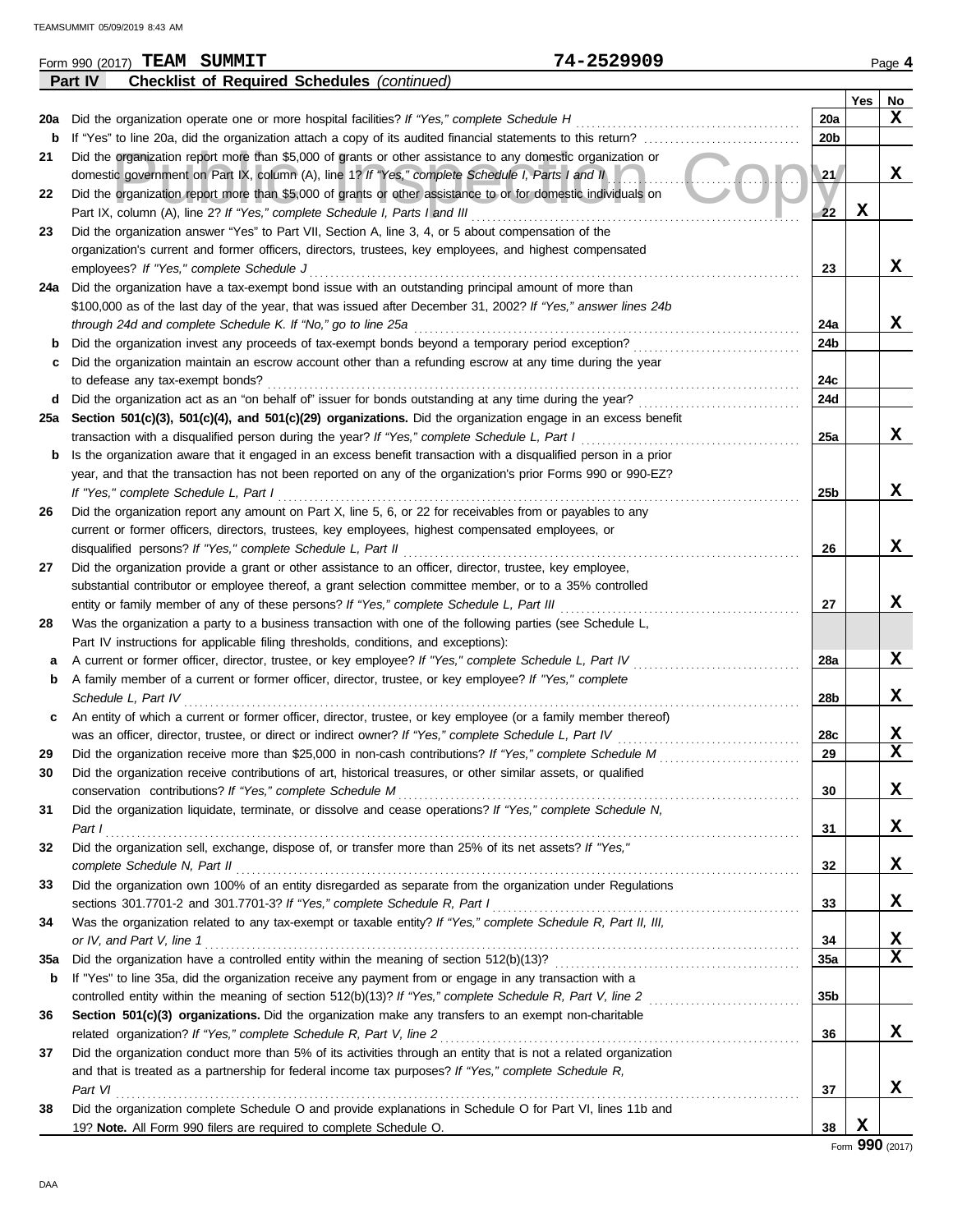|         | Form 990 (2017) TEAM SUMMIT                                                                                                                                                                                                         | 74-2529909                       |                |     | Page 5 |
|---------|-------------------------------------------------------------------------------------------------------------------------------------------------------------------------------------------------------------------------------------|----------------------------------|----------------|-----|--------|
|         | Statements Regarding Other IRS Filings and Tax Compliance<br>Part V                                                                                                                                                                 |                                  |                |     |        |
|         | Check if Schedule O contains a response or note to any line in this Part V                                                                                                                                                          |                                  |                |     |        |
|         |                                                                                                                                                                                                                                     |                                  |                | Yes | No     |
| 1a      | Enter the number reported in Box 3 of Form 1096. Enter -0- if not applicable                                                                                                                                                        | 11<br>1a                         |                |     |        |
| b       | Enter the number of Forms W-2G included in line 1a. Enter -0- if not applicable                                                                                                                                                     | $\overline{0}$<br>1 <sub>b</sub> |                |     |        |
| c       | Did the organization comply with backup withholding rules for reportable payments to vendors and                                                                                                                                    |                                  |                |     |        |
|         | reportable gaming (gambling) winnings to prize winners? [10]                                                                                                                                                                        |                                  | 1 <sub>c</sub> |     |        |
| 2a      | Enter the number of employees reported on Form W-3, Transmittal of Wage and Tax                                                                                                                                                     |                                  |                |     |        |
|         | Statements, filed for the calendar year ending with or within the year covered by this return                                                                                                                                       | 117<br>2a                        |                |     |        |
| b       | If at least one is reported on line 2a, did the organization file all required federal employment tax returns?                                                                                                                      |                                  | 2b             | X   |        |
|         | Note. If the sum of lines 1a and 2a is greater than 250, you may be required to e-file (see instructions)                                                                                                                           |                                  |                |     |        |
| За      | Did the organization have unrelated business gross income of \$1,000 or more during the year?                                                                                                                                       |                                  | За             |     | x      |
| b       | If "Yes," has it filed a Form 990-T for this year? If "No" to line 3b, provide an explanation in Schedule O                                                                                                                         |                                  | 3b             |     |        |
| 4a      | At any time during the calendar year, did the organization have an interest in, or a signature or other authority<br>over, a financial account in a foreign country (such as a bank account, securities account, or other financial |                                  |                |     |        |
|         | account)?                                                                                                                                                                                                                           |                                  | 4a             |     | x      |
| b       | If "Yes," enter the name of the foreign country: u                                                                                                                                                                                  |                                  |                |     |        |
|         | See instructions for filing requirements for FinCEN Form 114, Report of Foreign Bank and Financial Accounts                                                                                                                         |                                  |                |     |        |
|         | (FBAR).                                                                                                                                                                                                                             |                                  |                |     |        |
| 5a      | Was the organization a party to a prohibited tax shelter transaction at any time during the tax year?                                                                                                                               |                                  | 5a             |     | X      |
| b       | Did any taxable party notify the organization that it was or is a party to a prohibited tax shelter transaction?                                                                                                                    |                                  | 5 <sub>b</sub> |     | x      |
| c       | If "Yes" to line 5a or 5b, did the organization file Form 8886-T?                                                                                                                                                                   |                                  | 5c             |     |        |
| 6a      | Does the organization have annual gross receipts that are normally greater than \$100,000, and did the                                                                                                                              |                                  |                |     |        |
|         | organization solicit any contributions that were not tax deductible as charitable contributions?                                                                                                                                    |                                  | 6a             |     | X      |
| b       | If "Yes," did the organization include with every solicitation an express statement that such contributions or                                                                                                                      |                                  |                |     |        |
|         | gifts were not tax deductible?                                                                                                                                                                                                      |                                  | 6b             |     |        |
| 7       | Organizations that may receive deductible contributions under section 170(c).                                                                                                                                                       |                                  |                |     |        |
| а       | Did the organization receive a payment in excess of \$75 made partly as a contribution and partly for goods                                                                                                                         |                                  |                |     |        |
|         | and services provided to the payor?                                                                                                                                                                                                 |                                  | 7a             | X   |        |
| b       | If "Yes," did the organization notify the donor of the value of the goods or services provided?                                                                                                                                     |                                  | 7b             | X   |        |
| c       | Did the organization sell, exchange, or otherwise dispose of tangible personal property for which it was                                                                                                                            |                                  |                |     |        |
|         | required to file Form 8282?                                                                                                                                                                                                         |                                  | 7c             |     | x      |
| d       |                                                                                                                                                                                                                                     | 7d                               |                |     |        |
| е       | Did the organization receive any funds, directly or indirectly, to pay premiums on a personal benefit contract?                                                                                                                     |                                  | 7e             |     | X      |
|         | Did the organization, during the year, pay premiums, directly or indirectly, on a personal benefit contract?                                                                                                                        |                                  | 7f             |     | x      |
|         | If the organization received a contribution of qualified intellectual property, did the organization file Form 8899 as required?                                                                                                    |                                  | 7g             |     |        |
|         | If the organization received a contribution of cars, boats, airplanes, or other vehicles, did the organization file a Form 1098-C?                                                                                                  |                                  | 7h             |     |        |
| 8       | Sponsoring organizations maintaining donor advised funds. Did a donor advised fund maintained by the                                                                                                                                |                                  |                |     |        |
|         |                                                                                                                                                                                                                                     |                                  | 8              |     |        |
| 9       | Sponsoring organizations maintaining donor advised funds.                                                                                                                                                                           |                                  |                |     |        |
| a       | Did the sponsoring organization make any taxable distributions under section 4966?<br>Did the sponsoring organization make a distribution to a donor, donor advisor, or related person?                                             |                                  | 9a<br>9b       |     |        |
| b       | Section 501(c)(7) organizations. Enter:                                                                                                                                                                                             |                                  |                |     |        |
| 10<br>а | Initiation fees and capital contributions included on Part VIII, line 12 [11] [11] [12] [11] [12] [11] [12] [1                                                                                                                      | 10a                              |                |     |        |
| b       | Gross receipts, included on Form 990, Part VIII, line 12, for public use of club facilities                                                                                                                                         | 10 <sub>b</sub>                  |                |     |        |
| 11      | Section 501(c)(12) organizations. Enter:                                                                                                                                                                                            |                                  |                |     |        |
| а       | Gross income from members or shareholders                                                                                                                                                                                           | 11a                              |                |     |        |
| b       | Gross income from other sources (Do not net amounts due or paid to other sources                                                                                                                                                    |                                  |                |     |        |
|         | against amounts due or received from them.)                                                                                                                                                                                         | 11 <sub>b</sub>                  |                |     |        |
| 12a     | Section 4947(a)(1) non-exempt charitable trusts. Is the organization filing Form 990 in lieu of Form 1041?                                                                                                                          |                                  | 12a            |     |        |
| b       | If "Yes," enter the amount of tax-exempt interest received or accrued during the year                                                                                                                                               | $\vert$ 12b                      |                |     |        |
| 13      | Section 501(c)(29) qualified nonprofit health insurance issuers.                                                                                                                                                                    |                                  |                |     |        |
| a       | Is the organization licensed to issue qualified health plans in more than one state?                                                                                                                                                |                                  | 13а            |     |        |
|         | Note. See the instructions for additional information the organization must report on Schedule O.                                                                                                                                   |                                  |                |     |        |
| b       | Enter the amount of reserves the organization is required to maintain by the states in which                                                                                                                                        |                                  |                |     |        |
|         |                                                                                                                                                                                                                                     | 13 <sub>b</sub>                  |                |     |        |
| c       | Enter the amount of reserves on hand                                                                                                                                                                                                | 13c                              |                |     |        |
| 14a     | Did the organization receive any payments for indoor tanning services during the tax year?                                                                                                                                          |                                  | 14a            |     | х      |
|         |                                                                                                                                                                                                                                     |                                  | 14b            |     |        |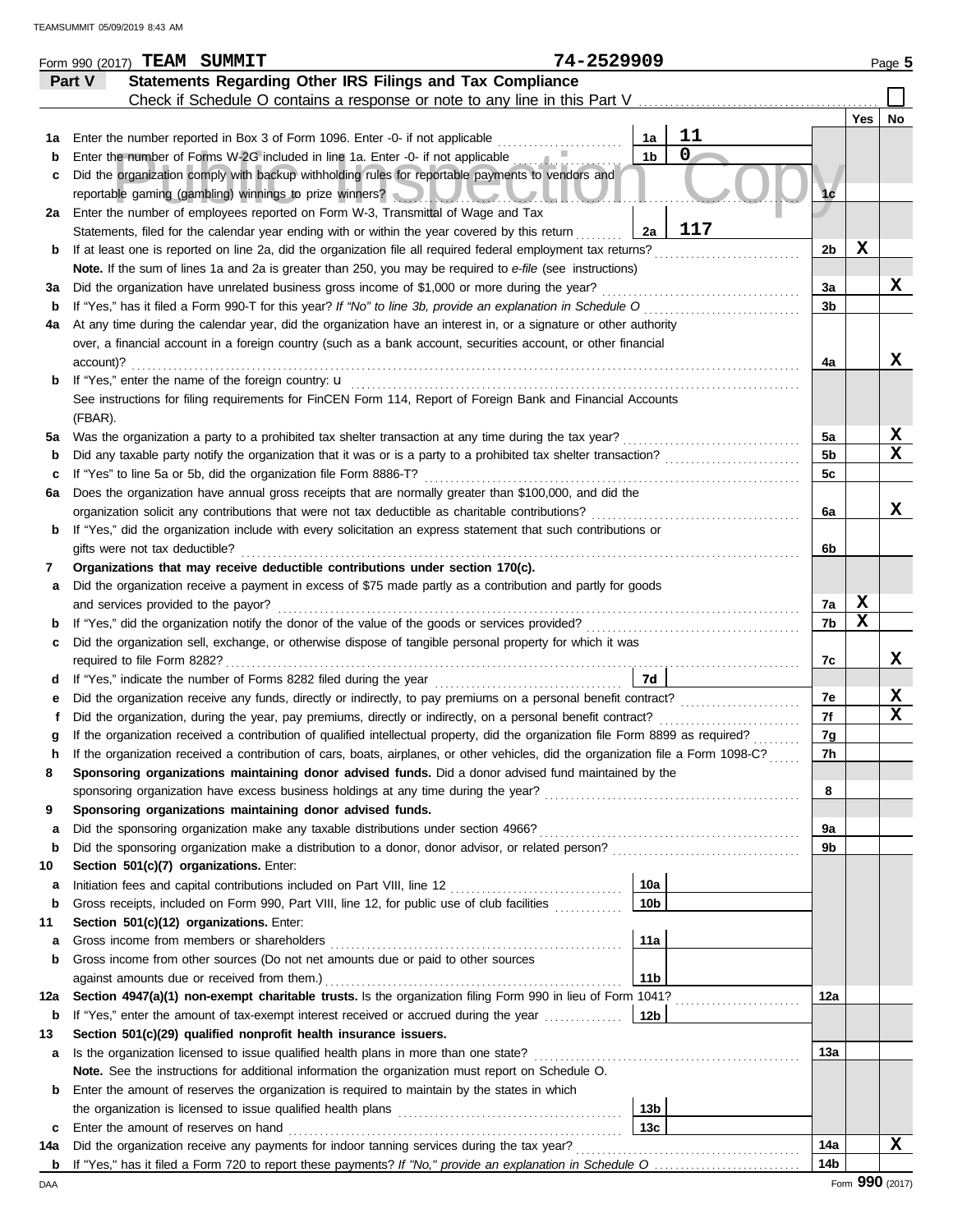|     | 74-2529909<br>Form 990 (2017) TEAM SUMMIT                                                                                                                                                                                                                                       |                 |             | Page 6      |
|-----|---------------------------------------------------------------------------------------------------------------------------------------------------------------------------------------------------------------------------------------------------------------------------------|-----------------|-------------|-------------|
|     | Part VI<br>Governance, Management, and Disclosure For each "Yes" response to lines 2 through 7b below, and for a "No"                                                                                                                                                           |                 |             |             |
|     | response to line 8a, 8b, or 10b below, describe the circumstances, processes, or changes in Schedule O. See instructions.                                                                                                                                                       |                 |             |             |
|     |                                                                                                                                                                                                                                                                                 |                 |             | ΙXΙ         |
|     | Section A. Governing Body and Management                                                                                                                                                                                                                                        |                 |             |             |
|     |                                                                                                                                                                                                                                                                                 |                 | Yes         | No          |
| 1a  | Enter the number of voting members of the governing body at the end of the tax year<br>1a<br>If there are material differences in voting rights among members of the governing body, or<br>if the governing body delegated broad authority to an executive committee or similar |                 |             |             |
|     | committee, explain in Schedule O.                                                                                                                                                                                                                                               |                 |             |             |
| b   | 13<br>1b<br>Enter the number of voting members included in line 1a, above, who are independent                                                                                                                                                                                  |                 |             |             |
| 2   | Did any officer, director, trustee, or key employee have a family relationship or a business relationship with                                                                                                                                                                  |                 |             |             |
|     | any other officer, director, trustee, or key employee?                                                                                                                                                                                                                          | 2               |             | х           |
| 3   | Did the organization delegate control over management duties customarily performed by or under the direct                                                                                                                                                                       |                 |             |             |
|     | supervision of officers, directors, or trustees, or key employees to a management company or other person?                                                                                                                                                                      | 3               |             | X           |
| 4   | Did the organization make any significant changes to its governing documents since the prior Form 990 was filed?                                                                                                                                                                | 4               | $\mathbf x$ |             |
| 5   | Did the organization become aware during the year of a significant diversion of the organization's assets?                                                                                                                                                                      | 5               |             | X           |
| 6   | Did the organization have members or stockholders?                                                                                                                                                                                                                              | 6               |             | $\mathbf x$ |
| 7a  | Did the organization have members, stockholders, or other persons who had the power to elect or appoint                                                                                                                                                                         |                 |             |             |
|     | one or more members of the governing body?                                                                                                                                                                                                                                      | 7a              |             | х           |
| b   | Are any governance decisions of the organization reserved to (or subject to approval by) members,                                                                                                                                                                               |                 |             |             |
|     | stockholders, or persons other than the governing body?                                                                                                                                                                                                                         | 7b              |             | x           |
| 8   | Did the organization contemporaneously document the meetings held or written actions undertaken during the year by the following:                                                                                                                                               |                 |             |             |
| а   | The governing body?                                                                                                                                                                                                                                                             | 8a              | X           |             |
| b   | Each committee with authority to act on behalf of the governing body?                                                                                                                                                                                                           | 8b              | x           |             |
| 9   | Is there any officer, director, trustee, or key employee listed in Part VII, Section A, who cannot be reached at                                                                                                                                                                |                 |             |             |
|     |                                                                                                                                                                                                                                                                                 | 9               |             | x           |
|     | Section B. Policies (This Section B requests information about policies not required by the Internal Revenue Code.)                                                                                                                                                             |                 |             |             |
|     |                                                                                                                                                                                                                                                                                 |                 | Yes         | No          |
| 10a | Did the organization have local chapters, branches, or affiliates?                                                                                                                                                                                                              | 10a             |             | X           |
| b   | If "Yes," did the organization have written policies and procedures governing the activities of such chapters,                                                                                                                                                                  |                 |             |             |
|     |                                                                                                                                                                                                                                                                                 | 10 <sub>b</sub> |             |             |
| 11a | Has the organization provided a complete copy of this Form 990 to all members of its governing body before filing the form?                                                                                                                                                     | 11a             | х           |             |
| b   | Describe in Schedule O the process, if any, used by the organization to review this Form 990.                                                                                                                                                                                   |                 |             |             |
| 12a | Did the organization have a written conflict of interest policy? If "No," go to line 13                                                                                                                                                                                         | 12a             | X           |             |
| b   | Were officers, directors, or trustees, and key employees required to disclose annually interests that could give rise to conflicts?                                                                                                                                             | 12 <sub>b</sub> | X           |             |
| c   | Did the organization regularly and consistently monitor and enforce compliance with the policy? If "Yes,"                                                                                                                                                                       |                 |             |             |
|     | describe in Schedule O how this was done                                                                                                                                                                                                                                        | 12c             | x           |             |
| 13  |                                                                                                                                                                                                                                                                                 | 13              | х           |             |
| 14  | Did the organization have a written document retention and destruction policy?                                                                                                                                                                                                  | 14              |             | X           |
| 15  | Did the process for determining compensation of the following persons include a review and approval by                                                                                                                                                                          |                 |             |             |
|     | independent persons, comparability data, and contemporaneous substantiation of the deliberation and decision?                                                                                                                                                                   |                 |             |             |
| а   |                                                                                                                                                                                                                                                                                 | 15a             | X           |             |
| b   | Other officers or key employees of the organization                                                                                                                                                                                                                             | 15b             |             | X           |
|     | If "Yes" to line 15a or 15b, describe the process in Schedule O (see instructions).                                                                                                                                                                                             |                 |             |             |
| 16a | Did the organization invest in, contribute assets to, or participate in a joint venture or similar arrangement                                                                                                                                                                  |                 |             |             |
|     | with a taxable entity during the year?                                                                                                                                                                                                                                          | 16a             |             | X           |
|     | <b>b</b> If "Yes," did the organization follow a written policy or procedure requiring the organization to evaluate its                                                                                                                                                         |                 |             |             |
|     | participation in joint venture arrangements under applicable federal tax law, and take steps to safeguard the                                                                                                                                                                   |                 |             |             |
|     |                                                                                                                                                                                                                                                                                 | 16b             |             |             |
|     | <b>Section C. Disclosure</b>                                                                                                                                                                                                                                                    |                 |             |             |
| 17  | List the states with which a copy of this Form 990 is required to be filed $\mathbf u$ None                                                                                                                                                                                     |                 |             |             |
| 18  | Section 6104 requires an organization to make its Forms 1023 (or 1024 if applicable), 990, and 990-T (Section 501(c)(3)s only)                                                                                                                                                  |                 |             |             |
|     | available for public inspection. Indicate how you made these available. Check all that apply.                                                                                                                                                                                   |                 |             |             |
|     | $ \mathbf{X} $ Upon request<br>Another's website<br>Other (explain in Schedule O)<br>Own website                                                                                                                                                                                |                 |             |             |
| 19  | Describe in Schedule O whether (and if so, how) the organization made its governing documents, conflict of interest policy, and                                                                                                                                                 |                 |             |             |
|     | financial statements available to the public during the tax year.                                                                                                                                                                                                               |                 |             |             |
| 20  | State the name, address, and telephone number of the person who possesses the organization's books and records: u                                                                                                                                                               |                 |             |             |
|     | <b>48 UNEVA PLACE</b><br><b>ORGANIZATION</b><br>THE                                                                                                                                                                                                                             |                 |             |             |
|     | CO 80443<br>COPPER MOUNTAIN                                                                                                                                                                                                                                                     | 970-968-3080    |             |             |

DAA Form **990** (2017)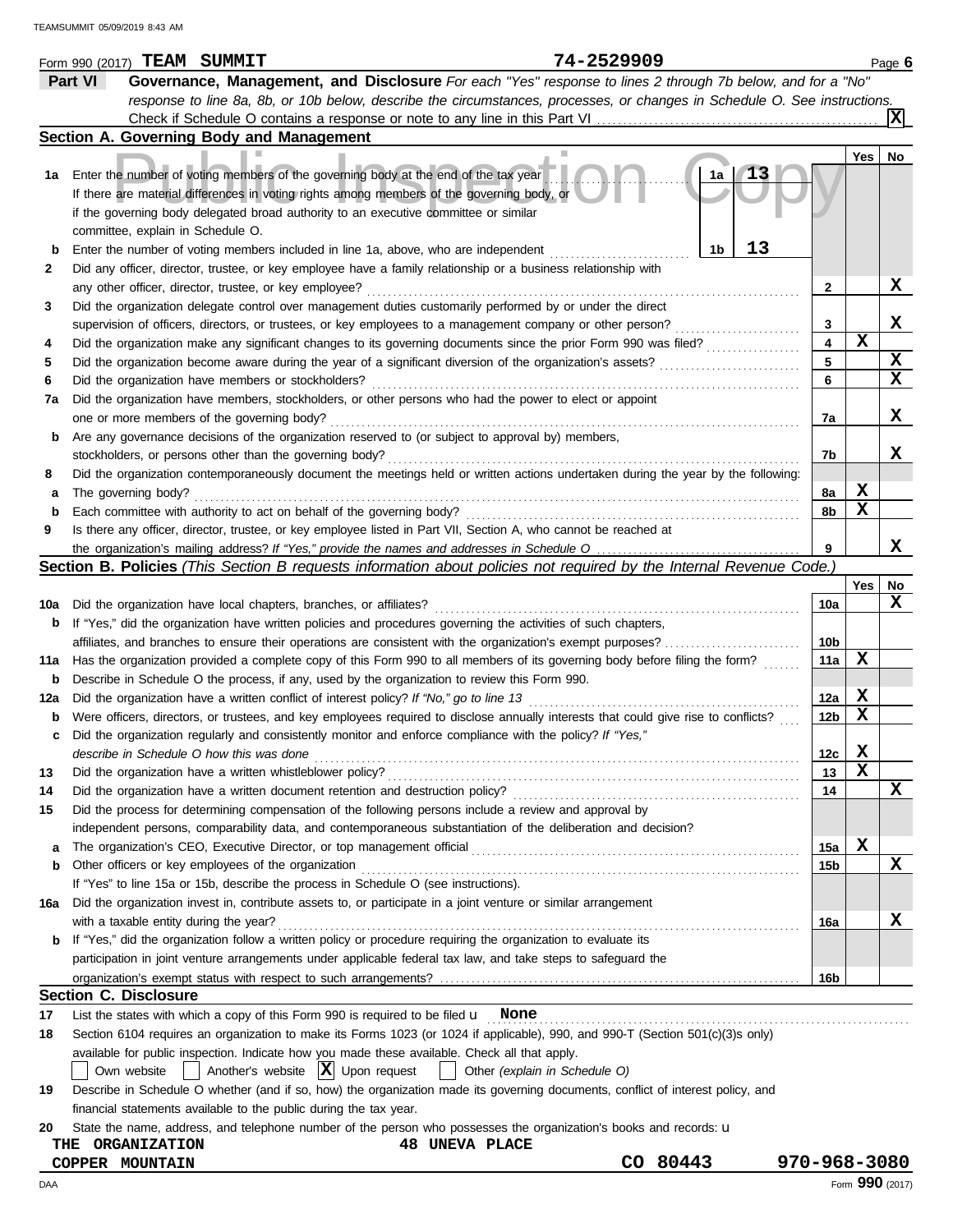| Form 990 (2017)          | SUMMIT<br>TEAM                                                                    | 74-2529909                                                                                                                                                                                                                                                  | Page 7 |
|--------------------------|-----------------------------------------------------------------------------------|-------------------------------------------------------------------------------------------------------------------------------------------------------------------------------------------------------------------------------------------------------------|--------|
| Part VII                 |                                                                                   | Compensation of Officers, Directors, Trustees, Key Employees, Highest Compensated Employees, and                                                                                                                                                            |        |
|                          | <b>Independent Contractors</b>                                                    |                                                                                                                                                                                                                                                             |        |
|                          |                                                                                   | Check if Schedule O contains a response or note to any line in this Part VII                                                                                                                                                                                |        |
| Section A.               |                                                                                   | Officers, Directors, Trustees, Key Employees, and Highest Compensated Employees                                                                                                                                                                             |        |
| organization's tax year. |                                                                                   | 1a Complete this table for all persons required to be listed. Report compensation for the calendar year ending with or within the                                                                                                                           |        |
|                          | compensation. Enter -0- in columns (D), (E), and (F) if no compensation was paid. | List all of the organization's current officers, directors, trustees (whether individuals or organizations), regardless of amount of                                                                                                                        |        |
|                          |                                                                                   | • List all of the organization's current key employees, if any. See instructions for definition of "key employee."                                                                                                                                          |        |
|                          | organization and any related organizations.                                       | • List the organization's five current highest compensated employees (other than an officer, director, trustee, or key employee)<br>who received reportable compensation (Box 5 of Form W-2 and/or Box 7 of Form 1099-MISC) of more than \$100,000 from the |        |
|                          |                                                                                   | • List all of the organization's former officers, key employees, and highest compensated employees who received more than<br>\$100,000 of reportable compensation from the organization and any related organizations.                                      |        |
|                          |                                                                                   | • List all of the organization's former directors or trustees that received, in the capacity as a former director or trustee of the<br>organization, more than \$10,000 of reportable compensation from the organization and any related organizations.     |        |

List persons in the following order: individual trustees or directors; institutional trustees; officers; key employees; highest compensated employees; and former such persons.

Check this box if neither the organization nor any related organization compensated any current officer, director, or trustee.

| (A)<br>Name and Title                      | (B)<br>Average<br>hours per<br>week<br>(list any<br>hours for |                                      |                          | (C)<br>Position |                 | (do not check more than one<br>box, unless person is both an<br>officer and a director/trustee) |        | (D)<br>Reportable<br>compensation<br>from<br>the<br>organization | (E)<br>Reportable<br>compensation from<br>related<br>organizations<br>(W-2/1099-MISC) | (F)<br>Estimated<br>amount of<br>other<br>compensation<br>from the |
|--------------------------------------------|---------------------------------------------------------------|--------------------------------------|--------------------------|-----------------|-----------------|-------------------------------------------------------------------------------------------------|--------|------------------------------------------------------------------|---------------------------------------------------------------------------------------|--------------------------------------------------------------------|
|                                            | related<br>organizations<br>below dotted<br>line)             | Individual<br>or director<br>trustee | Institutional<br>trustee | Officer         | Key<br>employee | Highest compensated<br>employee                                                                 | Former | (W-2/1099-MISC)                                                  |                                                                                       | organization<br>and related<br>organizations                       |
| (1) BRUCE MCLENNAN                         | 5.00                                                          |                                      |                          |                 |                 |                                                                                                 |        |                                                                  |                                                                                       |                                                                    |
| PRESIDENT                                  | 0.00                                                          | $\mathbf x$                          |                          | $\mathbf x$     |                 |                                                                                                 |        | 0                                                                | 0                                                                                     | 0                                                                  |
| <b>STOCKBAUER</b><br>$(2)$ $\mathbf{TODD}$ |                                                               |                                      |                          |                 |                 |                                                                                                 |        |                                                                  |                                                                                       |                                                                    |
|                                            | 2.00                                                          |                                      |                          |                 |                 |                                                                                                 |        |                                                                  |                                                                                       |                                                                    |
| <b>BOARD MEMBER</b>                        | 0.00                                                          | $\mathbf x$                          |                          |                 |                 |                                                                                                 |        | 0                                                                | 0                                                                                     | $\mathbf 0$                                                        |
| (3) ANNE GISH                              |                                                               |                                      |                          |                 |                 |                                                                                                 |        |                                                                  |                                                                                       |                                                                    |
|                                            | 5.00                                                          |                                      |                          |                 |                 |                                                                                                 |        |                                                                  |                                                                                       |                                                                    |
| <b>SECRETARY</b>                           | 0.00                                                          | $\mathbf x$                          |                          | $\mathbf x$     |                 |                                                                                                 |        | 0                                                                | 0                                                                                     | 0                                                                  |
| (4) STEVE STEC                             |                                                               |                                      |                          |                 |                 |                                                                                                 |        |                                                                  |                                                                                       |                                                                    |
|                                            | 3.00                                                          |                                      |                          |                 |                 |                                                                                                 |        |                                                                  |                                                                                       |                                                                    |
| <b>BOARD MEMBER</b>                        | 0.00                                                          | $\mathbf x$                          |                          |                 |                 |                                                                                                 |        | 0                                                                | 0                                                                                     | 0                                                                  |
| (5) JESSE TRUE                             | 4.00                                                          |                                      |                          |                 |                 |                                                                                                 |        |                                                                  |                                                                                       |                                                                    |
| <b>BOARD MEMBER</b>                        | 0.00                                                          | $\mathbf x$                          |                          |                 |                 |                                                                                                 |        | 0                                                                | 0                                                                                     | 0                                                                  |
| (6) ART GRAPER                             |                                                               |                                      |                          |                 |                 |                                                                                                 |        |                                                                  |                                                                                       |                                                                    |
|                                            | 7.00                                                          |                                      |                          |                 |                 |                                                                                                 |        |                                                                  |                                                                                       |                                                                    |
| <b>TREASURER</b>                           | 0.00                                                          | $\mathbf x$                          |                          | $\mathbf x$     |                 |                                                                                                 |        | 0                                                                | 0                                                                                     | $\mathbf 0$                                                        |
| (7) WHITNEY HENCEROTH                      |                                                               |                                      |                          |                 |                 |                                                                                                 |        |                                                                  |                                                                                       |                                                                    |
|                                            | 2.00                                                          |                                      |                          |                 |                 |                                                                                                 |        |                                                                  |                                                                                       |                                                                    |
| <b>BOARD MEMBER</b>                        | 0.00                                                          | $\mathbf x$                          |                          |                 |                 |                                                                                                 |        | 0                                                                | 0                                                                                     | $\mathbf 0$                                                        |
| (8) ALEX SALEM                             |                                                               |                                      |                          |                 |                 |                                                                                                 |        |                                                                  |                                                                                       |                                                                    |
|                                            | 7.00                                                          |                                      |                          |                 |                 |                                                                                                 |        |                                                                  |                                                                                       |                                                                    |
| <b>VICE PRESIDENT</b>                      | 0.00                                                          | $\mathbf x$                          |                          | $\mathbf x$     |                 |                                                                                                 |        | 0                                                                | 0                                                                                     | $\mathbf 0$                                                        |
| (9) DAVE LITTLE                            |                                                               |                                      |                          |                 |                 |                                                                                                 |        |                                                                  |                                                                                       |                                                                    |
|                                            | 2.00                                                          |                                      |                          |                 |                 |                                                                                                 |        |                                                                  |                                                                                       |                                                                    |
| BOARD MEMBER                               | 0.00                                                          | X                                    |                          |                 |                 |                                                                                                 |        | 0                                                                | 0                                                                                     | 0                                                                  |
| (10) KATHY CHRISTINA                       |                                                               |                                      |                          |                 |                 |                                                                                                 |        |                                                                  |                                                                                       |                                                                    |
|                                            | 3.00<br>0.00                                                  | $\mathbf x$                          |                          |                 |                 |                                                                                                 |        | 0                                                                | 0                                                                                     | 0                                                                  |
| <b>BOARD MEMBER</b><br>(11) GREG GOULD     |                                                               |                                      |                          |                 |                 |                                                                                                 |        |                                                                  |                                                                                       |                                                                    |
|                                            | 2.00                                                          |                                      |                          |                 |                 |                                                                                                 |        |                                                                  |                                                                                       |                                                                    |
| <b>BOARD MEMBER</b>                        | 0.00                                                          | $\mathbf x$                          |                          |                 |                 |                                                                                                 |        | 0                                                                | 0                                                                                     | 0                                                                  |
|                                            |                                                               |                                      |                          |                 |                 |                                                                                                 |        |                                                                  |                                                                                       |                                                                    |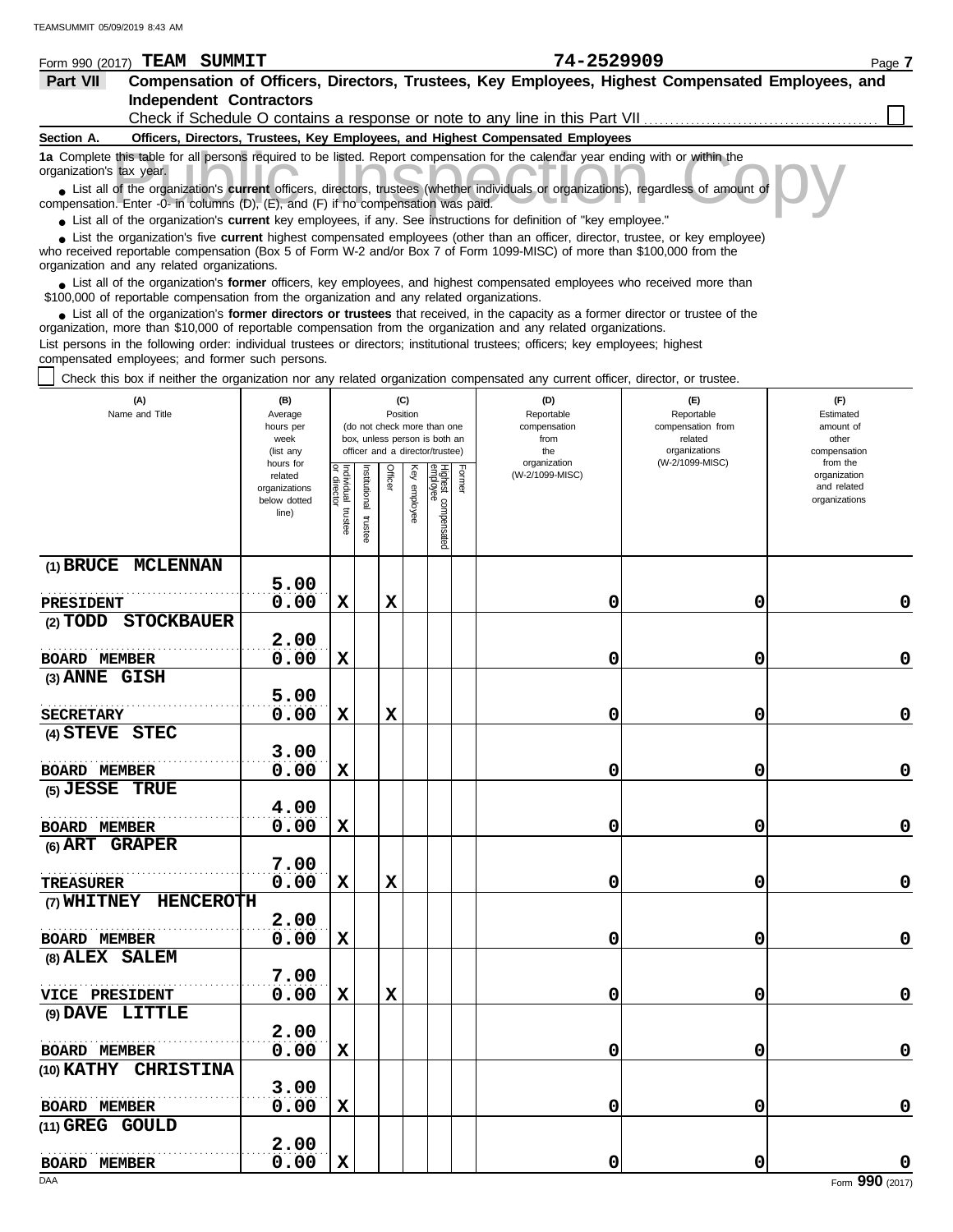| TEAMSUMMIT 05/09/2019 8:43 AM<br>SUMMIT<br>Form 990 (2017) TEAM                                                                                                                                                                |                                                                     |                                   |                       |          |              |                                                                                                 |        | 74-2529909                                                                                             |                                                                    |                                                          | Page 8              |
|--------------------------------------------------------------------------------------------------------------------------------------------------------------------------------------------------------------------------------|---------------------------------------------------------------------|-----------------------------------|-----------------------|----------|--------------|-------------------------------------------------------------------------------------------------|--------|--------------------------------------------------------------------------------------------------------|--------------------------------------------------------------------|----------------------------------------------------------|---------------------|
| Part VII                                                                                                                                                                                                                       |                                                                     |                                   |                       |          |              |                                                                                                 |        | Section A. Officers, Directors, Trustees, Key Employees, and Highest Compensated Employees (continued) |                                                                    |                                                          |                     |
| (A)<br>Name and title                                                                                                                                                                                                          | (B)<br>Average<br>hours per<br>week<br>(list any                    |                                   |                       | Position | (C)          | (do not check more than one<br>box, unless person is both an<br>officer and a director/trustee) |        | (D)<br>Reportable<br>compensation<br>from<br>the                                                       | (E)<br>Reportable<br>compensation from<br>related<br>organizations | (F)<br>Estimated<br>amount of<br>other<br>compensation   |                     |
|                                                                                                                                                                                                                                | hours for<br>related<br>٠<br>organizations<br>below dotted<br>line) | Individual trustee<br>or director | Institutional trustee | Officer  | Key employee | Highest compensated<br>employee                                                                 | Former | organization<br>(W-2/1099-MISC)                                                                        | (W-2/1099-MISC)                                                    | from the<br>organization<br>and related<br>organizations |                     |
| (12)<br>JOHN MCMURTRY                                                                                                                                                                                                          |                                                                     |                                   |                       |          |              |                                                                                                 |        |                                                                                                        |                                                                    |                                                          |                     |
| <b>BOARD</b><br><b>MEMBER</b>                                                                                                                                                                                                  | 1.00<br>0.00                                                        | X                                 |                       |          |              |                                                                                                 |        | 0                                                                                                      | 0                                                                  |                                                          | $\mathbf 0$         |
| <b>BILL JACKSON</b><br>(13)<br><b>BOARD MEMBER</b>                                                                                                                                                                             | 2.00<br>0.00                                                        | X                                 |                       |          |              |                                                                                                 |        | 0                                                                                                      | 0                                                                  |                                                          | $\mathbf 0$         |
| STACE C.<br><b>BECHTEL</b><br>(14)<br>EXECUTIVE DIRECTOR                                                                                                                                                                       | 40.00<br>0.00                                                       |                                   |                       | X        |              |                                                                                                 |        | 50,075                                                                                                 | 0                                                                  |                                                          | $\mathbf 0$         |
|                                                                                                                                                                                                                                |                                                                     |                                   |                       |          |              |                                                                                                 |        |                                                                                                        |                                                                    |                                                          |                     |
|                                                                                                                                                                                                                                |                                                                     |                                   |                       |          |              |                                                                                                 |        |                                                                                                        |                                                                    |                                                          |                     |
|                                                                                                                                                                                                                                |                                                                     |                                   |                       |          |              |                                                                                                 |        |                                                                                                        |                                                                    |                                                          |                     |
|                                                                                                                                                                                                                                |                                                                     |                                   |                       |          |              |                                                                                                 |        |                                                                                                        |                                                                    |                                                          |                     |
|                                                                                                                                                                                                                                |                                                                     |                                   |                       |          |              |                                                                                                 |        |                                                                                                        |                                                                    |                                                          |                     |
|                                                                                                                                                                                                                                |                                                                     |                                   |                       |          |              |                                                                                                 |        |                                                                                                        |                                                                    |                                                          |                     |
|                                                                                                                                                                                                                                |                                                                     |                                   |                       |          |              |                                                                                                 | u      | 50,075                                                                                                 |                                                                    |                                                          |                     |
| c Total from continuation sheets to Part VII, Section A                                                                                                                                                                        |                                                                     |                                   |                       |          |              |                                                                                                 | u      | 50,075                                                                                                 |                                                                    |                                                          |                     |
| d<br>Total number of individuals (including but not limited to those listed above) who received more than \$100,000 of<br>2                                                                                                    |                                                                     |                                   |                       |          |              |                                                                                                 | u      |                                                                                                        |                                                                    |                                                          |                     |
| reportable compensation from the organization $\bf{u}$ 0                                                                                                                                                                       |                                                                     |                                   |                       |          |              |                                                                                                 |        |                                                                                                        |                                                                    |                                                          | Yes<br>No.          |
| Did the organization list any former officer, director, or trustee, key employee, or highest compensated<br>3                                                                                                                  |                                                                     |                                   |                       |          |              |                                                                                                 |        |                                                                                                        |                                                                    | 3                                                        | X                   |
| For any individual listed on line 1a, is the sum of reportable compensation and other compensation from the<br>4<br>organization and related organizations greater than \$150,000? If "Yes," complete Schedule J for such      |                                                                     |                                   |                       |          |              |                                                                                                 |        |                                                                                                        |                                                                    |                                                          |                     |
| individual with an account of the contract of the contract of the contract of the contract of the contract of<br>Did any person listed on line 1a receive or accrue compensation from any unrelated organization or individual |                                                                     |                                   |                       |          |              |                                                                                                 |        |                                                                                                        |                                                                    | 4                                                        | X                   |
| 5                                                                                                                                                                                                                              |                                                                     |                                   |                       |          |              |                                                                                                 |        |                                                                                                        |                                                                    | 5                                                        | X                   |
| <b>Section B. Independent Contractors</b><br>Complete this table for your five highest compensated independent contractors that received more than \$100,000 of<br>1                                                           |                                                                     |                                   |                       |          |              |                                                                                                 |        |                                                                                                        |                                                                    |                                                          |                     |
| compensation from the organization. Report compensation for the calendar year ending with or within the organization's tax year.                                                                                               |                                                                     |                                   |                       |          |              |                                                                                                 |        |                                                                                                        |                                                                    |                                                          |                     |
|                                                                                                                                                                                                                                | (A)<br>Name and business address                                    |                                   |                       |          |              |                                                                                                 |        |                                                                                                        | (B)<br>Description of services                                     |                                                          | (C)<br>Compensation |
|                                                                                                                                                                                                                                |                                                                     |                                   |                       |          |              |                                                                                                 |        |                                                                                                        |                                                                    |                                                          |                     |
|                                                                                                                                                                                                                                |                                                                     |                                   |                       |          |              |                                                                                                 |        |                                                                                                        |                                                                    |                                                          |                     |
|                                                                                                                                                                                                                                |                                                                     |                                   |                       |          |              |                                                                                                 |        |                                                                                                        |                                                                    |                                                          |                     |
|                                                                                                                                                                                                                                |                                                                     |                                   |                       |          |              |                                                                                                 |        |                                                                                                        |                                                                    |                                                          |                     |
| Total number of independent contractors (including but not limited to those listed above) who<br>$\mathbf{2}$<br>received more than \$100,000 of compensation from the organization $\mathbf u$                                |                                                                     |                                   |                       |          |              |                                                                                                 |        |                                                                                                        | 0                                                                  |                                                          |                     |

| I |  |  |
|---|--|--|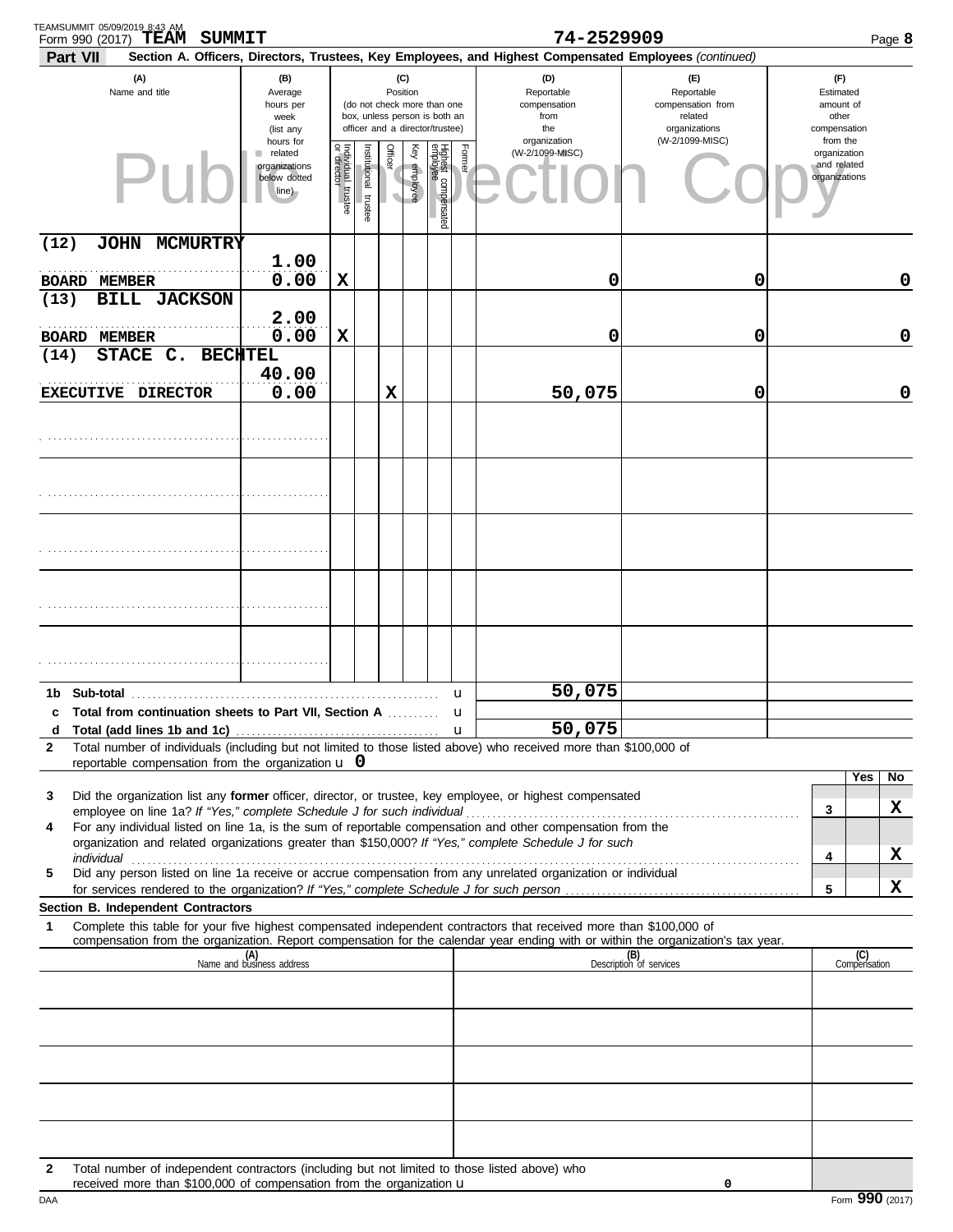### Form 990 (2017) Page **9 TEAM SUMMIT 74-2529909 Part VIII Statement of Revenue**

|                                                           |     |                                                                    |                |                   | (A)<br>Total revenue | (B)<br>Related or   | (C)<br>Unrelated | (D)<br>Revenue            |
|-----------------------------------------------------------|-----|--------------------------------------------------------------------|----------------|-------------------|----------------------|---------------------|------------------|---------------------------|
|                                                           |     |                                                                    |                |                   |                      | exempt              | business         | excluded from tax         |
|                                                           |     | . .                                                                |                |                   |                      | function<br>revenue | revenue          | under sections<br>512-514 |
|                                                           |     | 1a Federated campaigns                                             | 1a             |                   |                      |                     |                  |                           |
|                                                           |     | <b>b</b> Membership dues                                           | 1 <sub>b</sub> |                   |                      |                     |                  |                           |
|                                                           |     | c Fundraising events                                               | 1c             | 26,120            |                      |                     |                  |                           |
|                                                           |     | d Related organizations                                            | 1d             |                   |                      |                     |                  |                           |
|                                                           |     | <b>e</b> Government grants (contributions)<br>$\sim$               | 1e             | 2,305             |                      |                     |                  |                           |
|                                                           |     | f All other contributions, gifts, grants,                          |                |                   |                      |                     |                  |                           |
|                                                           |     | and similar amounts not included above                             | 1f             | 208,389           |                      |                     |                  |                           |
|                                                           |     | <b>q</b> Noncash contributions included in lines 1a-1f:            | \$             | 10,000            |                      |                     |                  |                           |
| Contributions, Gifts, Grants<br>and Other Similar Amounts |     |                                                                    |                |                   | 236,814              |                     |                  |                           |
|                                                           |     |                                                                    |                | Busn. Code        |                      |                     |                  |                           |
| Service Revenue                                           | 2a  | Tuition                                                            |                | 900099            | 1,328,584            | 1,328,584           |                  |                           |
|                                                           | b   | Camp Registration Fee                                              |                | 900099            | 247,876              | 247,876             |                  |                           |
|                                                           | c   | TS Host Comp and Events Incom                                      |                | 900099            | 51,607               | 51,607              |                  |                           |
|                                                           | d   | Transportation-Income                                              |                | 900099            | 29,998               | 29,998              |                  |                           |
|                                                           | е   | Non-Host Comp Income                                               |                | 900099            | 5,357                | 5,357               |                  |                           |
| Program                                                   |     | f All other program service revenue                                |                |                   |                      |                     |                  |                           |
|                                                           |     |                                                                    |                |                   | 1,663,422            |                     |                  |                           |
|                                                           | 3   | Investment income (including dividends, interest,                  |                |                   |                      |                     |                  |                           |
|                                                           |     |                                                                    |                | $\mathbf u$       | 3,128                |                     |                  | 3,128                     |
|                                                           | 4   | Income from investment of tax-exempt bond proceeds u               |                |                   |                      |                     |                  |                           |
|                                                           | 5   |                                                                    |                |                   |                      |                     |                  |                           |
|                                                           |     | (i) Real                                                           |                | (ii) Personal     |                      |                     |                  |                           |
|                                                           |     | <b>6a</b> Gross rents                                              |                |                   |                      |                     |                  |                           |
|                                                           |     | <b>b</b> Less: rental exps.                                        |                |                   |                      |                     |                  |                           |
|                                                           |     | <b>c</b> Rental inc. or (loss)                                     |                |                   |                      |                     |                  |                           |
|                                                           |     |                                                                    |                |                   |                      |                     |                  |                           |
|                                                           |     | <b>7a</b> Gross amount from<br>(i) Securities                      |                | (ii) Other        |                      |                     |                  |                           |
|                                                           |     | sales of assets<br>other than inventory                            |                | 5,614             |                      |                     |                  |                           |
|                                                           |     | <b>b</b> Less: cost or other                                       |                |                   |                      |                     |                  |                           |
|                                                           |     | basis & sales exps.                                                |                |                   |                      |                     |                  |                           |
|                                                           |     | c Gain or (loss)                                                   |                | 5,614             |                      |                     |                  |                           |
|                                                           |     |                                                                    |                | u                 | 5,614                | 4,000               |                  | 1,614                     |
|                                                           |     | 8a Gross income from fundraising events                            |                |                   |                      |                     |                  |                           |
| g                                                         |     | (not including $\sqrt[6]{26,120}$                                  |                |                   |                      |                     |                  |                           |
|                                                           |     | of contributions reported on line 1c).                             |                |                   |                      |                     |                  |                           |
|                                                           |     | See Part IV, line 18                                               | a              | 155,973           |                      |                     |                  |                           |
| Other Reven                                               |     | <b>b</b> Less: direct expenses                                     | $\mathbf{b}$   | 59,562            |                      |                     |                  |                           |
|                                                           |     | c Net income or (loss) from fundraising events  u                  |                |                   | 96,411               |                     |                  | 96,411                    |
|                                                           |     | 9a Gross income from gaming activities.                            |                |                   |                      |                     |                  |                           |
|                                                           |     | See Part IV, line 19                                               |                |                   |                      |                     |                  |                           |
|                                                           |     | <b>b</b> Less: direct expenses                                     | $\mathbf b$    |                   |                      |                     |                  |                           |
|                                                           |     | c Net income or (loss) from gaming activities  u                   |                |                   |                      |                     |                  |                           |
|                                                           |     | 10a Gross sales of inventory, less                                 |                |                   |                      |                     |                  |                           |
|                                                           |     | returns and allowances<br>.                                        | a              | 17,043            |                      |                     |                  |                           |
|                                                           |     | <b>b</b> Less: cost of goods sold                                  | $\mathbf{b}$   | 10,103            |                      |                     |                  |                           |
|                                                           |     | <b>c</b> Net income or (loss) from sales of inventory $\mathbf{u}$ |                |                   | 6,940                |                     |                  | 6,940                     |
|                                                           |     | Miscellaneous Revenue                                              |                | <b>Busn. Code</b> |                      |                     |                  |                           |
|                                                           | 11a | Installment plan fees                                              |                | 900099            | 7,900                | 7,900               |                  |                           |
|                                                           | b   | FirstBank Cash Back                                                |                | 900099            | 6,318                | 6,318               |                  |                           |
|                                                           |     | Misc Income - Other                                                |                | 900099            | 16                   | 16                  |                  |                           |
|                                                           |     | d All other revenue                                                |                |                   |                      |                     |                  |                           |
|                                                           |     |                                                                    |                | $\mathbf{u}$      | 14,234               |                     |                  |                           |
|                                                           | 12  |                                                                    |                |                   | 2,026,563            | 1,681,656           | 0                | 108,093                   |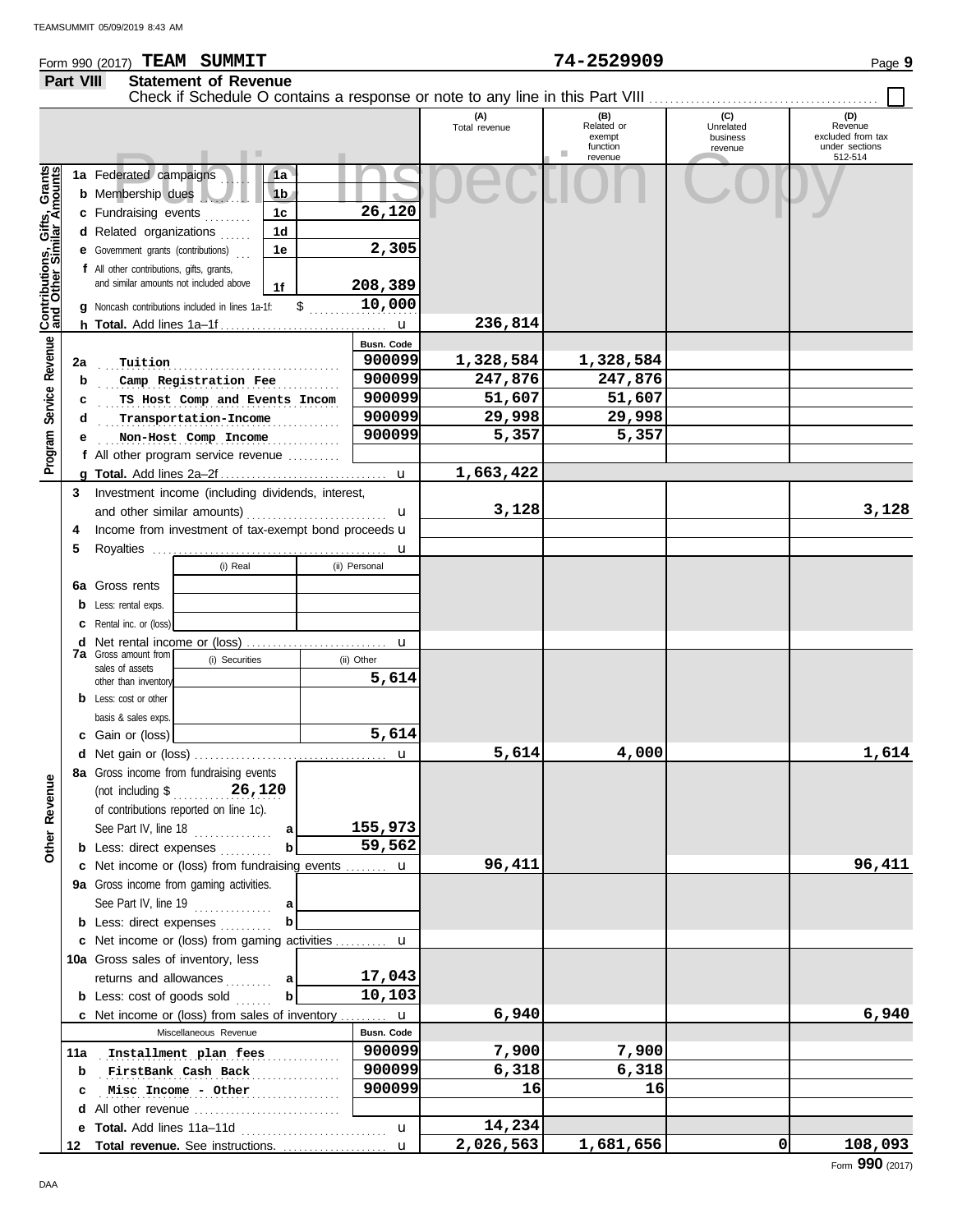## **Part IX Statement of Functional Expenses** Form 990 (2017) Page **10 TEAM SUMMIT 74-2529909**

|              | Section 501(c)(3) and 501(c)(4) organizations must complete all columns. All other organizations must complete column (A).<br>Check if Schedule O contains a response or note to any line in this Part IX                                                                                                                                                                                                                                                                                                                                          |                                |                                    |                                    |                                    |
|--------------|----------------------------------------------------------------------------------------------------------------------------------------------------------------------------------------------------------------------------------------------------------------------------------------------------------------------------------------------------------------------------------------------------------------------------------------------------------------------------------------------------------------------------------------------------|--------------------------------|------------------------------------|------------------------------------|------------------------------------|
|              | Do not include amounts reported on lines 6b,                                                                                                                                                                                                                                                                                                                                                                                                                                                                                                       |                                |                                    | (C)                                | (D)                                |
|              | 7b, 8b, 9b, and 10b of Part VIII.                                                                                                                                                                                                                                                                                                                                                                                                                                                                                                                  | (A)<br>Total expenses          | (B)<br>Program service<br>expenses | Management and<br>general expenses | Fundraising<br>expenses            |
| 1            | Grants and other assistance to domestic organizations                                                                                                                                                                                                                                                                                                                                                                                                                                                                                              |                                |                                    |                                    |                                    |
|              | and domestic governments. See Part IV, line 21                                                                                                                                                                                                                                                                                                                                                                                                                                                                                                     |                                |                                    |                                    |                                    |
| $\mathbf{2}$ | Grants and other assistance to domestic                                                                                                                                                                                                                                                                                                                                                                                                                                                                                                            |                                |                                    |                                    |                                    |
|              | individuals. See Part IV, line 22                                                                                                                                                                                                                                                                                                                                                                                                                                                                                                                  | 60,110                         | 60,110                             |                                    |                                    |
| 3            | Grants and other assistance to foreign                                                                                                                                                                                                                                                                                                                                                                                                                                                                                                             |                                |                                    |                                    |                                    |
|              | organizations, foreign governments, and foreign                                                                                                                                                                                                                                                                                                                                                                                                                                                                                                    |                                |                                    |                                    |                                    |
|              | individuals. See Part IV, lines 15 and 16                                                                                                                                                                                                                                                                                                                                                                                                                                                                                                          |                                |                                    |                                    |                                    |
| 4            | Benefits paid to or for members                                                                                                                                                                                                                                                                                                                                                                                                                                                                                                                    |                                |                                    |                                    |                                    |
| 5            | Compensation of current officers, directors,                                                                                                                                                                                                                                                                                                                                                                                                                                                                                                       |                                |                                    |                                    |                                    |
|              | trustees, and key employees                                                                                                                                                                                                                                                                                                                                                                                                                                                                                                                        | 77,000                         |                                    | 77,000                             |                                    |
| 6            | Compensation not included above, to disqualified                                                                                                                                                                                                                                                                                                                                                                                                                                                                                                   |                                |                                    |                                    |                                    |
|              | persons (as defined under section 4958(f)(1)) and                                                                                                                                                                                                                                                                                                                                                                                                                                                                                                  |                                |                                    |                                    |                                    |
|              | persons described in section 4958(c)(3)(B)                                                                                                                                                                                                                                                                                                                                                                                                                                                                                                         |                                |                                    |                                    |                                    |
| 7            | Other salaries and wages                                                                                                                                                                                                                                                                                                                                                                                                                                                                                                                           | 991,476                        | 835,055                            | 80,980                             | 75,441                             |
| 8            | Pension plan accruals and contributions (include                                                                                                                                                                                                                                                                                                                                                                                                                                                                                                   |                                |                                    |                                    |                                    |
|              | section 401(k) and 403(b) employer contributions)                                                                                                                                                                                                                                                                                                                                                                                                                                                                                                  |                                |                                    |                                    |                                    |
| 9            | Other employee benefits                                                                                                                                                                                                                                                                                                                                                                                                                                                                                                                            | 97,151                         | 85,007                             | 9,740                              | $\frac{2,404}{6,062}$              |
| 10           | Payroll taxes                                                                                                                                                                                                                                                                                                                                                                                                                                                                                                                                      | 88,721                         | 70,243                             | 12,416                             |                                    |
| 11           | Fees for services (non-employees):                                                                                                                                                                                                                                                                                                                                                                                                                                                                                                                 |                                |                                    |                                    |                                    |
| a            |                                                                                                                                                                                                                                                                                                                                                                                                                                                                                                                                                    |                                |                                    |                                    |                                    |
| b            | Legal                                                                                                                                                                                                                                                                                                                                                                                                                                                                                                                                              |                                |                                    |                                    |                                    |
|              |                                                                                                                                                                                                                                                                                                                                                                                                                                                                                                                                                    | 7,797                          |                                    | $\overline{7}$ , 797               |                                    |
| d            | Lobbying                                                                                                                                                                                                                                                                                                                                                                                                                                                                                                                                           |                                |                                    |                                    |                                    |
| е            | Professional fundraising services. See Part IV, line 17                                                                                                                                                                                                                                                                                                                                                                                                                                                                                            |                                |                                    |                                    |                                    |
| f            | Investment management fees                                                                                                                                                                                                                                                                                                                                                                                                                                                                                                                         | 1,116                          |                                    | 1,116                              |                                    |
| g            | Other. (If line 11g amount exceeds 10% of line 25, column                                                                                                                                                                                                                                                                                                                                                                                                                                                                                          |                                |                                    |                                    |                                    |
|              | (A) amount, list line 11g expenses on Schedule O.)                                                                                                                                                                                                                                                                                                                                                                                                                                                                                                 | 745                            | $-1,226$                           | 1,969                              |                                    |
| 12           | Advertising and promotion                                                                                                                                                                                                                                                                                                                                                                                                                                                                                                                          | 21,468                         | 36                                 |                                    | $\frac{21,432}{5,246}$             |
| 13           |                                                                                                                                                                                                                                                                                                                                                                                                                                                                                                                                                    | 21,726                         | 453                                | 16,027                             |                                    |
| 14           | Information technology                                                                                                                                                                                                                                                                                                                                                                                                                                                                                                                             |                                |                                    |                                    |                                    |
| 15           |                                                                                                                                                                                                                                                                                                                                                                                                                                                                                                                                                    |                                |                                    |                                    |                                    |
| 16           |                                                                                                                                                                                                                                                                                                                                                                                                                                                                                                                                                    | 65,876<br>$\overline{273,577}$ | 45,933                             | 18,322                             | <u>1,621</u><br>$\overline{2,515}$ |
| 17           | Travel                                                                                                                                                                                                                                                                                                                                                                                                                                                                                                                                             |                                | 266,548                            | 4,514                              |                                    |
|              | Payments of travel or entertainment expenses                                                                                                                                                                                                                                                                                                                                                                                                                                                                                                       |                                |                                    |                                    |                                    |
|              | for any federal, state, or local public officials                                                                                                                                                                                                                                                                                                                                                                                                                                                                                                  | 6,300                          | 758                                |                                    | 559                                |
| 19           | Conferences, conventions, and meetings                                                                                                                                                                                                                                                                                                                                                                                                                                                                                                             |                                |                                    | 4,983                              |                                    |
| 20           | Interest                                                                                                                                                                                                                                                                                                                                                                                                                                                                                                                                           |                                |                                    |                                    |                                    |
| 21<br>22     | Payments to affiliates<br>Depreciation, depletion, and amortization                                                                                                                                                                                                                                                                                                                                                                                                                                                                                | 12,953                         |                                    | 12,953                             |                                    |
| 23           |                                                                                                                                                                                                                                                                                                                                                                                                                                                                                                                                                    | 27,757                         | 26,525                             | 1,232                              |                                    |
| 24           | $In \textbf{surance} \begin{tabular}{@{}l@{}} \hline \multicolumn{3}{c}{\textbf{in}} & \multicolumn{3}{c}{\textbf{in}} \\ \hline \multicolumn{3}{c}{\textbf{in}} & \multicolumn{3}{c}{\textbf{in}} \\ \hline \multicolumn{3}{c}{\textbf{in}} & \multicolumn{3}{c}{\textbf{in}} \\ \hline \multicolumn{3}{c}{\textbf{in}} & \multicolumn{3}{c}{\textbf{in}} \\ \hline \multicolumn{3}{c}{\textbf{in}} & \multicolumn{3}{c}{\textbf{in}} \\ \hline \multicolumn{3}{c}{\textbf{in}} & \multicolumn{3$<br>Other expenses. Itemize expenses not covered |                                |                                    |                                    |                                    |
|              | above (List miscellaneous expenses in line 24e. If                                                                                                                                                                                                                                                                                                                                                                                                                                                                                                 |                                |                                    |                                    |                                    |
|              | line 24e amount exceeds 10% of line 25, column                                                                                                                                                                                                                                                                                                                                                                                                                                                                                                     |                                |                                    |                                    |                                    |
|              | (A) amount, list line 24e expenses on Schedule O.)                                                                                                                                                                                                                                                                                                                                                                                                                                                                                                 |                                |                                    |                                    |                                    |
| a            | Athlete-Uniforms                                                                                                                                                                                                                                                                                                                                                                                                                                                                                                                                   | 53,405                         | 53,405                             |                                    |                                    |
| b            | Credit card fees                                                                                                                                                                                                                                                                                                                                                                                                                                                                                                                                   | 41,725                         | 614                                | 41,111                             |                                    |
| c            | Transportation: Maintenan                                                                                                                                                                                                                                                                                                                                                                                                                                                                                                                          | 19,479                         | 19,471                             |                                    | 8                                  |
| d            | Injury credit to program                                                                                                                                                                                                                                                                                                                                                                                                                                                                                                                           | 18,189                         | 18,189                             |                                    |                                    |
| е            | All other expenses                                                                                                                                                                                                                                                                                                                                                                                                                                                                                                                                 | 116,278                        | 83,242                             | 7,991                              | 25,045                             |
| 25           | Total functional expenses. Add lines 1 through 24e                                                                                                                                                                                                                                                                                                                                                                                                                                                                                                 | 2,002,849                      | 1,564,363                          | 298,151                            | 140,335                            |
| 26           | Joint costs. Complete this line only if the                                                                                                                                                                                                                                                                                                                                                                                                                                                                                                        |                                |                                    |                                    |                                    |
|              | organization reported in column (B) joint costs                                                                                                                                                                                                                                                                                                                                                                                                                                                                                                    |                                |                                    |                                    |                                    |
|              | from a combined educational campaign and<br>fundraising solicitation. Check here $\mathbf{u}$<br>if                                                                                                                                                                                                                                                                                                                                                                                                                                                |                                |                                    |                                    |                                    |
|              | following SOP 98-2 (ASC 958-720)                                                                                                                                                                                                                                                                                                                                                                                                                                                                                                                   |                                |                                    |                                    |                                    |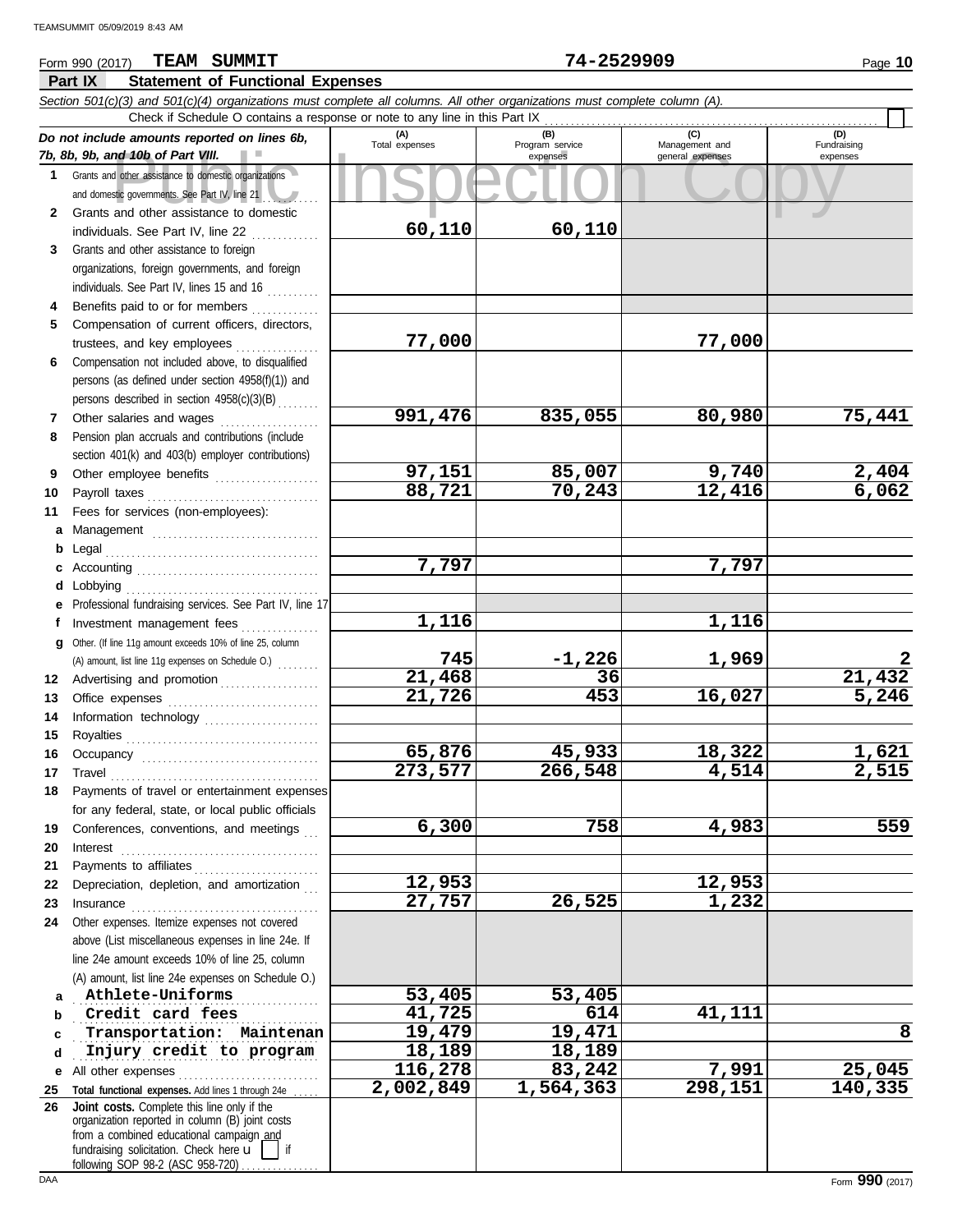# Form 990 (2017) Page **11 TEAM SUMMIT 74-2529909**

**Part X Balance Sheet**

|                                |    |                                                                                                      |                 |          | (A)               |                | (B)         |
|--------------------------------|----|------------------------------------------------------------------------------------------------------|-----------------|----------|-------------------|----------------|-------------|
|                                |    |                                                                                                      |                 |          | Beginning of year |                | End of year |
|                                | 1. | Cash-non-interest bearing                                                                            |                 |          | 115,965           | $\mathbf{1}$   | 216,710     |
|                                | 2  | Cash—non-interest bearing<br>Savings and temporary cash investments                                  |                 |          | 194, 953          | $\sqrt{2}$     | 150,271     |
|                                | 3  |                                                                                                      |                 | 3.       |                   |                |             |
|                                | 4  | Accounts receivable, net                                                                             |                 |          | 2,148             | 4              | 43,688      |
|                                | 5  | Loans and other receivables from current and former officers, directors,                             |                 |          |                   |                |             |
|                                |    | trustees, key employees, and highest compensated employees.                                          |                 |          |                   |                |             |
|                                |    | Complete Part II of Schedule L                                                                       |                 |          |                   | 5              |             |
|                                | 6  | Loans and other receivables from other disqualified persons (as defined under section                |                 |          |                   |                |             |
|                                |    | $4958(f)(1)$ ), persons described in section $4958(c)(3)(B)$ , and contributing employers and        |                 |          |                   |                |             |
|                                |    | sponsoring organizations of section 501(c)(9) voluntary employees' beneficiary                       |                 |          |                   |                |             |
|                                |    | organizations (see instructions). Complete Part II of Schedule L                                     |                 |          |                   | 6              |             |
| Assets                         | 7  |                                                                                                      |                 |          |                   | $\overline{7}$ |             |
|                                | 8  | Inventories for sale or use                                                                          |                 |          |                   | 8              |             |
|                                | 9  |                                                                                                      |                 |          | 30                | 9              | 1,258       |
|                                |    | 10a Land, buildings, and equipment: cost or                                                          |                 |          |                   |                |             |
|                                |    | other basis. Complete Part VI of Schedule D  10a                                                     |                 | 113,608  |                   |                |             |
|                                |    | <b>b</b> Less: accumulated depreciation<br>the contract of the contract of the                       | 10 <sub>b</sub> | 62,910   | 45,652            | 10c            | 50,698      |
|                                | 11 |                                                                                                      |                 |          | 113,892           | 11             | 111,636     |
|                                | 12 |                                                                                                      |                 |          |                   | 12             |             |
|                                | 13 |                                                                                                      |                 |          |                   | 13             |             |
|                                | 14 | Intangible assets                                                                                    |                 |          |                   | 14             |             |
|                                | 15 |                                                                                                      |                 | 15       |                   |                |             |
|                                | 16 |                                                                                                      |                 |          | 472,640           | 16             | 574,261     |
|                                | 17 |                                                                                                      | 15,750          | 17       | 32,810            |                |             |
|                                | 18 |                                                                                                      |                 |          |                   | 18             |             |
|                                | 19 | Deferred revenue                                                                                     |                 |          |                   | 19             | 109,179     |
|                                | 20 |                                                                                                      |                 |          |                   | 20             |             |
|                                | 21 | Escrow or custodial account liability. Complete Part IV of Schedule D                                |                 |          |                   | 21             |             |
|                                | 22 | Loans and other payables to current and former officers, directors,                                  |                 |          |                   |                |             |
| Liabilities                    |    | trustees, key employees, highest compensated employees, and                                          |                 |          |                   |                |             |
|                                |    | disqualified persons. Complete Part II of Schedule L                                                 |                 |          |                   | 22             |             |
|                                | 23 | Secured mortgages and notes payable to unrelated third parties [[[[[[[[[[[[[[[[[[[[[[[[[[[[[]]]]]]]] |                 |          |                   | 23             |             |
|                                | 24 | Unsecured notes and loans payable to unrelated third parties                                         |                 |          |                   | 24             |             |
|                                | 25 | Other liabilities (including federal income tax, payables to related third                           |                 |          |                   |                |             |
|                                |    | parties, and other liabilities not included on lines 17-24). Complete Part X                         |                 |          |                   |                |             |
|                                |    | of Schedule D                                                                                        |                 | 75,246   | 25                | 26,344         |             |
|                                | 26 |                                                                                                      |                 |          | 90,996            | 26             | 168, 333    |
|                                |    | Organizations that follow SFAS 117 (ASC 958), check here u                                           |                 | 図<br>and |                   |                |             |
|                                |    | complete lines 27 through 29, and lines 33 and 34.                                                   |                 |          |                   |                |             |
|                                | 27 | Unrestricted net assets                                                                              |                 |          | 244,305           | 27             | 274,224     |
|                                | 28 | Temporarily restricted net assets                                                                    | 26,757          | 28       | 20,068            |                |             |
|                                | 29 | Permanently restricted net assets                                                                    |                 |          | 110,582           | 29             | 111,636     |
| <b>Assets or Fund Balances</b> |    | Organizations that do not follow SFAS 117 (ASC 958), check here u                                    |                 | and      |                   |                |             |
|                                |    | complete lines 30 through 34.                                                                        |                 |          |                   |                |             |
|                                | 30 | Capital stock or trust principal, or current funds                                                   |                 |          |                   | 30             |             |
|                                | 31 | Paid-in or capital surplus, or land, building, or equipment fund                                     |                 |          |                   | 31             |             |
| $\frac{1}{2}$                  | 32 | Retained earnings, endowment, accumulated income, or other funds                                     |                 |          | 381,644           | 32             | 405,928     |
|                                | 33 | Total net assets or fund balances                                                                    |                 |          | 472,640           | 33             | 574,261     |
|                                | 34 |                                                                                                      |                 | 34       |                   |                |             |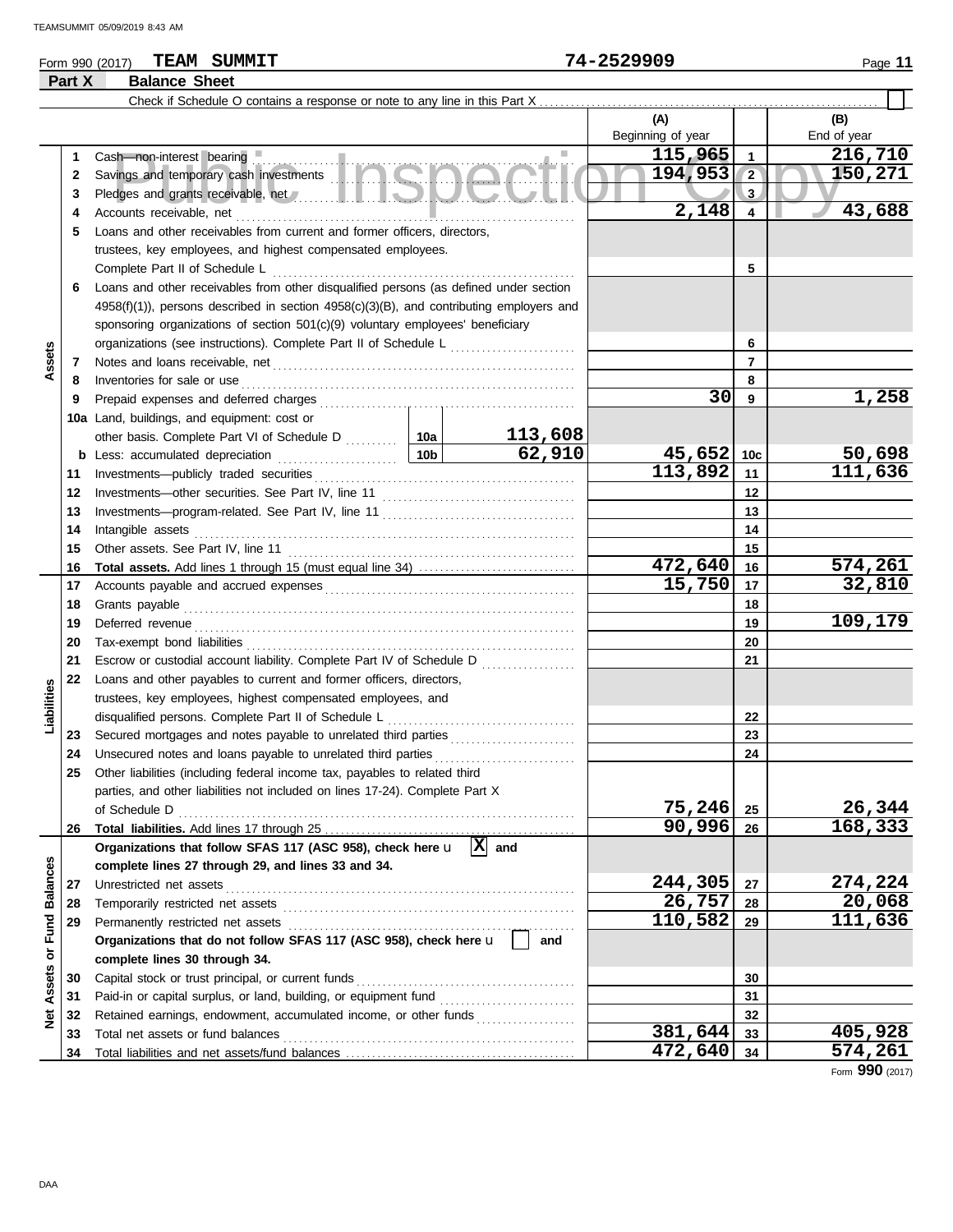| Part XI<br><b>Reconciliation of Net Assets</b>                                                                                                                                                                                                              |                |           |  |
|-------------------------------------------------------------------------------------------------------------------------------------------------------------------------------------------------------------------------------------------------------------|----------------|-----------|--|
|                                                                                                                                                                                                                                                             |                |           |  |
|                                                                                                                                                                                                                                                             |                |           |  |
| $\mathbf{1}$<br>1                                                                                                                                                                                                                                           |                | 2,026,563 |  |
| $\overline{2}$<br>2                                                                                                                                                                                                                                         |                | 2,002,849 |  |
| 3<br>3                                                                                                                                                                                                                                                      |                | 23,714    |  |
| Revenue less expenses. Subtract line 2 from line 1<br>Net assets or fund balances at beginning of year (must equal Part X, line 33, column (A))<br>$\overline{4}$                                                                                           |                | 381,644   |  |
| 5 <sub>5</sub><br>Net unrealized gains (losses) on investments <b>the contract of the contract of the contract of the contract of the contract of the contract of the contract of the contract of the contract of the contract of the contract of </b><br>5 |                | 570       |  |
| 6<br>6                                                                                                                                                                                                                                                      |                |           |  |
| $\overline{7}$<br>Investment expenses<br>7                                                                                                                                                                                                                  |                |           |  |
| 8<br>Prior period adjustments entertainments and adjustments of the contract of the contract of the contract of the contract of the contract of the contract of the contract of the contract of the contract of the contract of the<br>8                    |                |           |  |
| 9<br>9                                                                                                                                                                                                                                                      |                |           |  |
| Net assets or fund balances at end of year. Combine lines 3 through 9 (must equal Part X, line<br>10                                                                                                                                                        |                |           |  |
| 10<br>33, column (B))                                                                                                                                                                                                                                       |                | 405,928   |  |
| <b>Financial Statements and Reporting</b><br>Part XII                                                                                                                                                                                                       |                |           |  |
|                                                                                                                                                                                                                                                             |                |           |  |
|                                                                                                                                                                                                                                                             |                | Yes<br>No |  |
| x <br>Accounting method used to prepare the Form 990:<br>Cash<br>Accrual<br>Other<br>1                                                                                                                                                                      |                |           |  |
| If the organization changed its method of accounting from a prior year or checked "Other," explain in                                                                                                                                                       |                |           |  |
| Schedule O.                                                                                                                                                                                                                                                 |                |           |  |
| 2a Were the organization's financial statements compiled or reviewed by an independent accountant?                                                                                                                                                          | 2a             | х         |  |
| If "Yes," check a box below to indicate whether the financial statements for the year were compiled or                                                                                                                                                      |                |           |  |
| reviewed on a separate basis, consolidated basis, or both:                                                                                                                                                                                                  |                |           |  |
| Separate basis<br>Consolidated basis<br>Both consolidated and separate basis                                                                                                                                                                                |                |           |  |
| <b>b</b> Were the organization's financial statements audited by an independent accountant?                                                                                                                                                                 | 2b             | х         |  |
| If "Yes," check a box below to indicate whether the financial statements for the year were audited on a                                                                                                                                                     |                |           |  |
| separate basis, consolidated basis, or both:                                                                                                                                                                                                                |                |           |  |
| Consolidated basis<br>  Both consolidated and separate basis<br>Separate basis                                                                                                                                                                              |                |           |  |
| c If "Yes" to line 2a or 2b, does the organization have a committee that assumes responsibility for oversight                                                                                                                                               |                |           |  |
| of the audit, review, or compilation of its financial statements and selection of an independent accountant?                                                                                                                                                | 2 <sub>c</sub> |           |  |
| If the organization changed either its oversight process or selection process during the tax year, explain in                                                                                                                                               |                |           |  |
| Schedule O.                                                                                                                                                                                                                                                 |                |           |  |
| 3a As a result of a federal award, was the organization required to undergo an audit or audits as set forth in                                                                                                                                              |                |           |  |
| the Single Audit Act and OMB Circular A-133?                                                                                                                                                                                                                | 3a             | x         |  |
| <b>b</b> If "Yes," did the organization undergo the required audit or audits? If the organization did not undergo the                                                                                                                                       |                |           |  |
| required audit or audits, explain why in Schedule O and describe any steps taken to undergo such audits.                                                                                                                                                    | 3 <sub>b</sub> | $\sim$    |  |

Form **990** (2017)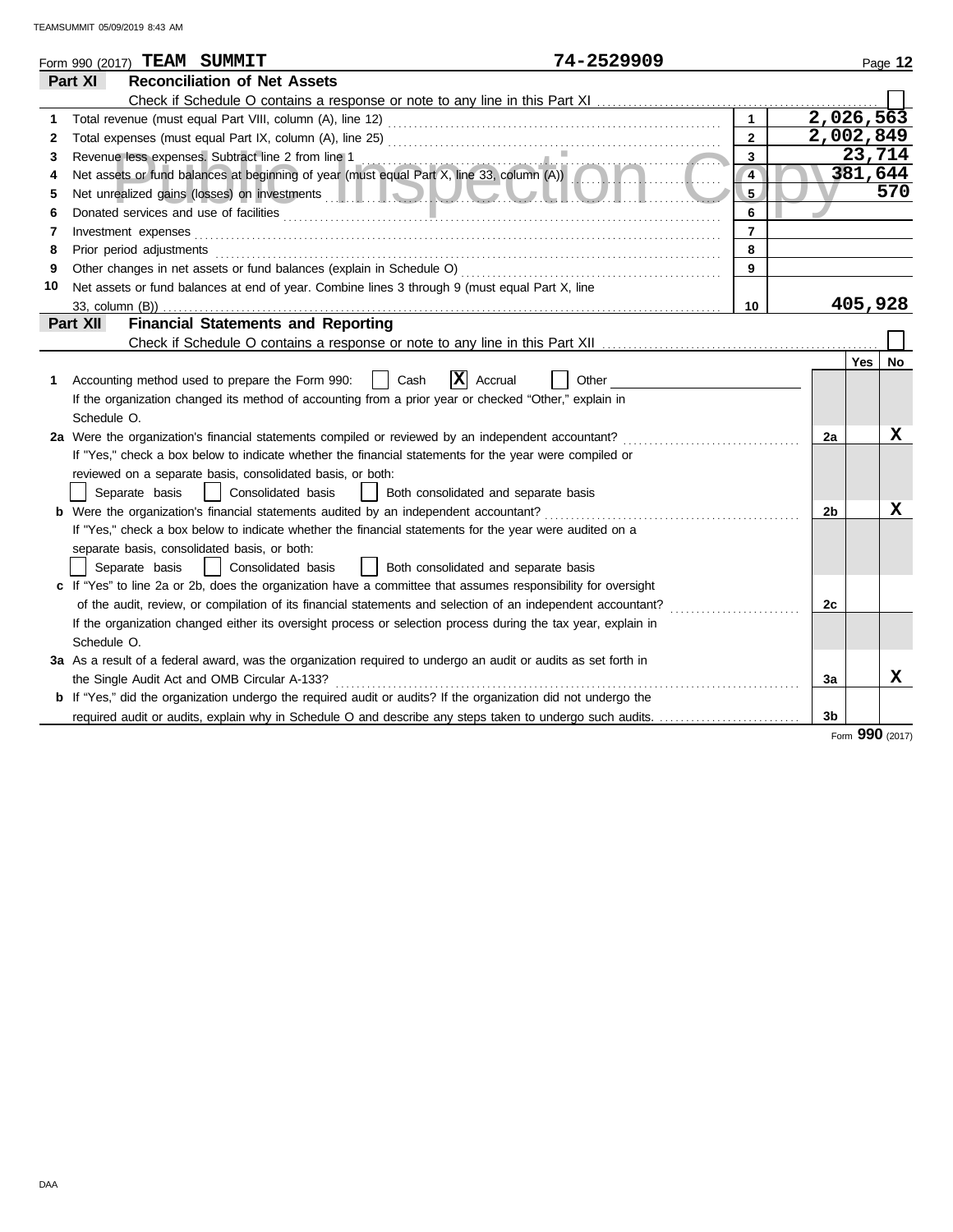| (Form 990 or 990-EZ)<br>2017<br>Complete if the organization is a section 501(c)(3) organization or a section 4947(a)(1) nonexempt charitable trust.<br>La Attach to Form 990 or Form 990-EZ.<br>Department of the Treasury<br>Open to Public<br>Internal Revenue Service<br><b>Inspection</b><br><b>u</b> Go to www.irs.gov/Form990 for instructions and the latest information. |  |  |  |  |  |  |  |  |  |  |
|-----------------------------------------------------------------------------------------------------------------------------------------------------------------------------------------------------------------------------------------------------------------------------------------------------------------------------------------------------------------------------------|--|--|--|--|--|--|--|--|--|--|
|                                                                                                                                                                                                                                                                                                                                                                                   |  |  |  |  |  |  |  |  |  |  |
|                                                                                                                                                                                                                                                                                                                                                                                   |  |  |  |  |  |  |  |  |  |  |
|                                                                                                                                                                                                                                                                                                                                                                                   |  |  |  |  |  |  |  |  |  |  |
| <b>The Contract</b><br>Employer identification number<br>Name of the organization                                                                                                                                                                                                                                                                                                 |  |  |  |  |  |  |  |  |  |  |
| <b>TEAM SUMMIT</b><br>74-2529909<br>Part I<br>Reason for Public Charity Status (All organizations must complete this part.) See instructions.                                                                                                                                                                                                                                     |  |  |  |  |  |  |  |  |  |  |
| The organization is not a private foundation because it is: (For lines 1 through 12, check only one box.)                                                                                                                                                                                                                                                                         |  |  |  |  |  |  |  |  |  |  |
| A church, convention of churches, or association of churches described in section 170(b)(1)(A)(i).<br>1                                                                                                                                                                                                                                                                           |  |  |  |  |  |  |  |  |  |  |
| A school described in section 170(b)(1)(A)(ii). (Attach Schedule E (Form 990 or 990-EZ).)<br>2                                                                                                                                                                                                                                                                                    |  |  |  |  |  |  |  |  |  |  |
| 3<br>A hospital or a cooperative hospital service organization described in section 170(b)(1)(A)(iii).                                                                                                                                                                                                                                                                            |  |  |  |  |  |  |  |  |  |  |
| A medical research organization operated in conjunction with a hospital described in section 170(b)(1)(A)(iii). Enter the hospital's name,<br>4<br>city, and state:                                                                                                                                                                                                               |  |  |  |  |  |  |  |  |  |  |
| 5<br>An organization operated for the benefit of a college or university owned or operated by a governmental unit described in                                                                                                                                                                                                                                                    |  |  |  |  |  |  |  |  |  |  |
| section 170(b)(1)(A)(iv). (Complete Part II.)                                                                                                                                                                                                                                                                                                                                     |  |  |  |  |  |  |  |  |  |  |
| A federal, state, or local government or governmental unit described in section 170(b)(1)(A)(v).<br>6                                                                                                                                                                                                                                                                             |  |  |  |  |  |  |  |  |  |  |
| An organization that normally receives a substantial part of its support from a governmental unit or from the general public<br>7<br>described in section 170(b)(1)(A)(vi). (Complete Part II.)                                                                                                                                                                                   |  |  |  |  |  |  |  |  |  |  |
| A community trust described in section 170(b)(1)(A)(vi). (Complete Part II.)<br>8                                                                                                                                                                                                                                                                                                 |  |  |  |  |  |  |  |  |  |  |
| 9<br>An agricultural research organization described in section 170(b)(1)(A)(ix) operated in conjunction with a land-grant college<br>or university or a non-land grant college of agriculture (see instructions). Enter the name, city, and state of the college or                                                                                                              |  |  |  |  |  |  |  |  |  |  |
| university:                                                                                                                                                                                                                                                                                                                                                                       |  |  |  |  |  |  |  |  |  |  |
| $ {\bf x} $<br>An organization that normally receives: (1) more than 33 1/3% of its support from contributions, membership fees, and gross<br>10                                                                                                                                                                                                                                  |  |  |  |  |  |  |  |  |  |  |
| receipts from activities related to its exempt functions—subject to certain exceptions, and (2) no more than 33 1/3% of its<br>support from gross investment income and unrelated business taxable income (less section 511 tax) from businesses                                                                                                                                  |  |  |  |  |  |  |  |  |  |  |
| acquired by the organization after June 30, 1975. See section 509(a)(2). (Complete Part III.)                                                                                                                                                                                                                                                                                     |  |  |  |  |  |  |  |  |  |  |
| 11<br>An organization organized and operated exclusively to test for public safety. See section 509(a)(4).                                                                                                                                                                                                                                                                        |  |  |  |  |  |  |  |  |  |  |
| 12<br>An organization organized and operated exclusively for the benefit of, to perform the functions of, or to carry out the purposes<br>of one or more publicly supported organizations described in section 509(a)(1) or section 509(a)(2). See section 509(a)(3).                                                                                                             |  |  |  |  |  |  |  |  |  |  |
| Check the box in lines 12a through 12d that describes the type of supporting organization and complete lines 12e, 12f, and 12g.                                                                                                                                                                                                                                                   |  |  |  |  |  |  |  |  |  |  |
| Type I. A supporting organization operated, supervised, or controlled by its supported organization(s), typically by giving<br>a                                                                                                                                                                                                                                                  |  |  |  |  |  |  |  |  |  |  |
| the supported organization(s) the power to regularly appoint or elect a majority of the directors or trustees of the<br>supporting organization. You must complete Part IV, Sections A and B.                                                                                                                                                                                     |  |  |  |  |  |  |  |  |  |  |
| Type II. A supporting organization supervised or controlled in connection with its supported organization(s), by having<br>b                                                                                                                                                                                                                                                      |  |  |  |  |  |  |  |  |  |  |
| control or management of the supporting organization vested in the same persons that control or manage the supported                                                                                                                                                                                                                                                              |  |  |  |  |  |  |  |  |  |  |
| organization(s). You must complete Part IV, Sections A and C.                                                                                                                                                                                                                                                                                                                     |  |  |  |  |  |  |  |  |  |  |
| Type III functionally integrated. A supporting organization operated in connection with, and functionally integrated with,<br>c<br>its supported organization(s) (see instructions). You must complete Part IV, Sections A, D, and E.                                                                                                                                             |  |  |  |  |  |  |  |  |  |  |
| Type III non-functionally integrated. A supporting organization operated in connection with its supported organization(s)<br>d                                                                                                                                                                                                                                                    |  |  |  |  |  |  |  |  |  |  |
| that is not functionally integrated. The organization generally must satisfy a distribution requirement and an attentiveness<br>requirement (see instructions). You must complete Part IV, Sections A and D, and Part V.                                                                                                                                                          |  |  |  |  |  |  |  |  |  |  |
| Check this box if the organization received a written determination from the IRS that it is a Type I, Type II, Type III<br>е                                                                                                                                                                                                                                                      |  |  |  |  |  |  |  |  |  |  |
| functionally integrated, or Type III non-functionally integrated supporting organization.                                                                                                                                                                                                                                                                                         |  |  |  |  |  |  |  |  |  |  |
| Enter the number of supported organizations<br>f<br>Provide the following information about the supported organization(s).<br>g                                                                                                                                                                                                                                                   |  |  |  |  |  |  |  |  |  |  |
| (iv) Is the organization<br>(i) Name of supported<br>(ii) EIN<br>(iii) Type of organization<br>(v) Amount of monetary<br>(vi) Amount of                                                                                                                                                                                                                                           |  |  |  |  |  |  |  |  |  |  |
| listed in your governing<br>organization<br>(described on lines 1-10<br>support (see<br>other support (see<br>document?                                                                                                                                                                                                                                                           |  |  |  |  |  |  |  |  |  |  |
| above (see instructions))<br>instructions)<br>instructions)<br>Yes<br>No                                                                                                                                                                                                                                                                                                          |  |  |  |  |  |  |  |  |  |  |
| (A)                                                                                                                                                                                                                                                                                                                                                                               |  |  |  |  |  |  |  |  |  |  |
|                                                                                                                                                                                                                                                                                                                                                                                   |  |  |  |  |  |  |  |  |  |  |
| (B)                                                                                                                                                                                                                                                                                                                                                                               |  |  |  |  |  |  |  |  |  |  |
| (C)                                                                                                                                                                                                                                                                                                                                                                               |  |  |  |  |  |  |  |  |  |  |
| (D)                                                                                                                                                                                                                                                                                                                                                                               |  |  |  |  |  |  |  |  |  |  |
| (E)                                                                                                                                                                                                                                                                                                                                                                               |  |  |  |  |  |  |  |  |  |  |
|                                                                                                                                                                                                                                                                                                                                                                                   |  |  |  |  |  |  |  |  |  |  |
| Total                                                                                                                                                                                                                                                                                                                                                                             |  |  |  |  |  |  |  |  |  |  |

**For Paperwork Reduction Act Notice, see the Instructions for Form 990 or 990-EZ.**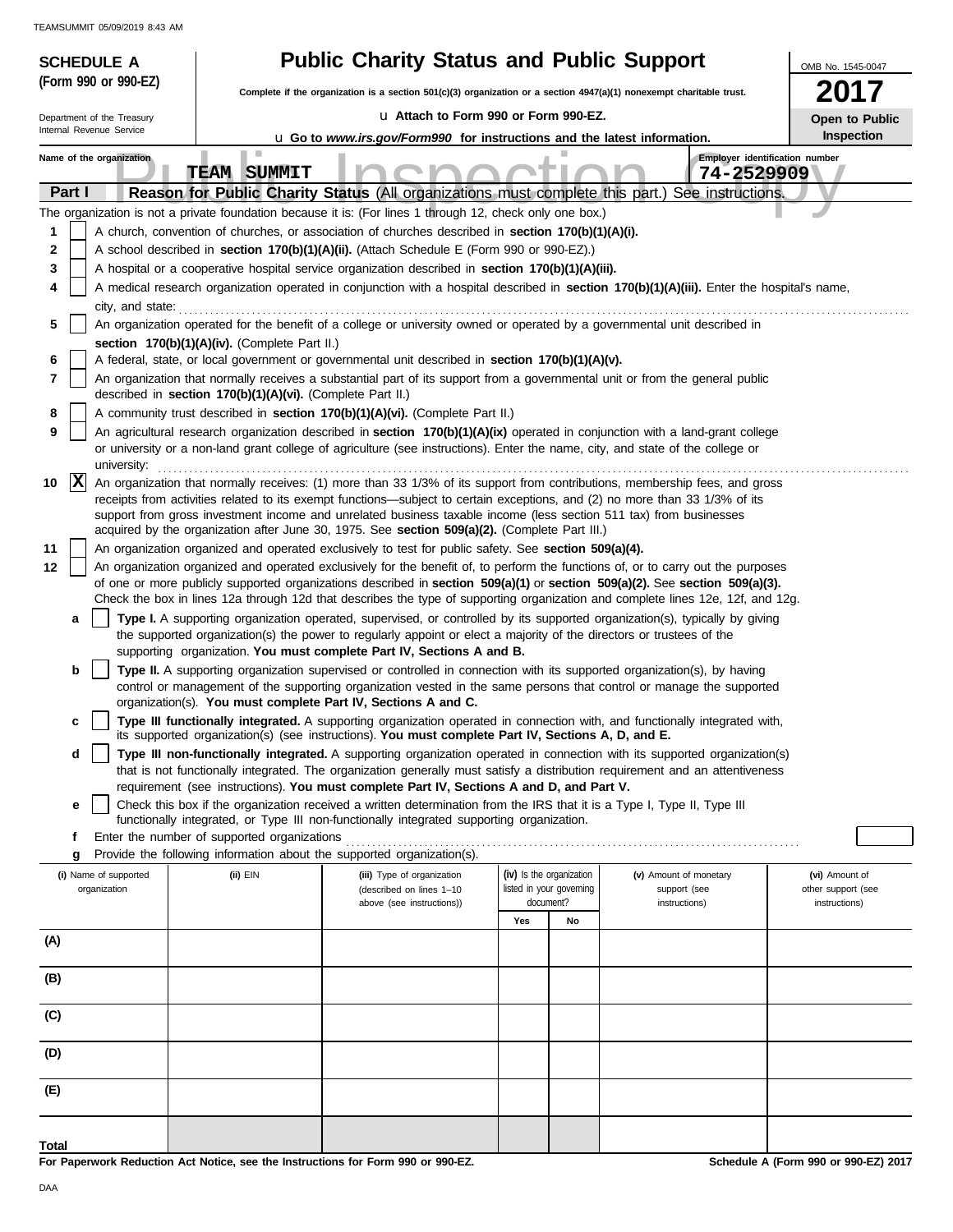|        | Schedule A (Form 990 or 990-EZ) 2017                                                                                                                                                                                                                 | <b>TEAM SUMMIT</b> |          |            |            | 74-2529909 | Page 2    |
|--------|------------------------------------------------------------------------------------------------------------------------------------------------------------------------------------------------------------------------------------------------------|--------------------|----------|------------|------------|------------|-----------|
|        | Support Schedule for Organizations Described in Sections 170(b)(1)(A)(iv) and 170(b)(1)(A)(vi)<br>Part II                                                                                                                                            |                    |          |            |            |            |           |
|        | (Complete only if you checked the box on line 5, 7, or 8 of Part I or if the organization failed to qualify under                                                                                                                                    |                    |          |            |            |            |           |
|        | Part III. If the organization fails to qualify under the tests listed below, please complete Part III.)                                                                                                                                              |                    |          |            |            |            |           |
|        | Section A. Public Support                                                                                                                                                                                                                            |                    |          |            |            |            |           |
|        | Calendar year (or fiscal year beginning in)<br>$\mathbf{u}$                                                                                                                                                                                          | (a) 2013           | (b) 2014 | $(c)$ 2015 | $(d)$ 2016 | (e) 2017   | (f) Total |
| 1      | Gifts, grants, contributions, and<br>membership fees received. (Do not<br>include any "unusual grants.")                                                                                                                                             |                    |          |            |            |            |           |
| 2      | Tax revenues levied for the<br>organization's benefit and either paid<br>to or expended on its behalf                                                                                                                                                |                    |          |            |            |            |           |
| 3      | The value of services or facilities<br>furnished by a governmental unit to the<br>organization without charge                                                                                                                                        |                    |          |            |            |            |           |
| 4      | Total. Add lines 1 through 3                                                                                                                                                                                                                         |                    |          |            |            |            |           |
| 5      | The portion of total contributions by<br>each person (other than a<br>governmental unit or publicly<br>supported organization) included on<br>line 1 that exceeds 2% of the amount<br>shown on line 11, column (f)                                   |                    |          |            |            |            |           |
| 6      | Public support. Subtract line 5 from line 4.                                                                                                                                                                                                         |                    |          |            |            |            |           |
|        | <b>Section B. Total Support</b>                                                                                                                                                                                                                      |                    |          |            |            |            |           |
|        | Calendar year (or fiscal year beginning in)<br>$\mathbf{u}$                                                                                                                                                                                          | (a) 2013           | (b) 2014 | $(c)$ 2015 | $(d)$ 2016 | (e) $2017$ | (f) Total |
| 7<br>8 | Amounts from line 4<br>Gross income from interest, dividends,<br>payments received on securities loans,<br>rents, royalties, and income from<br>similar sources                                                                                      |                    |          |            |            |            |           |
| 9      | Net income from unrelated business<br>activities, whether or not the business<br>is regularly carried on                                                                                                                                             |                    |          |            |            |            |           |
| 10     | Other income. Do not include gain or<br>loss from the sale of capital assets<br>(Explain in Part VI.)                                                                                                                                                |                    |          |            |            |            |           |
| 11     | Total support. Add lines 7 through 10                                                                                                                                                                                                                |                    |          |            |            |            |           |
| 12     |                                                                                                                                                                                                                                                      |                    |          |            |            |            | 12        |
| 13     | First five years. If the Form 990 is for the organization's first, second, third, fourth, or fifth tax year as a section 501(c)(3)                                                                                                                   |                    |          |            |            |            |           |
|        | organization, check this box and stop here<br>Section C. Computation of Public Support Percentage                                                                                                                                                    |                    |          |            |            |            |           |
|        |                                                                                                                                                                                                                                                      |                    |          |            |            |            |           |
| 14     |                                                                                                                                                                                                                                                      |                    |          |            |            |            | 14<br>%   |
| 15     | Public support percentage from 2016 Schedule A, Part II, line 14<br>33 1/3% support test-2017. If the organization did not check the box on line 13, and line 14 is 33 1/3% or more, check this                                                      |                    |          |            |            |            | 15<br>%   |
| 16a    |                                                                                                                                                                                                                                                      |                    |          |            |            |            |           |
|        | box and stop here. The organization qualifies as a publicly supported organization<br>33 1/3% support test-2016. If the organization did not check a box on line 13 or 16a, and line 15 is 33 1/3% or more, check                                    |                    |          |            |            |            |           |
| b      |                                                                                                                                                                                                                                                      |                    |          |            |            |            |           |
|        | this box and stop here. The organization qualifies as a publicly supported organization                                                                                                                                                              |                    |          |            |            |            |           |
| 17a    | 10%-facts-and-circumstances test-2017. If the organization did not check a box on line 13, 16a, or 16b, and line 14 is                                                                                                                               |                    |          |            |            |            |           |
|        | 10% or more, and if the organization meets the "facts-and-circumstances" test, check this box and stop here. Explain in<br>Part VI how the organization meets the "facts-and-circumstances" test. The organization qualifies as a publicly supported |                    |          |            |            |            |           |
|        | organization                                                                                                                                                                                                                                         |                    |          |            |            |            |           |
| b      | 10%-facts-and-circumstances test-2016. If the organization did not check a box on line 13, 16a, 16b, or 17a, and line                                                                                                                                |                    |          |            |            |            |           |
|        | 15 is 10% or more, and if the organization meets the "facts-and-circumstances" test, check this box and stop here.                                                                                                                                   |                    |          |            |            |            |           |
|        | Explain in Part VI how the organization meets the "facts-and-circumstances" test. The organization qualifies as a publicly                                                                                                                           |                    |          |            |            |            |           |
| 18     | supported organization<br>Private foundation. If the organization did not check a box on line 13, 16a, 16b, 17a, or 17b, check this box and see                                                                                                      |                    |          |            |            |            |           |
|        | instructions                                                                                                                                                                                                                                         |                    |          |            |            |            |           |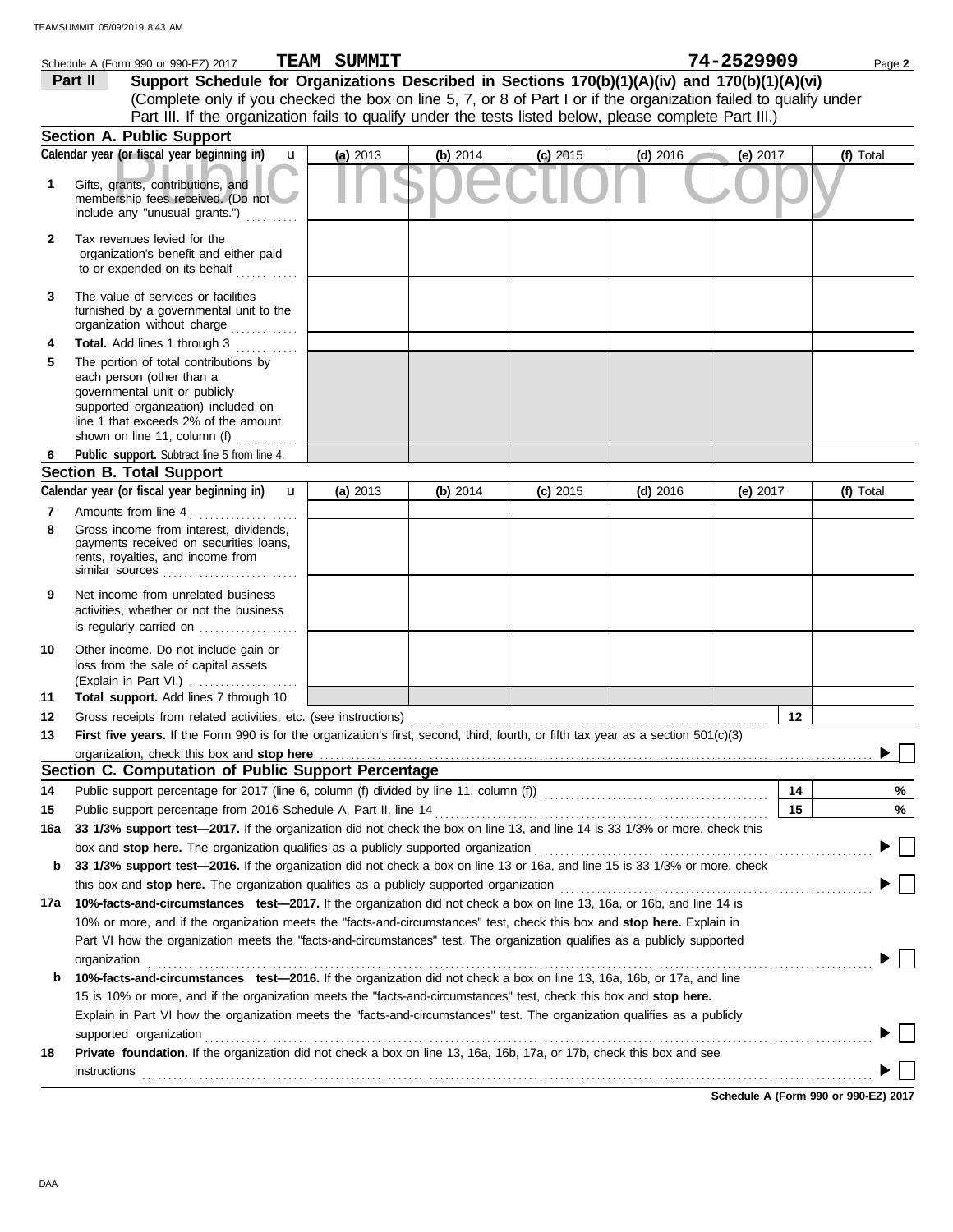|              | Schedule A (Form 990 or 990-EZ) 2017                                                                                                                                    | <b>TEAM SUMMIT</b> |           |            |            | 74-2529909 | Page 3       |
|--------------|-------------------------------------------------------------------------------------------------------------------------------------------------------------------------|--------------------|-----------|------------|------------|------------|--------------|
|              | Support Schedule for Organizations Described in Section 509(a)(2)<br>Part III                                                                                           |                    |           |            |            |            |              |
|              | (Complete only if you checked the box on line 10 of Part I or if the organization failed to qualify under Part II.                                                      |                    |           |            |            |            |              |
|              | If the organization fails to qualify under the tests listed below, please complete Part II.)                                                                            |                    |           |            |            |            |              |
|              | <b>Section A. Public Support</b>                                                                                                                                        |                    |           |            |            |            |              |
|              | Calendar year (or fiscal year beginning in)<br>$\mathbf{u}$                                                                                                             | (a) 2013           | (b) 2014  | $(c)$ 2015 | $(d)$ 2016 | (e) 2017   | (f) Total    |
| 1            | Gifts, grants, contributions, and membership<br>fees received. (Do not include any "unusual grants.")                                                                   | 229,361            | 163,686   | 182,853    | 205,354    | 236,814    | 1,018,068    |
| $\mathbf{2}$ | Gross receipts from admissions, merchandise<br>sold or services performed, or facilities                                                                                |                    |           |            |            |            |              |
|              | furnished in any activity that is related to the<br>organization's tax-exempt purpose                                                                                   | 847,266            | 910,103   | 1,339,916  | 1,499,832  | 1,677,656  | 6,274,773    |
| 3            | Gross receipts from activities that are not an<br>unrelated trade or business under section 513                                                                         |                    |           |            |            |            |              |
| 4            | Tax revenues levied for the<br>organization's benefit and either paid<br>to or expended on its behalf                                                                   |                    |           |            |            |            |              |
| 5            | The value of services or facilities<br>furnished by a governmental unit to the<br>organization without charge                                                           |                    |           |            |            |            |              |
| 6            | Total. Add lines 1 through 5                                                                                                                                            | 1,076,627          | 1,073,789 | 1,522,769  | 1,705,186  | 1,914,470  | 7,292,841    |
|              | 7a Amounts included on lines 1, 2, and 3<br>received from disqualified persons                                                                                          | 3,347              | 18,150    | 4,483      | 5,391      | 7,100      | 38,471       |
| b            | Amounts included on lines 2 and 3<br>received from other than disqualified<br>persons that exceed the greater of \$5,000<br>or 1% of the amount on line 13 for the year |                    |           |            |            |            |              |
| c            | Add lines 7a and 7b                                                                                                                                                     | 3,347              | 18,150    | 4,483      | 5,391      | 7,100      | 38,471       |
| 8            | Public support. (Subtract line 7c from<br>line $6.$ )                                                                                                                   |                    |           |            |            |            | 7,254,370    |
|              | <b>Section B. Total Support</b>                                                                                                                                         |                    |           |            |            |            |              |
|              | Calendar year (or fiscal year beginning in)<br>$\mathbf{u}$                                                                                                             | (a) 2013           | (b) 2014  | $(c)$ 2015 | $(d)$ 2016 | (e) $2017$ | (f) Total    |
| 9            | Amounts from line 6<br><u> 1999 - James Barnett</u>                                                                                                                     | 1,076,627          | 1,073,789 | 1,522,769  | 1,705,186  | 1,914,470  | 7,292,841    |
| 10a          | Gross income from interest, dividends,<br>payments received on securities loans, rents,                                                                                 |                    |           |            |            |            |              |
|              | royalties, and income from similar sources                                                                                                                              | 1,816              | 1,372     | 1,728      | 1,308      | 3,128      | 9,352        |
| b            | Unrelated business taxable income (less<br>section 511 taxes) from businesses<br>acquired after June 30, 1975<br>.                                                      |                    |           |            |            |            |              |
| c            | Add lines 10a and 10b                                                                                                                                                   | 1,816              | 1,372     | 1,728      | 1,308      | 3,128      | 9,352        |
| 11           | Net income from unrelated business<br>activities not included in line 10b, whether<br>or not the business is regularly carried on<br>.                                  | 27,322             | 26,919    | 61,150     | 54,035     | 102,351    | 271,777      |
| 12           | Other income. Do not include gain or<br>loss from the sale of capital assets<br>(Explain in Part VI.)                                                                   |                    |           |            |            |            |              |
| 13           | Total support. (Add lines 9, 10c, 11,<br>and $12.$ )                                                                                                                    | 1,105,765          | 1,102,080 | 1,585,647  | 1,760,529  | 2,019,949  | 7,573,970    |
| 14           | First five years. If the Form 990 is for the organization's first, second, third, fourth, or fifth tax year as a section $501(c)(3)$                                    |                    |           |            |            |            |              |
|              | organization, check this box and stop here                                                                                                                              |                    |           |            |            |            |              |
|              | Section C. Computation of Public Support Percentage                                                                                                                     |                    |           |            |            |            |              |
| 15           | Public support percentage for 2017 (line 8, column (f) divided by line 13, column (f)) [[[[[[[[[[[[[[[[[[[[[[                                                           |                    |           |            |            | 15         | 95.78%       |
| 16           |                                                                                                                                                                         |                    |           |            |            | 16         | 96.02%       |
|              | Section D. Computation of Investment Income Percentage                                                                                                                  |                    |           |            |            |            |              |
| 17           | Investment income percentage for 2017 (line 10c, column (f) divided by line 13, column (f)) [[[[[[[[[[[[[[[[[[                                                          |                    |           |            |            | 17         | %            |
| 18           |                                                                                                                                                                         |                    |           |            |            | 18         | %            |
| 19a          | 33 1/3% support tests-2017. If the organization did not check the box on line 14, and line 15 is more than 33 1/3%, and line                                            |                    |           |            |            |            |              |
| b            | 33 1/3% support tests-2016. If the organization did not check a box on line 14 or line 19a, and line 16 is more than 33 1/3%, and                                       |                    |           |            |            |            | $\mathbf{x}$ |
|              |                                                                                                                                                                         |                    |           |            |            |            |              |
| 20           |                                                                                                                                                                         |                    |           |            |            |            |              |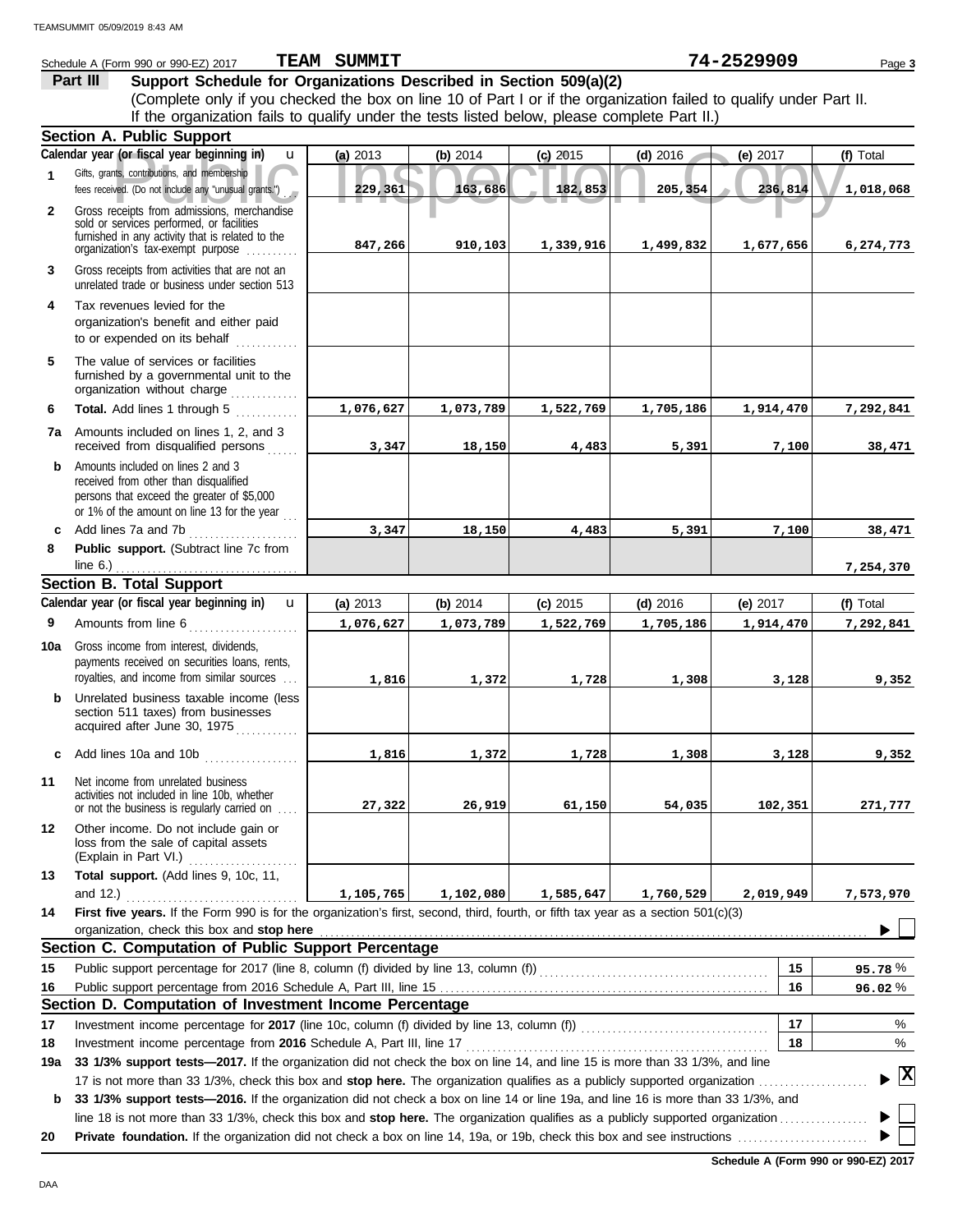|     | TEAM<br>SUMMIT<br>Schedule A (Form 990 or 990-EZ) 2017                                                                   | 74-2529909     | Page 4    |  |
|-----|--------------------------------------------------------------------------------------------------------------------------|----------------|-----------|--|
|     | <b>Part IV</b><br><b>Supporting Organizations</b>                                                                        |                |           |  |
|     | (Complete only if you checked a box in line 12 on Part I. If you checked 12a of Part I, complete Sections A              |                |           |  |
|     | and B. If you checked 12b of Part I, complete Sections A and C. If you checked 12c of Part I, complete                   |                |           |  |
|     | Sections A, D, and E. If you checked 12d of Part I, complete Sections A and D, and complete Part V.)                     |                |           |  |
|     | Section A. All Supporting Organizations                                                                                  |                |           |  |
|     |                                                                                                                          |                | Yes<br>No |  |
|     |                                                                                                                          |                |           |  |
| 1   | Are all of the organization's supported organizations listed by name in the organization's governing                     |                |           |  |
|     | documents? If "No," describe in Part VI how the supported organizations are designated. If designated by                 |                |           |  |
|     | class or purpose, describe the designation. If historic and continuing relationship, explain.                            | 1              |           |  |
| 2   | Did the organization have any supported organization that does not have an IRS determination of status                   |                |           |  |
|     | under section 509(a)(1) or (2)? If "Yes," explain in Part VI how the organization determined that the supported          |                |           |  |
|     | organization was described in section 509(a)(1) or (2).                                                                  | $\mathbf{2}$   |           |  |
| За  | Did the organization have a supported organization described in section $501(c)(4)$ , (5), or (6)? If "Yes," answer      |                |           |  |
|     | $(b)$ and $(c)$ below.                                                                                                   | 3a             |           |  |
| b   | Did the organization confirm that each supported organization qualified under section $501(c)(4)$ , $(5)$ , or $(6)$ and |                |           |  |
|     | satisfied the public support tests under section 509(a)(2)? If "Yes," describe in Part VI when and how the               |                |           |  |
|     | organization made the determination.                                                                                     | 3b             |           |  |
| c   | Did the organization ensure that all support to such organizations was used exclusively for section $170(c)(2)(B)$       |                |           |  |
|     | purposes? If "Yes," explain in Part VI what controls the organization put in place to ensure such use.                   | 3 <sub>c</sub> |           |  |
| 4a  | Was any supported organization not organized in the United States ("foreign supported organization")? If                 |                |           |  |
|     | "Yes," and if you checked 12a or 12b in Part I, answer (b) and (c) below.                                                | 4a             |           |  |
| b   | Did the organization have ultimate control and discretion in deciding whether to make grants to the foreign              |                |           |  |
|     | supported organization? If "Yes," describe in Part VI how the organization had such control and discretion               |                |           |  |
|     | despite being controlled or supervised by or in connection with its supported organizations.                             | 4b             |           |  |
| c   | Did the organization support any foreign supported organization that does not have an IRS determination                  |                |           |  |
|     | under sections $501(c)(3)$ and $509(a)(1)$ or (2)? If "Yes," explain in Part VI what controls the organization used      |                |           |  |
|     | to ensure that all support to the foreign supported organization was used exclusively for section $170(c)(2)(B)$         |                |           |  |
|     | purposes.                                                                                                                | 4c             |           |  |
| 5a  | Did the organization add, substitute, or remove any supported organizations during the tax year? If "Yes,"               |                |           |  |
|     | answer (b) and (c) below (if applicable). Also, provide detail in Part VI, including (i) the names and EIN               |                |           |  |
|     | numbers of the supported organizations added, substituted, or removed; (ii) the reasons for each such action;            |                |           |  |
|     | (iii) the authority under the organization's organizing document authorizing such action; and (iv) how the action        |                |           |  |
|     | was accomplished (such as by amendment to the organizing document).                                                      | 5a             |           |  |
| b   | Type I or Type II only. Was any added or substituted supported organization part of a class already                      |                |           |  |
|     | designated in the organization's organizing document?                                                                    | 5b             |           |  |
|     | Substitutions only. Was the substitution the result of an event beyond the organization's control?                       | 5c             |           |  |
| 6   | Did the organization provide support (whether in the form of grants or the provision of services or facilities) to       |                |           |  |
|     | anyone other than (i) its supported organizations, (ii) individuals that are part of the charitable class benefited      |                |           |  |
|     | by one or more of its supported organizations, or (iii) other supporting organizations that also support or              |                |           |  |
|     | benefit one or more of the filing organization's supported organizations? If "Yes," provide detail in Part VI.           |                |           |  |
|     |                                                                                                                          | 6              |           |  |
| 7   | Did the organization provide a grant, loan, compensation, or other similar payment to a substantial contributor          |                |           |  |
|     | (defined in section $4958(c)(3)(C)$ ), a family member of a substantial contributor, or a 35% controlled entity with     |                |           |  |
|     | regard to a substantial contributor? If "Yes," complete Part I of Schedule L (Form 990 or 990-EZ).                       | 7              |           |  |
| 8   | Did the organization make a loan to a disqualified person (as defined in section 4958) not described in line 7?          |                |           |  |
|     | If "Yes," complete Part I of Schedule L (Form 990 or 990-EZ).                                                            | 8              |           |  |
| 9a  | Was the organization controlled directly or indirectly at any time during the tax year by one or more                    |                |           |  |
|     | disqualified persons as defined in section 4946 (other than foundation managers and organizations described              |                |           |  |
|     | in section 509(a)(1) or (2))? If "Yes," provide detail in Part VI.                                                       | 9a             |           |  |
| b   | Did one or more disqualified persons (as defined in line 9a) hold a controlling interest in any entity in which          |                |           |  |
|     | the supporting organization had an interest? If "Yes," provide detail in Part VI.                                        | 9b             |           |  |
| c   | Did a disqualified person (as defined in line 9a) have an ownership interest in, or derive any personal benefit          |                |           |  |
|     | from, assets in which the supporting organization also had an interest? If "Yes," provide detail in Part VI.             | 9с             |           |  |
| 10a | Was the organization subject to the excess business holdings rules of section 4943 because of section                    |                |           |  |
|     | 4943(f) (regarding certain Type II supporting organizations, and all Type III non-functionally integrated                |                |           |  |
|     | supporting organizations)? If "Yes," answer 10b below.                                                                   | 10a            |           |  |
| b   | Did the organization have any excess business holdings in the tax year? (Use Schedule C, Form 4720, to                   |                |           |  |
|     | determine whether the organization had excess business holdings.)                                                        | 10b            |           |  |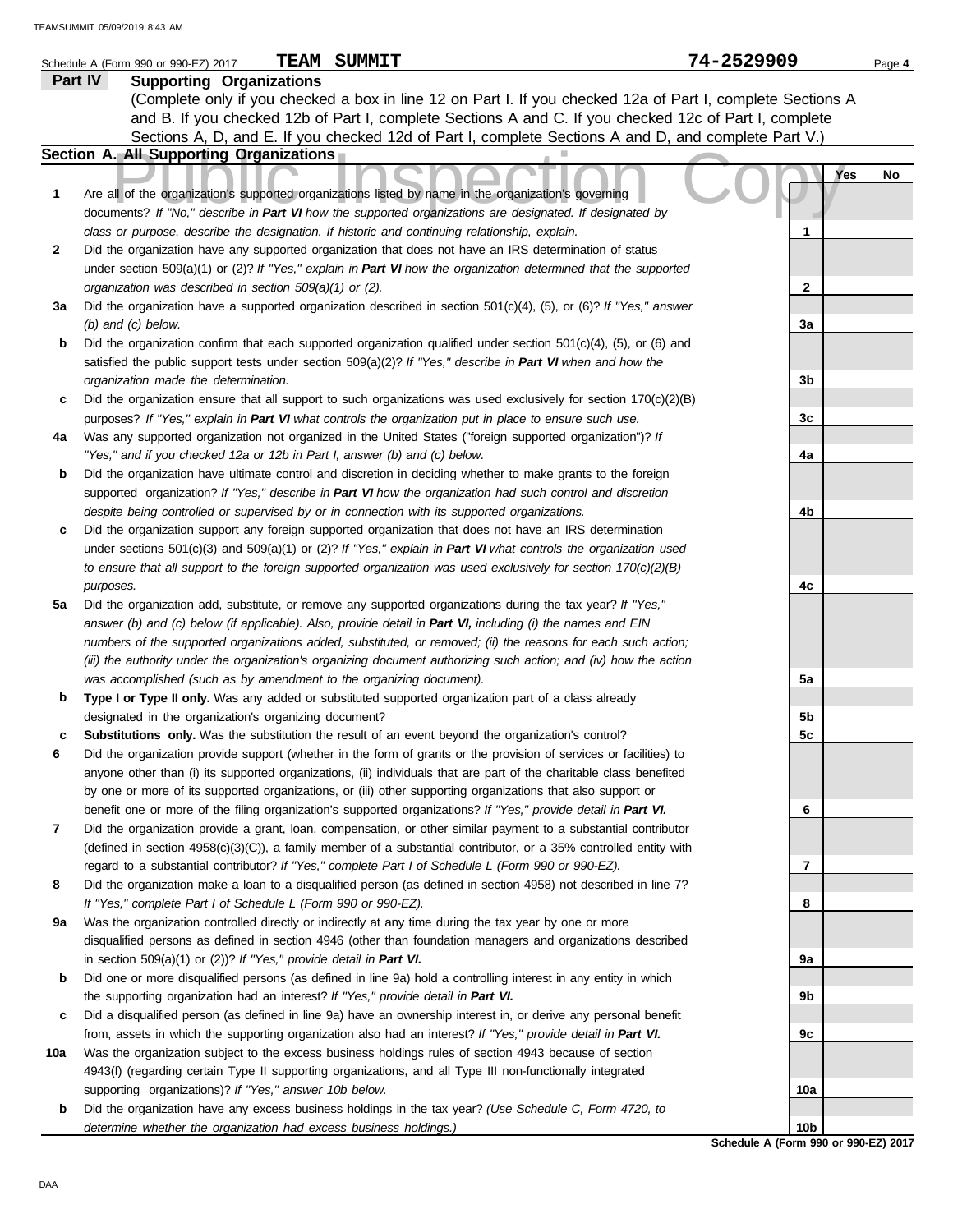|              | <b>TEAM SUMMIT</b><br>Schedule A (Form 990 or 990-EZ) 2017                                                                                                                | 74-2529909             |     | Page 5 |
|--------------|---------------------------------------------------------------------------------------------------------------------------------------------------------------------------|------------------------|-----|--------|
|              | <b>Supporting Organizations (continued)</b><br>Part IV                                                                                                                    |                        |     |        |
|              |                                                                                                                                                                           |                        | Yes | No     |
| 11           | Has the organization accepted a gift or contribution from any of the following persons?                                                                                   |                        |     |        |
| a            | A person who directly or indirectly controls, either alone or together with persons described in (b) and (c)                                                              |                        |     |        |
|              | below, the governing body of a supported organization?                                                                                                                    | 11a                    |     |        |
| b            | A family member of a person described in (a) above?                                                                                                                       | 11 <sub>b</sub><br>11c |     |        |
| c            | A 35% controlled entity of a person described in (a) or (b) above? If "Yes" to a, b, or c, provide detail in Part Vi<br><b>Section B. Type I Supporting Organizations</b> |                        |     |        |
|              |                                                                                                                                                                           |                        | Yes | No     |
| 1            | Did the directors, trustees, or membership of one or more supported organizations have the power to                                                                       |                        |     |        |
|              | regularly appoint or elect at least a majority of the organization's directors or trustees at all times during the                                                        |                        |     |        |
|              | tax year? If "No," describe in Part VI how the supported organization(s) effectively operated, supervised, or                                                             |                        |     |        |
|              | controlled the organization's activities. If the organization had more than one supported organization,                                                                   |                        |     |        |
|              | describe how the powers to appoint and/or remove directors or trustees were allocated among the supported                                                                 |                        |     |        |
|              | organizations and what conditions or restrictions, if any, applied to such powers during the tax year.                                                                    | 1                      |     |        |
| 2            | Did the organization operate for the benefit of any supported organization other than the supported                                                                       |                        |     |        |
|              | organization(s) that operated, supervised, or controlled the supporting organization? If "Yes," explain in Part                                                           |                        |     |        |
|              | VI how providing such benefit carried out the purposes of the supported organization(s) that operated,                                                                    |                        |     |        |
|              | supervised, or controlled the supporting organization.                                                                                                                    | 2                      |     |        |
|              | Section C. Type II Supporting Organizations                                                                                                                               |                        |     |        |
|              |                                                                                                                                                                           |                        | Yes | No     |
| 1            | Were a majority of the organization's directors or trustees during the tax year also a majority of the directors                                                          |                        |     |        |
|              | or trustees of each of the organization's supported organization(s)? If "No," describe in Part VI how control                                                             |                        |     |        |
|              | or management of the supporting organization was vested in the same persons that controlled or managed                                                                    |                        |     |        |
|              | the supported organization(s).                                                                                                                                            | 1                      |     |        |
|              | Section D. All Type III Supporting Organizations                                                                                                                          |                        |     |        |
|              |                                                                                                                                                                           |                        | Yes | No     |
| 1            | Did the organization provide to each of its supported organizations, by the last day of the fifth month of the                                                            |                        |     |        |
|              | organization's tax year, (i) a written notice describing the type and amount of support provided during the prior tax                                                     |                        |     |        |
|              | year, (ii) a copy of the Form 990 that was most recently filed as of the date of notification, and (iii) copies of the                                                    |                        |     |        |
|              | organization's governing documents in effect on the date of notification, to the extent not previously provided?                                                          | 1                      |     |        |
| 2            | Were any of the organization's officers, directors, or trustees either (i) appointed or elected by the supported                                                          |                        |     |        |
|              | organization(s) or (ii) serving on the governing body of a supported organization? If "No," explain in Part VI how                                                        |                        |     |        |
|              | the organization maintained a close and continuous working relationship with the supported organization(s).                                                               | 2                      |     |        |
| 3            | By reason of the relationship described in (2), did the organization's supported organizations have a                                                                     |                        |     |        |
|              | significant voice in the organization's investment policies and in directing the use of the organization's                                                                |                        |     |        |
|              | income or assets at all times during the tax year? If "Yes," describe in Part VI the role the organization's                                                              |                        |     |        |
|              | supported organizations played in this regard.                                                                                                                            | 3                      |     |        |
|              | Section E. Type III Functionally-Integrated Supporting Organizations                                                                                                      |                        |     |        |
| 1            | Check the box next to the method that the organization used to satisfy the Integral Part Test during the year (see instructions).                                         |                        |     |        |
| a            | The organization satisfied the Activities Test. Complete line 2 below.                                                                                                    |                        |     |        |
| b            | The organization is the parent of each of its supported organizations. Complete line 3 below.                                                                             |                        |     |        |
| c            | The organization supported a governmental entity. Describe in Part VI how you supported a government entity (see instructions).                                           |                        |     |        |
|              |                                                                                                                                                                           |                        |     |        |
| $\mathbf{z}$ | Activities Test. Answer (a) and (b) below.                                                                                                                                |                        | Yes | No     |
| а            | Did substantially all of the organization's activities during the tax year directly further the exempt purposes of                                                        |                        |     |        |
|              | the supported organization(s) to which the organization was responsive? If "Yes," then in Part VI identify                                                                |                        |     |        |
|              | those supported organizations and explain how these activities directly furthered their exempt purposes,                                                                  |                        |     |        |
|              | how the organization was responsive to those supported organizations, and how the organization determined                                                                 |                        |     |        |
|              | that these activities constituted substantially all of its activities.                                                                                                    | 2a                     |     |        |
| b            | Did the activities described in (a) constitute activities that, but for the organization's involvement, one or more                                                       |                        |     |        |
|              | of the organization's supported organization(s) would have been engaged in? If "Yes," explain in Part VI the                                                              |                        |     |        |

**3** Parent of Supported Organizations. *Answer (a) and (b) below.*

*activities but for the organization's involvement.*

**a** Did the organization have the power to regularly appoint or elect a majority of the officers, directors, or trustees of each of the supported organizations? *Provide details in Part VI.*

*reasons for the organization's position that its supported organization(s) would have engaged in these* 

**b** Did the organization exercise a substantial degree of direction over the policies, programs, and activities of each of its supported organizations? *If "Yes," describe in Part VI the role played by the organization in this regard.*

DAA **Schedule A (Form 990 or 990-EZ) 2017 3b**

**2b**

**3a**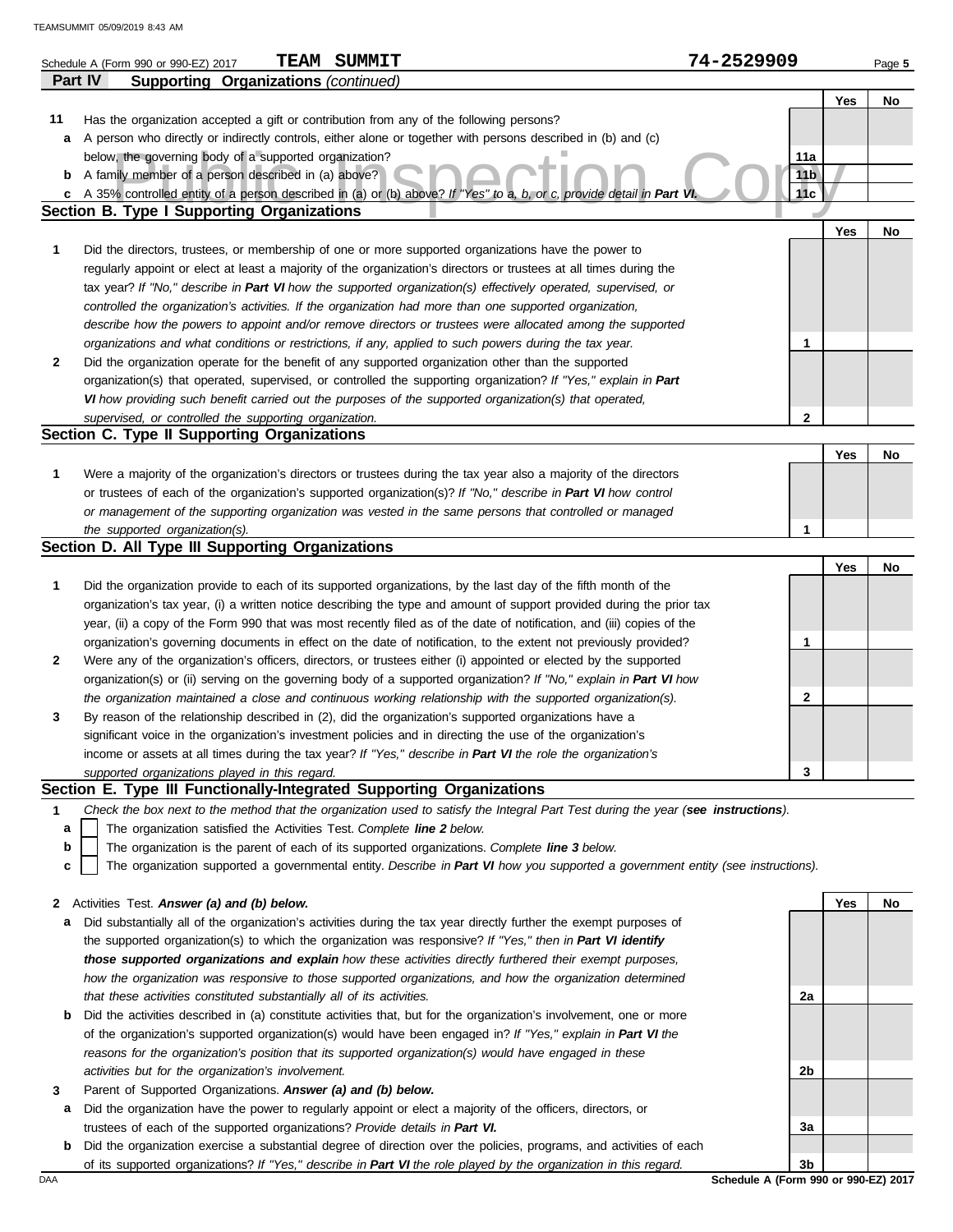| <b>TEAM SUMMIT</b><br>Schedule A (Form 990 or 990-EZ) 2017                                                                                       |                         | 74-2529909     | Page 6                         |
|--------------------------------------------------------------------------------------------------------------------------------------------------|-------------------------|----------------|--------------------------------|
| <b>Part V</b><br>Type III Non-Functionally Integrated 509(a)(3) Supporting Organizations                                                         |                         |                |                                |
| Check here if the organization satisfied the Integral Part Test as a qualifying trust on Nov. 20, 1970 (explain in Part VI). See<br>$\mathbf{1}$ |                         |                |                                |
| instructions. All other Type III non-functionally integrated supporting organizations must complete Sections A through E.                        |                         |                |                                |
| Section A - Adjusted Net Income                                                                                                                  |                         | (A) Prior Year | (B) Current Year               |
| Ш                                                                                                                                                |                         |                | (optional)                     |
| Net short-term capital gain<br>$\mathbf{1}$                                                                                                      | $\mathbf{1}$            |                |                                |
| $\mathbf{2}$<br>Recoveries of prior-year distributions                                                                                           | $\overline{2}$          |                |                                |
| 3<br>Other gross income (see instructions)                                                                                                       | 3                       |                |                                |
| Add lines 1 through 3.<br>4                                                                                                                      | 4                       |                |                                |
| 5<br>Depreciation and depletion                                                                                                                  | 5                       |                |                                |
| Portion of operating expenses paid or incurred for production or<br>6                                                                            |                         |                |                                |
| collection of gross income or for management, conservation, or                                                                                   |                         |                |                                |
| maintenance of property held for production of income (see instructions)                                                                         | 6                       |                |                                |
| 7<br>Other expenses (see instructions)                                                                                                           | $\overline{\mathbf{r}}$ |                |                                |
| 8<br><b>Adjusted Net Income</b> (subtract lines 5, 6 and 7 from line 4).                                                                         | 8                       |                |                                |
| <b>Section B - Minimum Asset Amount</b>                                                                                                          |                         | (A) Prior Year | (B) Current Year<br>(optional) |
| Aggregate fair market value of all non-exempt-use assets (see<br>1                                                                               |                         |                |                                |
| instructions for short tax year or assets held for part of year):                                                                                |                         |                |                                |
| <b>a</b> Average monthly value of securities                                                                                                     | 1a                      |                |                                |
| <b>b</b> Average monthly cash balances                                                                                                           | 1b                      |                |                                |
| Fair market value of other non-exempt-use assets<br>c                                                                                            | 1c                      |                |                                |
| Total (add lines 1a, 1b, and 1c)<br>d                                                                                                            | 1 <sub>d</sub>          |                |                                |
| <b>Discount</b> claimed for blockage or other<br>е                                                                                               |                         |                |                                |
| factors (explain in detail in <b>Part VI</b> ):                                                                                                  |                         |                |                                |
| $\mathbf{2}$<br>Acquisition indebtedness applicable to non-exempt-use assets                                                                     | $\mathbf{2}$            |                |                                |
| Subtract line 2 from line 1d.<br>3                                                                                                               | 3                       |                |                                |
| Cash deemed held for exempt use. Enter 1-1/2% of line 3 (for greater amount,<br>4                                                                |                         |                |                                |
| see instructions)                                                                                                                                | 4                       |                |                                |
| 5<br>Net value of non-exempt-use assets (subtract line 4 from line 3)                                                                            | 5                       |                |                                |
| 6<br>Multiply line 5 by .035.                                                                                                                    | 6                       |                |                                |
| $\overline{7}$<br>Recoveries of prior-year distributions                                                                                         | $\overline{7}$          |                |                                |
| 8<br>Minimum Asset Amount (add line 7 to line 6)                                                                                                 | 8                       |                |                                |
| Section C - Distributable Amount                                                                                                                 |                         |                | <b>Current Year</b>            |
| 1<br>Adjusted net income for prior year (from Section A, line 8, Column A)                                                                       | $\mathbf{1}$            |                |                                |
| $\mathbf{2}$<br>Enter 85% of line 1.                                                                                                             | $\mathbf{2}$            |                |                                |
| 3<br>Minimum asset amount for prior year (from Section B, line 8, Column A)                                                                      | 3                       |                |                                |
| 4<br>Enter greater of line 2 or line 3.                                                                                                          | 4                       |                |                                |
| 5<br>Income tax imposed in prior year                                                                                                            | 5                       |                |                                |
| <b>Distributable Amount.</b> Subtract line 5 from line 4, unless subject to<br>6                                                                 |                         |                |                                |
| emergency temporary reduction (see instructions).                                                                                                | 6                       |                |                                |

**7** instructions). Check here if the current year is the organization's first as a non-functionally integrated Type III supporting organization (see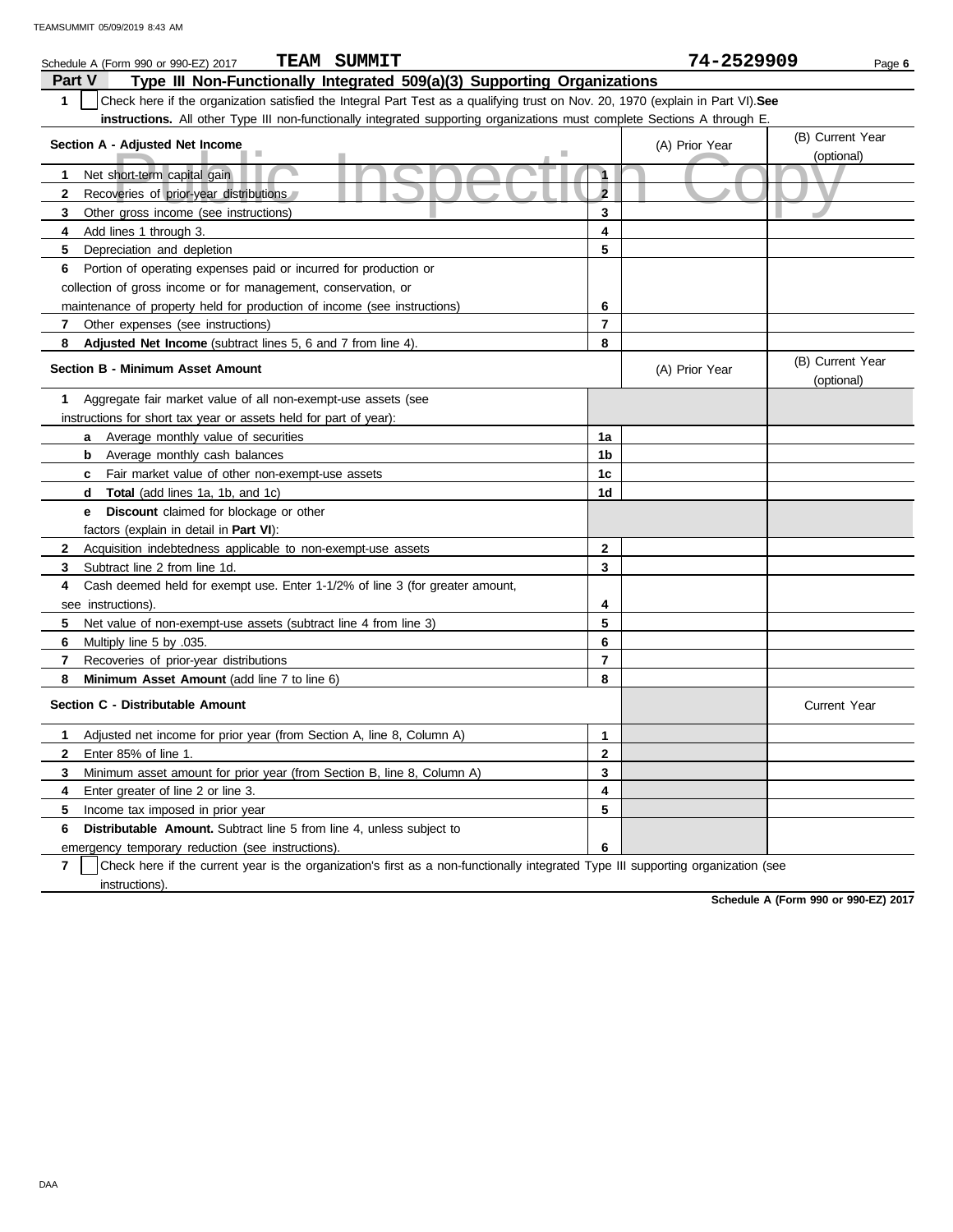|              | <b>TEAM SUMMIT</b><br>Schedule A (Form 990 or 990-EZ) 2017                                 |                             | 74-2529909                | Page 7               |  |  |  |
|--------------|--------------------------------------------------------------------------------------------|-----------------------------|---------------------------|----------------------|--|--|--|
| Part V       | Type III Non-Functionally Integrated 509(a)(3) Supporting Organizations (continued)        |                             |                           |                      |  |  |  |
|              | <b>Section D - Distributions</b>                                                           |                             |                           | <b>Current Year</b>  |  |  |  |
| 1            | Amounts paid to supported organizations to accomplish exempt purposes                      |                             |                           |                      |  |  |  |
| $\mathbf{2}$ | Amounts paid to perform activity that directly furthers exempt purposes of supported       |                             |                           |                      |  |  |  |
|              | organizations, in excess of income from activity                                           |                             |                           |                      |  |  |  |
| 3            | Administrative expenses paid to accomplish exempt purposes of supported organizations      |                             |                           |                      |  |  |  |
| 4            | Amounts paid to acquire exempt-use assets                                                  |                             |                           |                      |  |  |  |
| 5            | Qualified set-aside amounts (prior IRS approval required)                                  |                             |                           |                      |  |  |  |
| 6            | Other distributions (describe in Part VI). See instructions.                               |                             |                           |                      |  |  |  |
| 7            | Total annual distributions. Add lines 1 through 6.                                         |                             |                           |                      |  |  |  |
| 8            | Distributions to attentive supported organizations to which the organization is responsive |                             |                           |                      |  |  |  |
|              | (provide details in Part VI). See instructions.                                            |                             |                           |                      |  |  |  |
| 9            | Distributable amount for 2017 from Section C, line 6                                       |                             |                           |                      |  |  |  |
| 10           | Line 8 amount divided by line 9 amount                                                     |                             |                           |                      |  |  |  |
|              |                                                                                            | (i)                         | (ii)                      | (iii)                |  |  |  |
|              | Section E - Distribution Allocations (see instructions)                                    | <b>Excess Distributions</b> | <b>Underdistributions</b> | <b>Distributable</b> |  |  |  |
|              |                                                                                            |                             | Pre-2017                  | Amount for 2017      |  |  |  |
| 1            | Distributable amount for 2017 from Section C, line 6                                       |                             |                           |                      |  |  |  |
| $\mathbf{2}$ | Underdistributions, if any, for years prior to 2017                                        |                             |                           |                      |  |  |  |
|              | (reasonable cause required-explain in Part VI). See<br>instructions.                       |                             |                           |                      |  |  |  |
| 3            | Excess distributions carryover, if any, to 2017:                                           |                             |                           |                      |  |  |  |
| a            |                                                                                            |                             |                           |                      |  |  |  |
|              | $b$ From 2013                                                                              |                             |                           |                      |  |  |  |
|              |                                                                                            |                             |                           |                      |  |  |  |
|              |                                                                                            |                             |                           |                      |  |  |  |
|              | e From 2016                                                                                |                             |                           |                      |  |  |  |
|              | f Total of lines 3a through e                                                              |                             |                           |                      |  |  |  |
|              | g Applied to underdistributions of prior years                                             |                             |                           |                      |  |  |  |
|              | <b>h</b> Applied to 2017 distributable amount                                              |                             |                           |                      |  |  |  |
|              | Carryover from 2012 not applied (see instructions)                                         |                             |                           |                      |  |  |  |
|              | Remainder. Subtract lines 3g, 3h, and 3i from 3f.                                          |                             |                           |                      |  |  |  |
| 4            | Distributions for 2017 from                                                                |                             |                           |                      |  |  |  |
|              | \$<br>Section D, line 7:                                                                   |                             |                           |                      |  |  |  |
|              | a Applied to underdistributions of prior years                                             |                             |                           |                      |  |  |  |
|              | <b>b</b> Applied to 2017 distributable amount                                              |                             |                           |                      |  |  |  |
|              | c Remainder. Subtract lines 4a and 4b from 4.                                              |                             |                           |                      |  |  |  |
| 5            | Remaining underdistributions for years prior to 2017, if                                   |                             |                           |                      |  |  |  |
|              | any. Subtract lines 3g and 4a from line 2. For result                                      |                             |                           |                      |  |  |  |
|              | greater than zero, explain in Part VI. See instructions.                                   |                             |                           |                      |  |  |  |
| 6            | Remaining underdistributions for 2017. Subtract lines 3h                                   |                             |                           |                      |  |  |  |
|              | and 4b from line 1. For result greater than zero, explain in                               |                             |                           |                      |  |  |  |
|              | Part VI. See instructions.                                                                 |                             |                           |                      |  |  |  |
| 7            | Excess distributions carryover to 2018. Add lines 3j                                       |                             |                           |                      |  |  |  |
|              | and 4c.                                                                                    |                             |                           |                      |  |  |  |
| 8            | Breakdown of line 7:                                                                       |                             |                           |                      |  |  |  |
|              | a Excess from 2013                                                                         |                             |                           |                      |  |  |  |
|              |                                                                                            |                             |                           |                      |  |  |  |
|              | c Excess from 2015                                                                         |                             |                           |                      |  |  |  |
|              | d Excess from 2016                                                                         |                             |                           |                      |  |  |  |
|              | e Excess from 2017                                                                         |                             |                           |                      |  |  |  |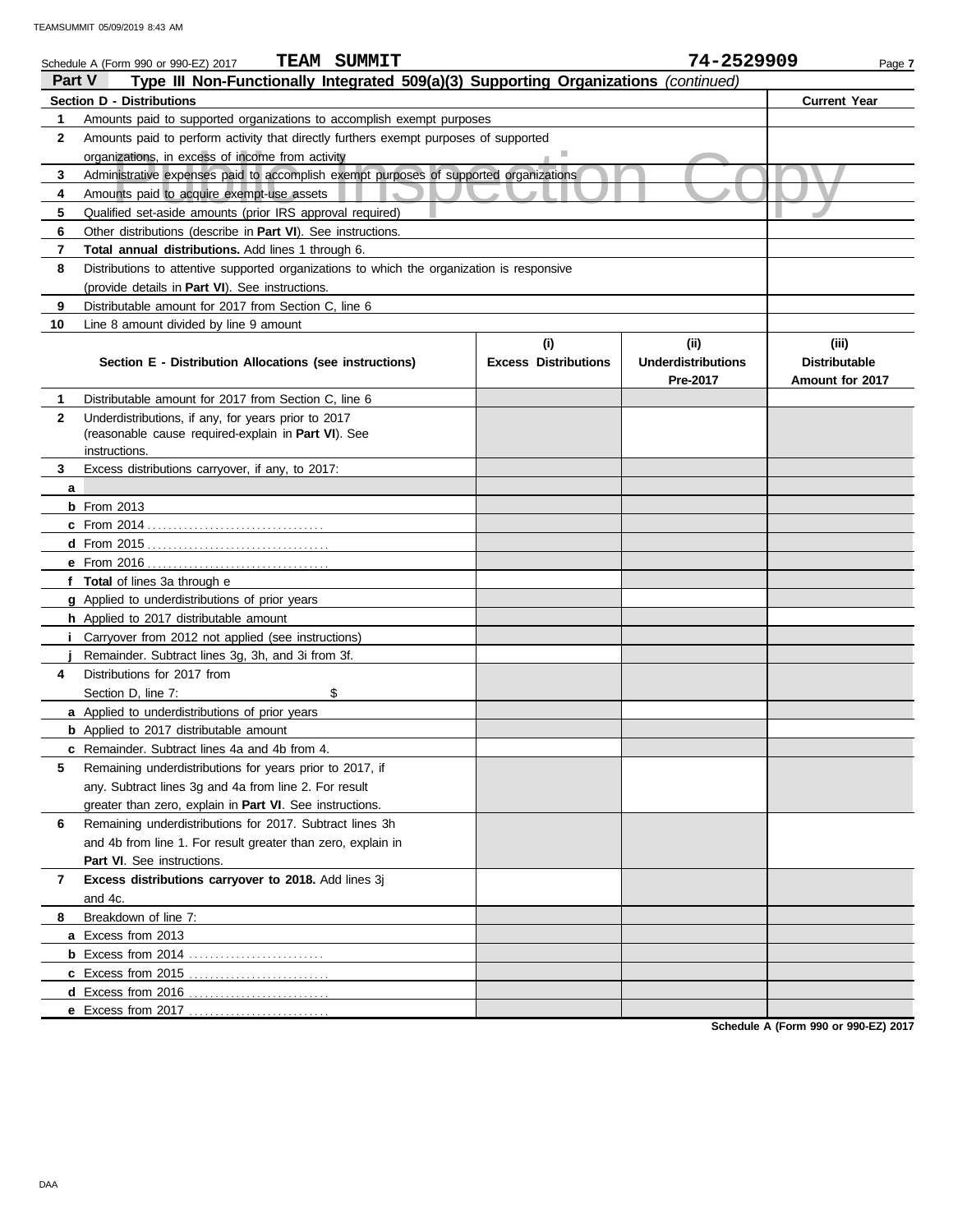|         | Schedule A (Form 990 or 990-EZ) 2017 | TEAM SUMMIT |                                                                                                | 74-2529909                                                                                                             | Page 8 |
|---------|--------------------------------------|-------------|------------------------------------------------------------------------------------------------|------------------------------------------------------------------------------------------------------------------------|--------|
| Part VI |                                      |             |                                                                                                | Supplemental Information. Provide the explanations required by Part II, line 10; Part II, line 17a or 17b; Part        |        |
|         |                                      |             |                                                                                                |                                                                                                                        |        |
|         |                                      |             |                                                                                                | III, line 12; Part IV, Section A, lines 1, 2, 3b, 3c, 4b, 4c, 5a, 6, 9a, 9b, 9c, 11a, 11b, and 11c; Part IV, Section   |        |
|         |                                      |             |                                                                                                | B, lines 1 and 2; Part IV, Section C, line 1; Part IV, Section D, lines 2 and 3; Part IV, Section E, lines 1c, 2a, 2b, |        |
|         |                                      |             |                                                                                                | 3a and 3b; Part V, line 1; Part V, Section B, line 1e; Part V, Section D, lines 5, 6, and 8; and Part V, Section E,    |        |
|         |                                      |             |                                                                                                |                                                                                                                        |        |
|         |                                      |             | lines 2, 5, and 6. Also complete this part for any additional information. (See instructions.) |                                                                                                                        |        |
|         |                                      |             |                                                                                                |                                                                                                                        |        |
|         |                                      |             |                                                                                                |                                                                                                                        |        |
|         |                                      |             |                                                                                                |                                                                                                                        |        |
|         |                                      |             |                                                                                                |                                                                                                                        |        |
|         |                                      |             |                                                                                                |                                                                                                                        |        |
|         |                                      |             |                                                                                                |                                                                                                                        |        |
|         |                                      |             |                                                                                                |                                                                                                                        |        |
|         |                                      |             |                                                                                                |                                                                                                                        |        |
|         |                                      |             |                                                                                                |                                                                                                                        |        |
|         |                                      |             |                                                                                                |                                                                                                                        |        |
|         |                                      |             |                                                                                                |                                                                                                                        |        |
|         |                                      |             |                                                                                                |                                                                                                                        |        |
|         |                                      |             |                                                                                                |                                                                                                                        |        |
|         |                                      |             |                                                                                                |                                                                                                                        |        |
|         |                                      |             |                                                                                                |                                                                                                                        |        |
|         |                                      |             |                                                                                                |                                                                                                                        |        |
|         |                                      |             |                                                                                                |                                                                                                                        |        |
|         |                                      |             |                                                                                                |                                                                                                                        |        |
|         |                                      |             |                                                                                                |                                                                                                                        |        |
|         |                                      |             |                                                                                                |                                                                                                                        |        |
|         |                                      |             |                                                                                                |                                                                                                                        |        |
|         |                                      |             |                                                                                                |                                                                                                                        |        |
|         |                                      |             |                                                                                                |                                                                                                                        |        |
|         |                                      |             |                                                                                                |                                                                                                                        |        |
|         |                                      |             |                                                                                                |                                                                                                                        |        |
|         |                                      |             |                                                                                                |                                                                                                                        |        |
|         |                                      |             |                                                                                                |                                                                                                                        |        |
|         |                                      |             |                                                                                                |                                                                                                                        |        |
|         |                                      |             |                                                                                                |                                                                                                                        |        |
|         |                                      |             |                                                                                                |                                                                                                                        |        |
|         |                                      |             |                                                                                                |                                                                                                                        |        |
|         |                                      |             |                                                                                                |                                                                                                                        |        |
|         |                                      |             |                                                                                                |                                                                                                                        |        |
|         |                                      |             |                                                                                                |                                                                                                                        |        |
|         |                                      |             |                                                                                                |                                                                                                                        |        |
|         |                                      |             |                                                                                                |                                                                                                                        |        |
|         |                                      |             |                                                                                                |                                                                                                                        |        |
|         |                                      |             |                                                                                                |                                                                                                                        |        |
|         |                                      |             |                                                                                                |                                                                                                                        |        |
|         |                                      |             |                                                                                                |                                                                                                                        |        |
|         |                                      |             |                                                                                                |                                                                                                                        |        |
|         |                                      |             |                                                                                                |                                                                                                                        |        |
|         |                                      |             |                                                                                                |                                                                                                                        |        |
|         |                                      |             |                                                                                                |                                                                                                                        |        |
|         |                                      |             |                                                                                                |                                                                                                                        |        |
|         |                                      |             |                                                                                                |                                                                                                                        |        |
|         |                                      |             |                                                                                                |                                                                                                                        |        |
|         |                                      |             |                                                                                                |                                                                                                                        |        |
|         |                                      |             |                                                                                                |                                                                                                                        |        |
|         |                                      |             |                                                                                                |                                                                                                                        |        |
|         |                                      |             |                                                                                                |                                                                                                                        |        |
|         |                                      |             |                                                                                                |                                                                                                                        |        |
|         |                                      |             |                                                                                                |                                                                                                                        |        |
|         |                                      |             |                                                                                                |                                                                                                                        |        |
|         |                                      |             |                                                                                                |                                                                                                                        |        |
|         |                                      |             |                                                                                                |                                                                                                                        |        |
|         |                                      |             |                                                                                                |                                                                                                                        |        |
|         |                                      |             |                                                                                                |                                                                                                                        |        |
|         |                                      |             |                                                                                                |                                                                                                                        |        |
|         |                                      |             |                                                                                                |                                                                                                                        |        |
|         |                                      |             |                                                                                                |                                                                                                                        |        |
|         |                                      |             |                                                                                                |                                                                                                                        |        |
|         |                                      |             |                                                                                                |                                                                                                                        |        |
|         |                                      |             |                                                                                                |                                                                                                                        |        |
|         |                                      |             |                                                                                                |                                                                                                                        |        |
|         |                                      |             |                                                                                                |                                                                                                                        |        |
|         |                                      |             |                                                                                                |                                                                                                                        |        |
|         |                                      |             |                                                                                                |                                                                                                                        |        |
|         |                                      |             |                                                                                                |                                                                                                                        |        |
|         |                                      |             |                                                                                                |                                                                                                                        |        |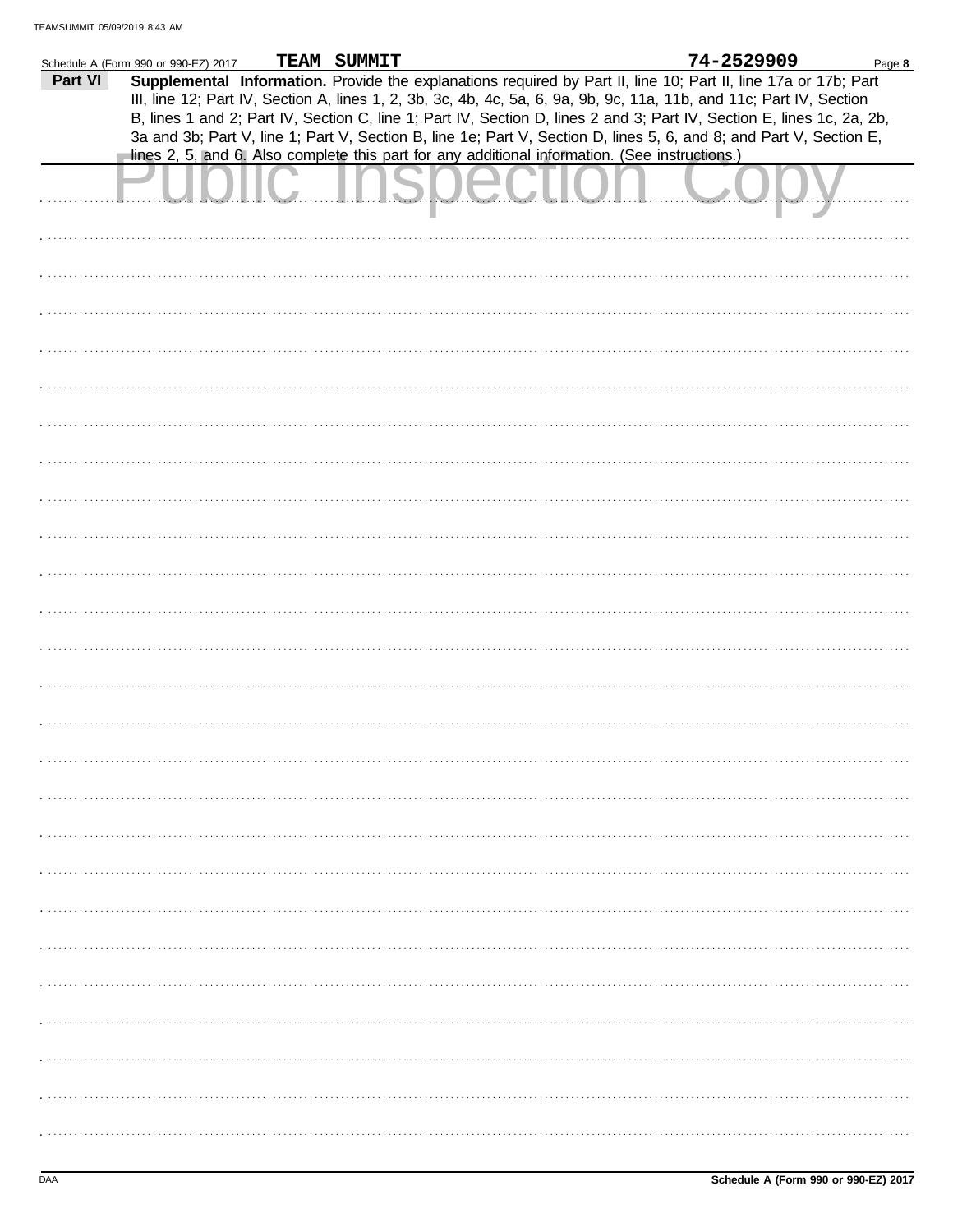| <b>Schedule B</b><br>(Form 990, 990-EZ,                              | <b>Schedule of Contributors</b>                                                                                                                                                                             | OMB No. 1545-0047              |
|----------------------------------------------------------------------|-------------------------------------------------------------------------------------------------------------------------------------------------------------------------------------------------------------|--------------------------------|
| or 990-PF)<br>Department of the Treasury<br>Internal Revenue Service | u Attach to Form 990, Form 990-EZ, or Form 990-PF.<br>u Go to www.irs.gov/Form990 for the latest information.                                                                                               | 2017                           |
| Name of the organization                                             |                                                                                                                                                                                                             | Employer identification number |
| TEAM<br>SUMMIT<br>Organization type (check one):                     |                                                                                                                                                                                                             | 74-2529909                     |
| Filers of:                                                           | Section:                                                                                                                                                                                                    |                                |
| Form 990 or 990-EZ                                                   | X <br>) (enter number) organization<br>501(c)<br>3                                                                                                                                                          |                                |
|                                                                      | 4947(a)(1) nonexempt charitable trust not treated as a private foundation                                                                                                                                   |                                |
|                                                                      | 527 political organization                                                                                                                                                                                  |                                |
| Form 990-PF                                                          | 501(c)(3) exempt private foundation                                                                                                                                                                         |                                |
|                                                                      | 4947(a)(1) nonexempt charitable trust treated as a private foundation                                                                                                                                       |                                |
|                                                                      | 501(c)(3) taxable private foundation                                                                                                                                                                        |                                |
|                                                                      |                                                                                                                                                                                                             |                                |
| instructions.                                                        | Check if your organization is covered by the General Rule or a Special Rule.<br>Note: Only a section 501(c)(7), (8), or (10) organization can check boxes for both the General Rule and a Special Rule. See |                                |

**General Rule**

| $X$ For an organization filing Form 990, 990-EZ, or 990-PF that received, during the year, contributions totaling \$5,000 |
|---------------------------------------------------------------------------------------------------------------------------|
| or more (in money or property) from any one contributor. Complete Parts I and II. See instructions for determining a      |
| contributor's total contributions.                                                                                        |

### **Special Rules**

| For an organization described in section 501(c)(3) filing Form 990 or 990-EZ that met the $331/3%$ support test of the      |
|-----------------------------------------------------------------------------------------------------------------------------|
| regulations under sections 509(a)(1) and 170(b)(1)(A)(vi), that checked Schedule A (Form 990 or 990-EZ), Part II, line      |
| 13, 16a, or 16b, and that received from any one contributor, during the year, total contributions of the greater of (1)     |
| \$5,000; or (2) 2% of the amount on (i) Form 990, Part VIII, line 1h; or (ii) Form 990-EZ, line 1. Complete Parts I and II. |

literary, or educational purposes, or for the prevention of cruelty to children or animals. Complete Parts I, II, and III. For an organization described in section 501(c)(7), (8), or (10) filing Form 990 or 990-EZ that received from any one contributor, during the year, total contributions of more than \$1,000 *exclusively* for religious, charitable, scientific,

For an organization described in section 501(c)(7), (8), or (10) filing Form 990 or 990-EZ that received from any one contributor, during the year, contributions *exclusively* for religious, charitable, etc., purposes, but no such contributions totaled more than \$1,000. If this box is checked, enter here the total contributions that were received during the year for an *exclusively* religious, charitable, etc., purpose. Don't complete any of the parts unless the **General Rule** applies to this organization because it received *nonexclusively* religious, charitable, etc., contributions totaling \$5,000 or more during the year . . . . . . . . . . . . . . . . . . . . . . . . . . . . . . . . . . . . . . . . . . . . . . . . . . . . . . . . . . . . . . . . . . . . . . . . . . . . . . . .

990-EZ, or 990-PF), but it **must** answer "No" on Part IV, line 2, of its Form 990; or check the box on line H of its Form 990-EZ or on its Form 990-PF, Part I, line 2, to certify that it doesn't meet the filing requirements of Schedule B (Form 990, 990-EZ, or 990-PF). **Caution:** An organization that isn't covered by the General Rule and/or the Special Rules doesn't file Schedule B (Form 990,

**For Paperwork Reduction Act Notice, see the instructions for Form 990, 990-EZ, or 990-PF.**

\$ . . . . . . . . . . . . . . . . . . . . . . . . . . .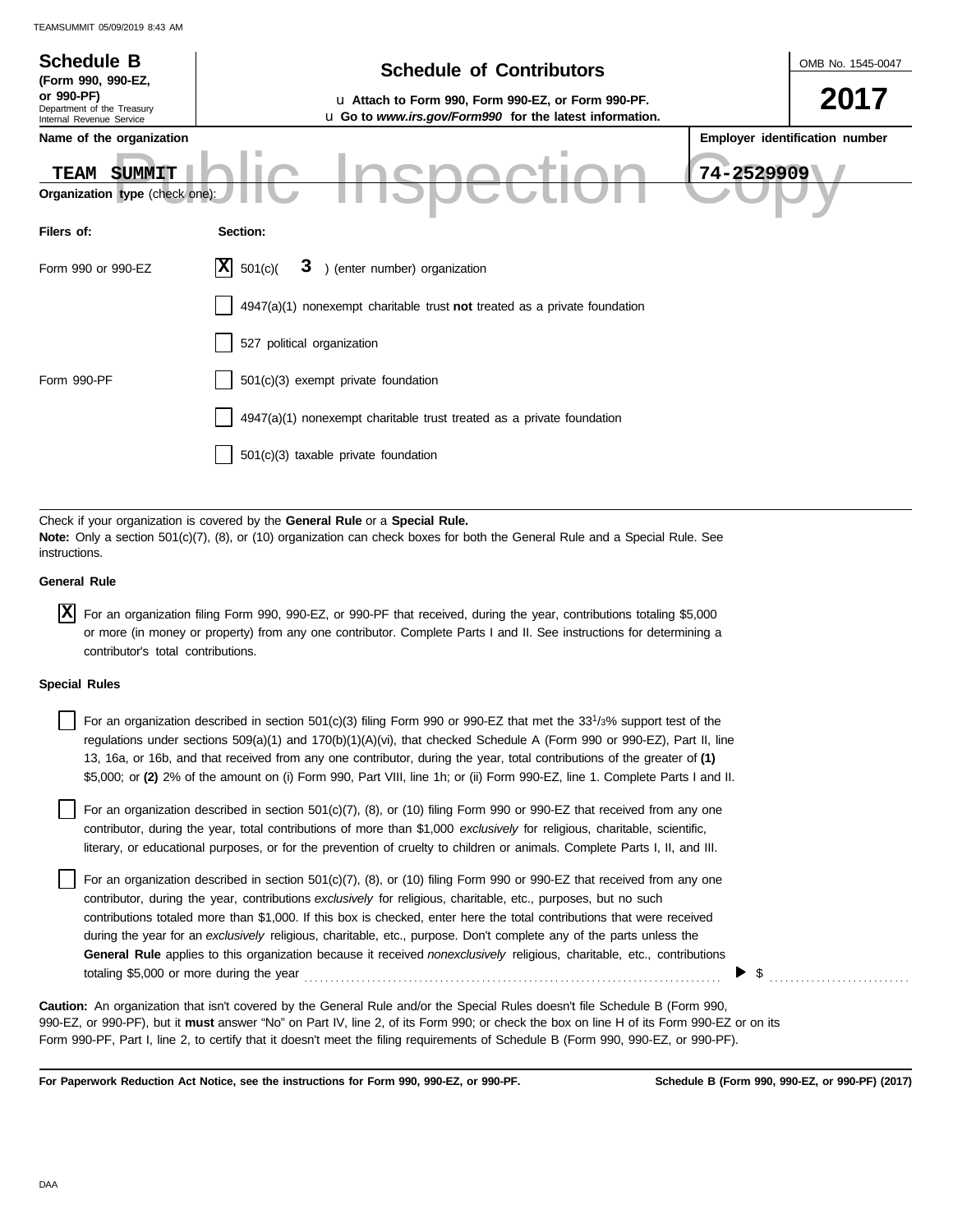| Name of organization | TEAM SUMMIT                                                                                    |                                   | Employer identification number<br>74-2529909                                                 |
|----------------------|------------------------------------------------------------------------------------------------|-----------------------------------|----------------------------------------------------------------------------------------------|
| Part I               | Contributors (see instructions). Use duplicate copies of Part I if additional space is needed. |                                   |                                                                                              |
| (a)<br>No.           | (b)<br>Name, address, and ZIP + 4                                                              | (c)<br><b>Total contributions</b> | (d)<br>Type of contribution                                                                  |
| $\frac{1}{2}$        |                                                                                                | 10,000<br>\$                      | x<br><b>Person</b><br>Payroll<br>Noncash<br>(Complete Part II for<br>noncash contributions.) |
| (a)<br>No.           | (b)<br>Name, address, and ZIP + 4                                                              | (c)<br><b>Total contributions</b> | (d)<br>Type of contribution                                                                  |
| $\mathbf{2}$         |                                                                                                | 35,000<br>\$                      | х<br>Person<br>Payroll<br>Noncash<br>(Complete Part II for<br>noncash contributions.)        |
| (a)<br>No.           | (b)<br>Name, address, and ZIP + 4                                                              | (c)<br><b>Total contributions</b> | (d)<br>Type of contribution                                                                  |
| $\overline{3}$       |                                                                                                | 5,000<br>\$                       | Х<br>Person<br>Payroll<br><b>Noncash</b><br>(Complete Part II for<br>noncash contributions.) |
| (a)<br>No.           | (b)<br>Name, address, and ZIP + 4                                                              | (c)<br><b>Total contributions</b> | (d)<br>Type of contribution                                                                  |
| 4                    |                                                                                                | 10,000<br>\$                      | X<br>Person<br>Payroll<br><b>Noncash</b><br>(Complete Part II for<br>noncash contributions.) |
| (a)<br>No.           | (b)<br>Name, address, and ZIP + 4                                                              | (c)<br><b>Total contributions</b> | (d)<br>Type of contribution                                                                  |
| $\frac{5}{2}$        |                                                                                                | 10,000<br>\$                      | х<br>Person<br>Payroll<br>Noncash<br>(Complete Part II for<br>noncash contributions.)        |
| (a)<br>No.           | (b)<br>Name, address, and ZIP + 4                                                              | (c)<br><b>Total contributions</b> | (d)<br>Type of contribution                                                                  |
| $\frac{6}{1}$        |                                                                                                | 5,000<br>$\mathsf{\$}$            | х<br>Person<br>Payroll<br>Noncash<br>(Complete Part II for                                   |

noncash contributions.)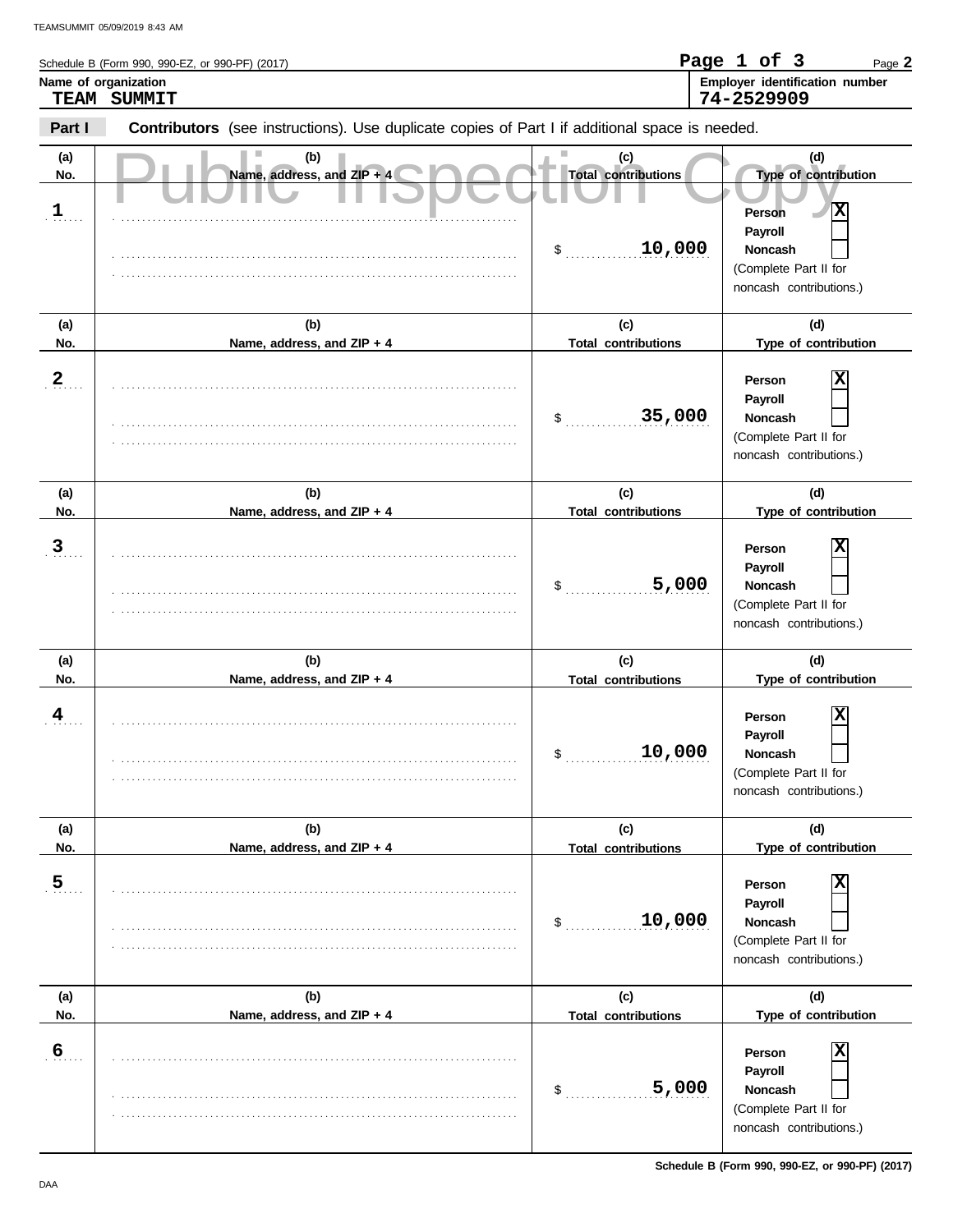| Name of organization | Schedule B (Form 990, 990-EZ, or 990-PF) (2017)<br>TEAM SUMMIT                                 |                                                   | Page 2 of 3<br>Page 2<br>Employer identification number<br>74-2529909                                                |
|----------------------|------------------------------------------------------------------------------------------------|---------------------------------------------------|----------------------------------------------------------------------------------------------------------------------|
| Part I               | Contributors (see instructions). Use duplicate copies of Part I if additional space is needed. |                                                   |                                                                                                                      |
| (a)<br>No.<br>7      | (b)<br>Name, address, and ZIP + 4                                                              | (c)<br><b>Total contributions</b><br>10,000<br>\$ | (d)<br>Type of contribution<br>x<br>Person<br>Payroll<br>Noncash<br>(Complete Part II for<br>noncash contributions.) |
| (a)<br>No.           | (b)<br>Name, address, and ZIP + 4                                                              | (c)<br><b>Total contributions</b>                 | (d)<br>Type of contribution                                                                                          |
| 8                    |                                                                                                | 10,000<br>\$                                      | х<br>Person<br>Payroll<br>Noncash<br>(Complete Part II for<br>noncash contributions.)                                |
| (a)<br>No.           | (b)<br>Name, address, and ZIP + 4                                                              | (c)<br><b>Total contributions</b>                 | (d)<br>Type of contribution                                                                                          |
| 9                    |                                                                                                | 5,000<br>\$                                       | ΙX<br>Person<br>Payroll<br>Noncash<br>(Complete Part II for<br>noncash contributions.)                               |
| (a)<br>No.           | (b)<br>Name, address, and ZIP + 4                                                              | (c)<br><b>Total contributions</b>                 | (d)<br>Type of contribution                                                                                          |
| 10                   |                                                                                                | 5,000<br>\$                                       | $\overline{\mathbf{x}}$<br>Person<br>Payroll<br>Noncash<br>(Complete Part II for<br>noncash contributions.)          |
| (a)<br>No.           | (b)<br>Name, address, and ZIP + 4                                                              | (c)<br><b>Total contributions</b>                 | (d)<br>Type of contribution                                                                                          |
| 11                   |                                                                                                | 7,500<br>\$                                       | ΙX<br>Person<br>Payroll<br>Noncash<br>(Complete Part II for<br>noncash contributions.)                               |
| (a)                  | (b)                                                                                            | (c)                                               | (d)                                                                                                                  |
| No.<br>12            | Name, address, and ZIP + 4                                                                     | <b>Total contributions</b><br>10,000<br>\$        | Type of contribution<br>Person<br>Payroll<br>$\overline{\mathbf{x}}$<br>Noncash                                      |

. . . . . . . . . . . . . . . . . . . . . . . . . . . . . . . . . . . . . . . . . . . . . . . . . . . . . . . . . . . . . . . . . . . . . . . . . . . . .

(Complete Part II for noncash contributions.)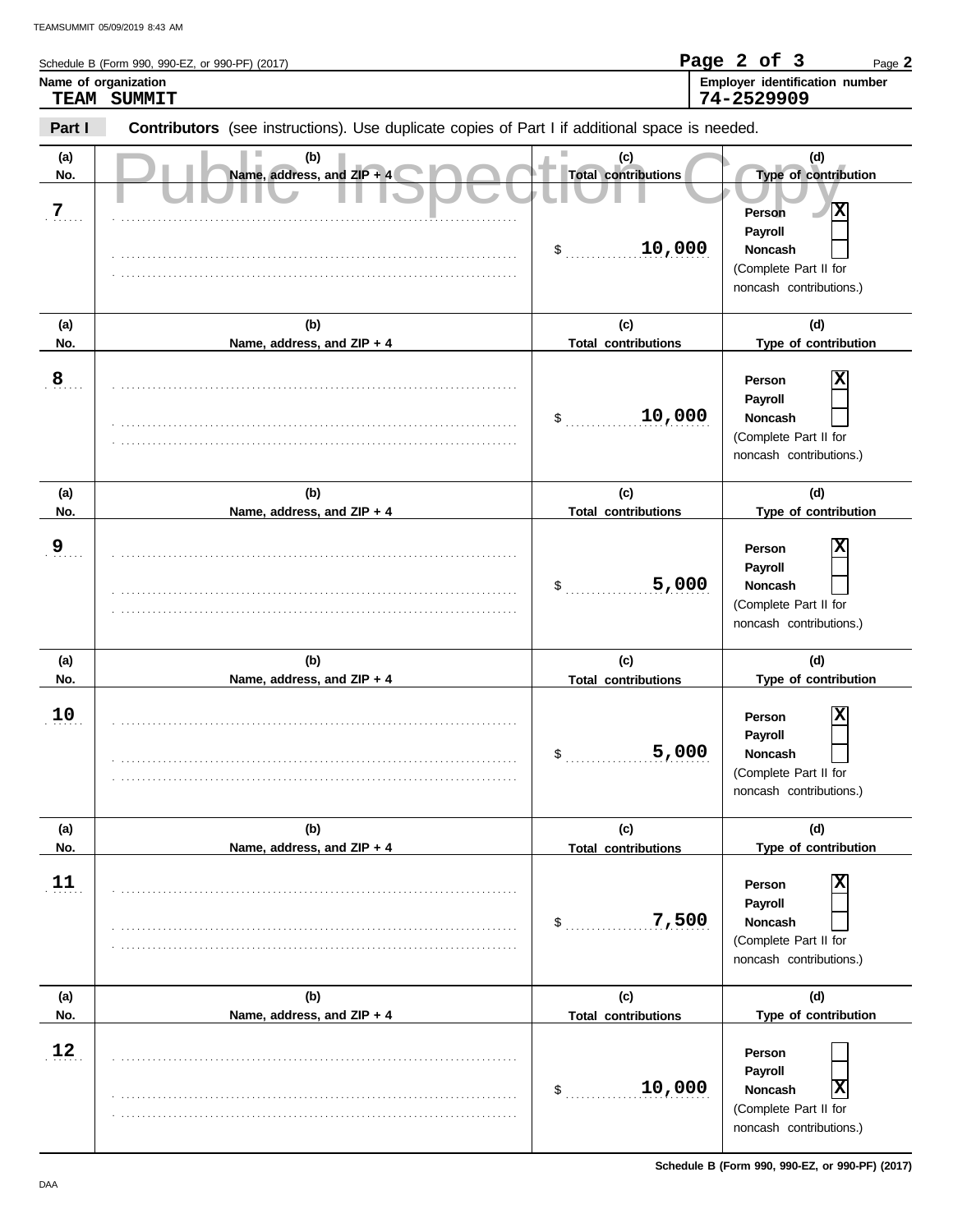|            | Name of organization<br>TEAM SUMMIT                                                            |                                   | Page 3 of 3<br>Page 2<br>Employer identification number<br>74-2529909            |
|------------|------------------------------------------------------------------------------------------------|-----------------------------------|----------------------------------------------------------------------------------|
| Part I     |                                                                                                |                                   |                                                                                  |
|            | Contributors (see instructions). Use duplicate copies of Part I if additional space is needed. |                                   |                                                                                  |
| (a)<br>No. | (b)<br>Name, address, and ZIP + 4                                                              | (c)<br><b>Total contributions</b> | (d)<br>Type of contribution                                                      |
| 13         |                                                                                                | 5,000<br>$\mathsf{\$}$            | ΙX<br><b>Person</b><br>Payroll<br>Noncash                                        |
|            |                                                                                                |                                   | (Complete Part II for<br>noncash contributions.)                                 |
| (a)        | (b)                                                                                            | (c)                               | (d)                                                                              |
| No.        | Name, address, and ZIP + 4                                                                     | <b>Total contributions</b>        | Type of contribution                                                             |
|            |                                                                                                | \$                                | Person<br>Payroll<br>Noncash<br>(Complete Part II for<br>noncash contributions.) |
| (a)        | (b)                                                                                            | (c)                               | (d)                                                                              |
| No.        | Name, address, and ZIP + 4                                                                     | <b>Total contributions</b>        | Type of contribution                                                             |
|            |                                                                                                | \$                                | Person<br>Payroll<br>Noncash<br>(Complete Part II for<br>noncash contributions.) |
| (a)        | (b)                                                                                            | (c)                               | (d)                                                                              |
| No.        | Name, address, and ZIP + 4                                                                     | <b>Total contributions</b>        | Type of contribution                                                             |
|            |                                                                                                | \$                                | Person<br>Payroll<br>Noncash<br>(Complete Part II for<br>noncash contributions.) |
| (a)        | (b)                                                                                            | (c)                               | (d)                                                                              |
| No.        | Name, address, and ZIP + 4                                                                     | <b>Total contributions</b>        | Type of contribution                                                             |
|            |                                                                                                |                                   | Person<br>Payroll<br>Noncash<br>(Complete Part II for<br>noncash contributions.) |
| (a)        | (b)                                                                                            | (c)                               | (d)                                                                              |
| No.        | Name, address, and ZIP + 4                                                                     | <b>Total contributions</b>        | Type of contribution                                                             |
|            |                                                                                                | \$                                | Person<br>Payroll<br>Noncash                                                     |
|            |                                                                                                |                                   | (Complete Part II for<br>noncash contributions.)                                 |

**Schedule B (Form 990, 990-EZ, or 990-PF) (2017)**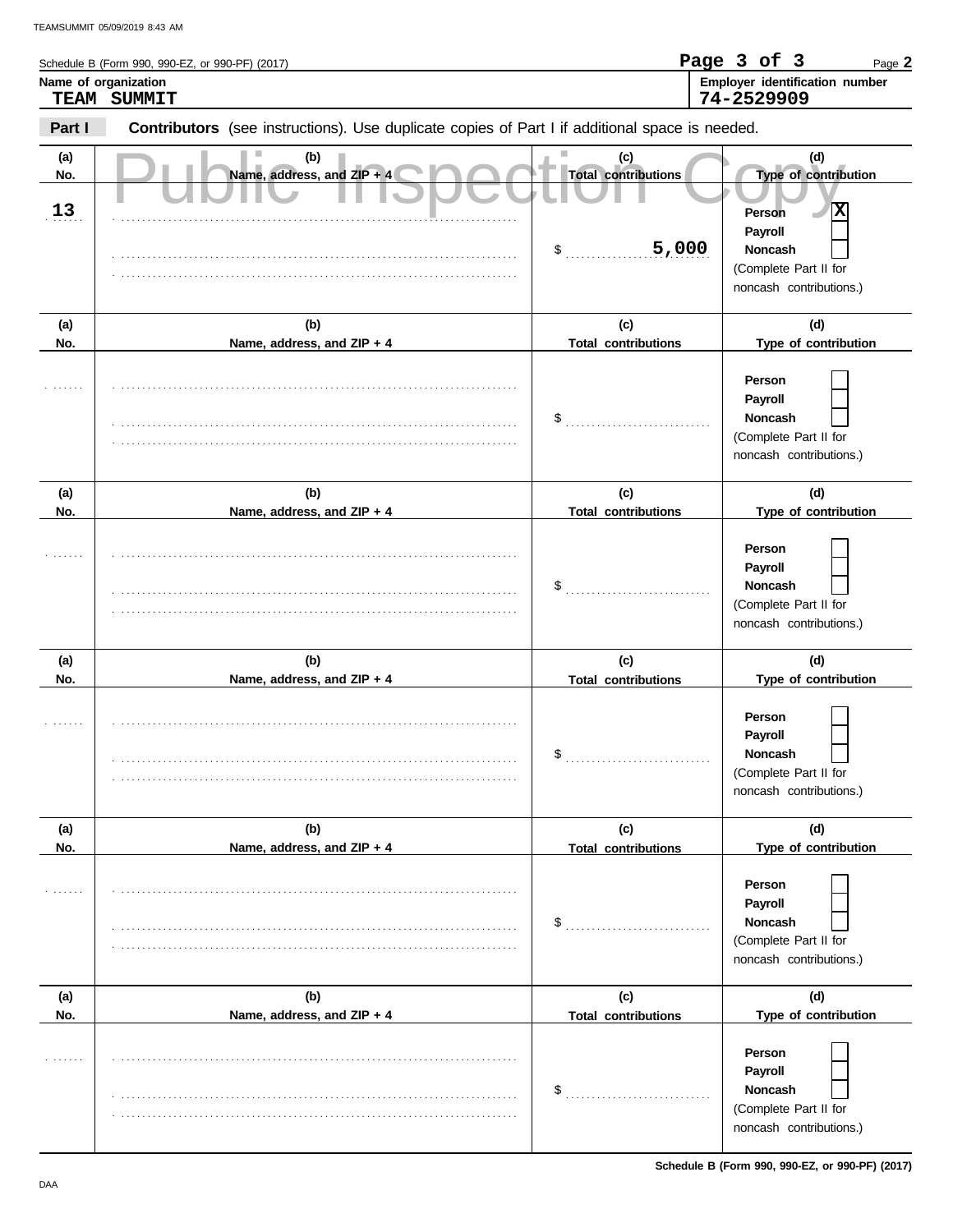|                           | Schedule B (Form 990, 990-EZ, or 990-PF) (2017)                                                     |                                                 | Page 1 of 1<br>Page 3                        |
|---------------------------|-----------------------------------------------------------------------------------------------------|-------------------------------------------------|----------------------------------------------|
|                           | Name of organization<br>TEAM SUMMIT                                                                 |                                                 | Employer identification number<br>74-2529909 |
| Part II                   | Noncash Property (see instructions). Use duplicate copies of Part II if additional space is needed. |                                                 |                                              |
| (a) No.<br>from<br>Part I | (b)<br>Description of noncash property given                                                        | FMV (or estimate)<br>(See instructions.)        | Date received                                |
| 12                        | OFFICE FURNITURE                                                                                    | 10,000<br>$\ddot{\text{S}}$                     | 12/01/17                                     |
| (a) No.<br>from<br>Part I | (b)<br>Description of noncash property given                                                        | (c)<br>FMV (or estimate)<br>(See instructions.) | (d)<br>Date received                         |
|                           |                                                                                                     | \$                                              | .                                            |
| (a) No.<br>from<br>Part I | (b)<br>Description of noncash property given                                                        | (c)<br>FMV (or estimate)<br>(See instructions.) | (d)<br>Date received                         |
|                           |                                                                                                     | \$                                              |                                              |
| (a) No.<br>from<br>Part I | (b)<br>Description of noncash property given                                                        | (c)<br>FMV (or estimate)<br>(See instructions.) | (d)<br>Date received                         |
|                           |                                                                                                     | \$                                              |                                              |
| (a) No.<br>from<br>Part I | (b)<br>Description of noncash property given                                                        | (c)<br>FMV (or estimate)<br>(See instructions.) | (d)<br>Date received                         |
|                           |                                                                                                     | \$                                              |                                              |
| (a) No.<br>from<br>Part I | (b)<br>Description of noncash property given                                                        | (c)<br>FMV (or estimate)<br>(See instructions.) | (d)<br>Date received                         |
|                           |                                                                                                     | \$                                              |                                              |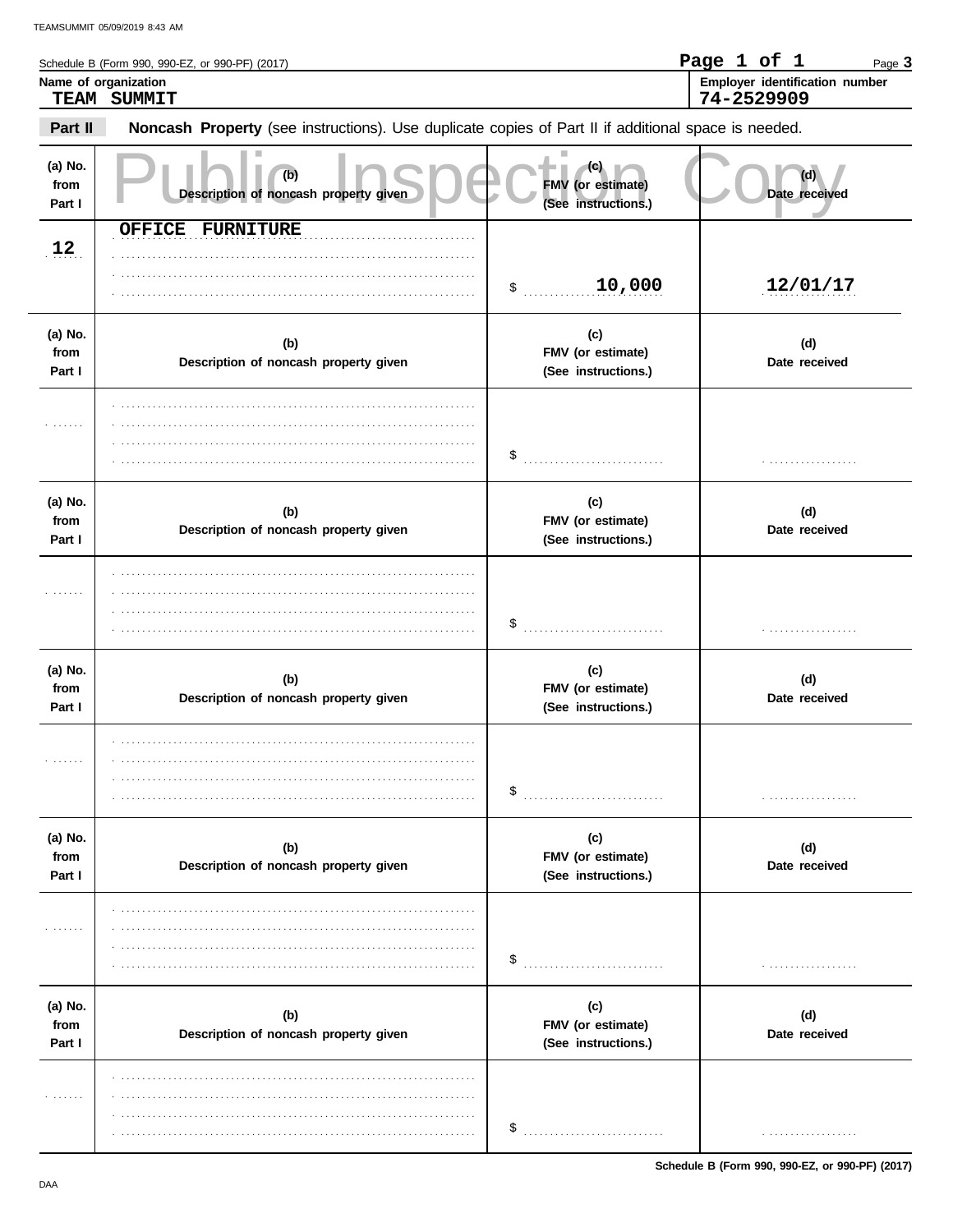|   | <b>SCHEDULE D</b><br>(Form 990)           | Part IV, line 6, 7, 8, 9, 10, 11a, 11b, 11c, 11d, 11e, 11f, 12a, or 12b.                                                                                                      | <b>Supplemental Financial Statements</b><br>u Complete if the organization answered "Yes" on Form 990, |            | OMB No. 1545-0047               |
|---|-------------------------------------------|-------------------------------------------------------------------------------------------------------------------------------------------------------------------------------|--------------------------------------------------------------------------------------------------------|------------|---------------------------------|
|   | Department of the Treasury                |                                                                                                                                                                               | u Attach to Form 990.                                                                                  |            | <b>Open to Public</b>           |
|   | Internal Revenue Service                  | <b>u</b> Go to www.irs.gov/Form990 for instructions and the latest information.                                                                                               |                                                                                                        |            | <b>Inspection</b>               |
|   | Name of the organization                  |                                                                                                                                                                               |                                                                                                        |            | Employer identification number  |
|   | <b>SUMMIT</b><br>TEAM                     |                                                                                                                                                                               |                                                                                                        | 74-2529909 |                                 |
|   | Part I                                    | Organizations Maintaining Donor Advised Funds or Other Similar Funds or Accounts.                                                                                             |                                                                                                        |            |                                 |
|   |                                           | Complete if the organization answered "Yes" on Form 990, Part IV, line 6.                                                                                                     |                                                                                                        |            |                                 |
|   |                                           |                                                                                                                                                                               | (a) Donor advised funds                                                                                |            | (b) Funds and other accounts    |
| 1 | Total number at end of year               |                                                                                                                                                                               |                                                                                                        |            |                                 |
| 2 |                                           | Aggregate value of contributions to (during year) [11] Aggregate value of contributions to (during year)                                                                      | <u> 1989 - Johann Barbara, martxa al</u>                                                               |            |                                 |
| 3 |                                           | Aggregate value of grants from (during year)                                                                                                                                  |                                                                                                        |            |                                 |
| 4 |                                           |                                                                                                                                                                               |                                                                                                        |            |                                 |
| 5 |                                           | Did the organization inform all donors and donor advisors in writing that the assets held in donor advised                                                                    |                                                                                                        |            |                                 |
|   |                                           |                                                                                                                                                                               |                                                                                                        |            | Yes<br>No                       |
| 6 |                                           | Did the organization inform all grantees, donors, and donor advisors in writing that grant funds can be used                                                                  |                                                                                                        |            |                                 |
|   |                                           | only for charitable purposes and not for the benefit of the donor or donor advisor, or for any other purpose                                                                  |                                                                                                        |            |                                 |
|   |                                           |                                                                                                                                                                               |                                                                                                        |            | <b>Yes</b><br>No                |
|   | Part II                                   | <b>Conservation Easements.</b>                                                                                                                                                |                                                                                                        |            |                                 |
|   |                                           | Complete if the organization answered "Yes" on Form 990, Part IV, line 7.                                                                                                     |                                                                                                        |            |                                 |
| 1 |                                           | Purpose(s) of conservation easements held by the organization (check all that apply).                                                                                         |                                                                                                        |            |                                 |
|   |                                           | Preservation of land for public use (e.g., recreation or education)                                                                                                           | Preservation of a historically important land area                                                     |            |                                 |
|   | Protection of natural habitat             |                                                                                                                                                                               | Preservation of a certified historic structure                                                         |            |                                 |
|   | Preservation of open space                |                                                                                                                                                                               |                                                                                                        |            |                                 |
| 2 |                                           | Complete lines 2a through 2d if the organization held a qualified conservation contribution in the form of a conservation                                                     |                                                                                                        |            |                                 |
|   | easement on the last day of the tax year. |                                                                                                                                                                               |                                                                                                        |            | Held at the End of the Tax Year |
| а |                                           |                                                                                                                                                                               |                                                                                                        | 2a         |                                 |
| b |                                           |                                                                                                                                                                               |                                                                                                        | 2b         |                                 |
|   |                                           |                                                                                                                                                                               |                                                                                                        | 2c         |                                 |
|   |                                           | <b>d</b> Number of conservation easements included in (c) acquired after $7/25/06$ , and not on a                                                                             |                                                                                                        |            |                                 |
|   |                                           | historic structure listed in the National Register                                                                                                                            |                                                                                                        | 2d         |                                 |
| 3 |                                           | Number of conservation easements modified, transferred, released, extinguished, or terminated by the organization during the                                                  |                                                                                                        |            |                                 |
|   | tax year $\mathbf{u}$                     |                                                                                                                                                                               |                                                                                                        |            |                                 |
|   |                                           | Number of states where property subject to conservation easement is located u                                                                                                 |                                                                                                        |            |                                 |
| 5 |                                           | Does the organization have a written policy regarding the periodic monitoring, inspection, handling of<br>violations, and enforcement of the conservation easements it holds? |                                                                                                        |            | <b>Yes</b><br>No                |
| 6 |                                           | Staff and volunteer hours devoted to monitoring, inspecting, handling of violations, and enforcing conservation easements during the year                                     |                                                                                                        |            |                                 |
|   |                                           |                                                                                                                                                                               |                                                                                                        |            |                                 |
| 7 | $\mathbf{u}_{\text{}}$                    | Amount of expenses incurred in monitoring, inspecting, handling of violations, and enforcing conservation easements during the year                                           |                                                                                                        |            |                                 |
|   | <b>u</b> \$                               |                                                                                                                                                                               |                                                                                                        |            |                                 |
| 8 |                                           | Does each conservation easement reported on line 2(d) above satisfy the requirements of section 170(h)(4)(B)(i)                                                               |                                                                                                        |            |                                 |
|   |                                           |                                                                                                                                                                               |                                                                                                        |            | Yes<br>No                       |
| 9 |                                           | In Part XIII, describe how the organization reports conservation easements in its revenue and expense statement, and                                                          |                                                                                                        |            |                                 |
|   |                                           | balance sheet, and include, if applicable, the text of the footnote to the organization's financial statements that describes the                                             |                                                                                                        |            |                                 |
|   |                                           | organization's accounting for conservation easements.                                                                                                                         |                                                                                                        |            |                                 |
|   | Part III                                  | Organizations Maintaining Collections of Art, Historical Treasures, or Other Similar Assets.<br>Complete if the organization answered "Yes" on Form 990, Part IV, line 8.     |                                                                                                        |            |                                 |
|   |                                           | 1a If the organization elected, as permitted under SFAS 116 (ASC 958), not to report in its revenue statement and balance sheet                                               |                                                                                                        |            |                                 |
|   |                                           | works of art, historical treasures, or other similar assets held for public exhibition, education, or research in furtherance of                                              |                                                                                                        |            |                                 |
|   |                                           | public service, provide, in Part XIII, the text of the footnote to its financial statements that describes these items.                                                       |                                                                                                        |            |                                 |
|   |                                           | <b>b</b> If the organization elected, as permitted under SFAS 116 (ASC 958), to report in its revenue statement and balance sheet                                             |                                                                                                        |            |                                 |
|   |                                           | works of art, historical treasures, or other similar assets held for public exhibition, education, or research in furtherance of                                              |                                                                                                        |            |                                 |
|   |                                           | public service, provide the following amounts relating to these items:                                                                                                        |                                                                                                        |            |                                 |
|   |                                           |                                                                                                                                                                               |                                                                                                        |            |                                 |
|   |                                           |                                                                                                                                                                               |                                                                                                        |            | $\mathbf{u}$ \$                 |
| 2 |                                           | If the organization received or held works of art, historical treasures, or other similar assets for financial gain, provide the                                              |                                                                                                        |            |                                 |
|   |                                           | following amounts required to be reported under SFAS 116 (ASC 958) relating to these items:                                                                                   |                                                                                                        |            |                                 |
| a |                                           |                                                                                                                                                                               |                                                                                                        |            |                                 |
|   |                                           |                                                                                                                                                                               |                                                                                                        |            |                                 |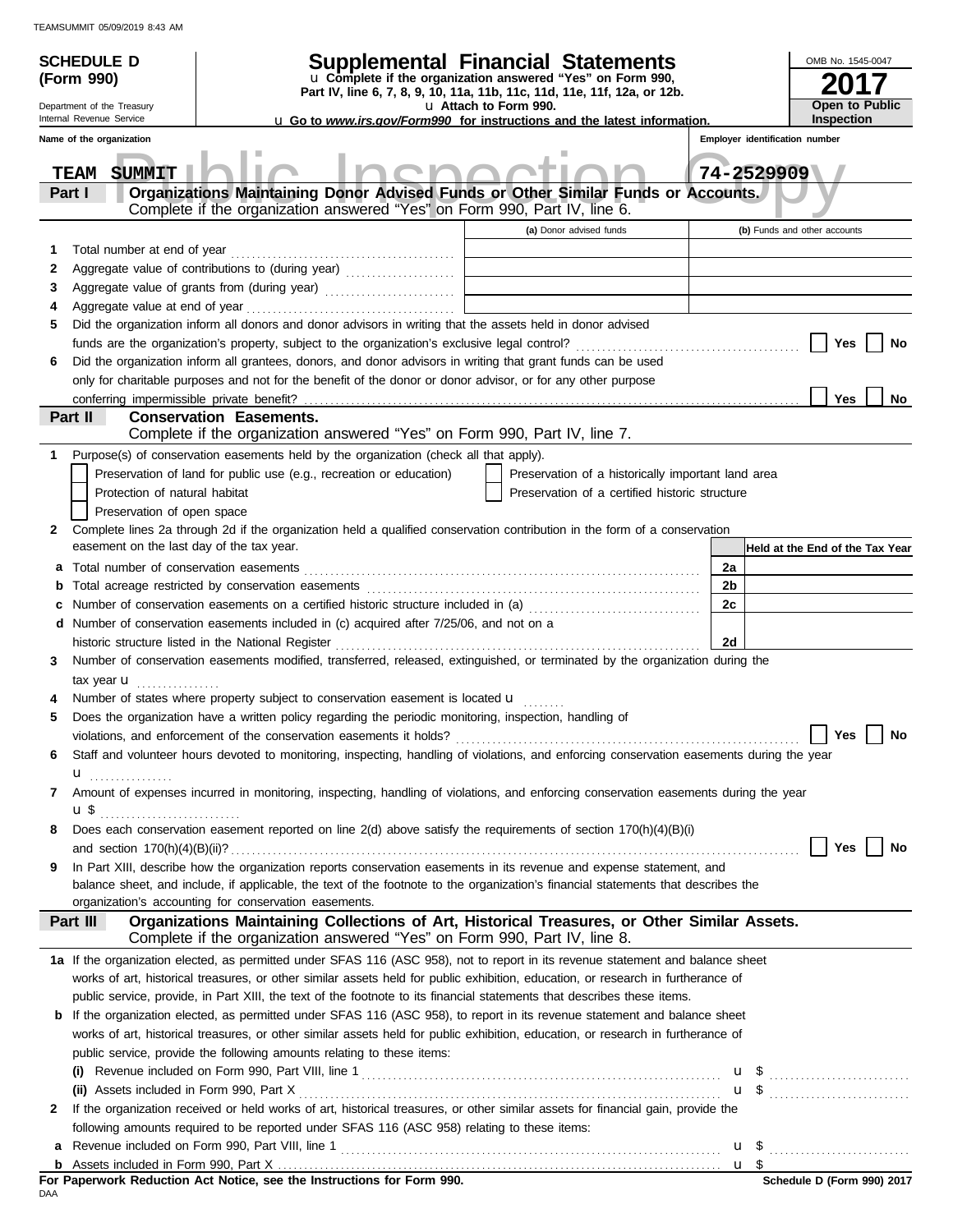| Organizations Maintaining Collections of Art, Historical Treasures, or Other Similar Assets (continued)<br>Part III<br>3 Using the organization's acquisition, accession, and other records, check any of the following that are a significant use of its<br>collection items (check all that apply):<br>Public exhibition<br>Loan or exchange programs<br>a<br>d<br>Other<br>Scholarly research<br>e<br>b<br>Preservation for future generations<br>c<br>Provide a description of the organization's collections and explain how they further the organization's exempt purpose in Part<br>XIII.<br>During the year, did the organization solicit or receive donations of art, historical treasures, or other similar<br>5.<br>assets to be sold to raise funds rather than to be maintained as part of the organization's collection?<br>Yes<br>No<br>Part IV<br><b>Escrow and Custodial Arrangements.</b><br>Complete if the organization answered "Yes" on Form 990, Part IV, line 9, or reported an amount on Form<br>990, Part X, line 21.<br>1a Is the organization an agent, trustee, custodian or other intermediary for contributions or other assets not<br>Yes<br>No<br><b>b</b> If "Yes," explain the arrangement in Part XIII and complete the following table:<br>Amount<br>c Beginning balance <b>contract to the contract of the set of the contract of the contract of the contract of the contract of the contract of the contract of the contract of the contract of the contract of the contract of th</b><br>1c<br>1d<br>1e<br>1f<br>2a Did the organization include an amount on Form 990, Part X, line 21, for escrow or custodial account liability?<br><b>Yes</b><br>No<br><b>Endowment Funds.</b><br>Part V<br>Complete if the organization answered "Yes" on Form 990, Part IV, line 10.<br>(a) Current year<br>(b) Prior year<br>(c) Two years back<br>(d) Three years back<br>(e) Four years back<br>110,582<br>95,915<br>95,963<br>82,530<br>104,014<br>1a Beginning of year balance<br>900<br>10,436<br>11,645<br><b>b</b> Contributions<br>c Net investment earnings, gains, and<br>4,154<br>1,788<br>12,160<br>11,531<br>-48<br>4,000<br>7,300<br>d Grants or scholarships<br>e Other expenditures for facilities and<br>$-33,644$<br>f Administrative expenses<br>111,636<br>110,582<br>95,915<br>95,963<br>82,530<br>g End of year balance<br>2 Provide the estimated percentage of the current year end balance (line 1g, column (a)) held as:<br>a Board designated or quasi-endowment u<br><b>b</b> Permanent endowment $\mathbf{u}$ 100.00 %<br>c Temporarily restricted endowment <b>u</b><br>%<br>The percentages on lines 2a, 2b, and 2c should equal 100%.<br>3a Are there endowment funds not in the possession of the organization that are held and administered for the<br>Yes<br>organization by:<br>No<br>X<br>3a(i)<br>X<br> 3a(ii)<br>3b<br>Describe in Part XIII the intended uses of the organization's endowment funds.<br>Land, Buildings, and Equipment.<br>Part VI<br>Complete if the organization answered "Yes" on Form 990, Part IV, line 11a. See Form 990, Part X, line 10.<br>Description of property<br>(a) Cost or other basis<br>(b) Cost or other basis<br>(c) Accumulated<br>(d) Book value<br>depreciation<br>(investment)<br>(other)<br>c Leasehold improvements<br>1,091<br>19,420<br>18,329<br>49,607<br>94,188<br>44,581<br>Total. Add lines 1a through 1e. (Column (d) must equal Form 990, Part X, column (B), line 10c.)<br>u | <b>TEAM SUMMIT</b><br>Schedule D (Form 990) 2017 |  |  |  | 74-2529909 | Page 2 |  |  |  |
|------------------------------------------------------------------------------------------------------------------------------------------------------------------------------------------------------------------------------------------------------------------------------------------------------------------------------------------------------------------------------------------------------------------------------------------------------------------------------------------------------------------------------------------------------------------------------------------------------------------------------------------------------------------------------------------------------------------------------------------------------------------------------------------------------------------------------------------------------------------------------------------------------------------------------------------------------------------------------------------------------------------------------------------------------------------------------------------------------------------------------------------------------------------------------------------------------------------------------------------------------------------------------------------------------------------------------------------------------------------------------------------------------------------------------------------------------------------------------------------------------------------------------------------------------------------------------------------------------------------------------------------------------------------------------------------------------------------------------------------------------------------------------------------------------------------------------------------------------------------------------------------------------------------------------------------------------------------------------------------------------------------------------------------------------------------------------------------------------------------------------------------------------------------------------------------------------------------------------------------------------------------------------------------------------------------------------------------------------------------------------------------------------------------------------------------------------------------------------------------------------------------------------------------------------------------------------------------------------------------------------------------------------------------------------------------------------------------------------------------------------------------------------------------------------------------------------------------------------------------------------------------------------------------------------------------------------------------------------------------------------------------------------------------------------------------------------------------------------------------------------------------------------------------------------------------------------------------------------------------------------------------------------------------------------------------------------------------------------------------------------------------------------------------------------------------------------------------------------------------------------------|--------------------------------------------------|--|--|--|------------|--------|--|--|--|
|                                                                                                                                                                                                                                                                                                                                                                                                                                                                                                                                                                                                                                                                                                                                                                                                                                                                                                                                                                                                                                                                                                                                                                                                                                                                                                                                                                                                                                                                                                                                                                                                                                                                                                                                                                                                                                                                                                                                                                                                                                                                                                                                                                                                                                                                                                                                                                                                                                                                                                                                                                                                                                                                                                                                                                                                                                                                                                                                                                                                                                                                                                                                                                                                                                                                                                                                                                                                                                                                                                            |                                                  |  |  |  |            |        |  |  |  |
|                                                                                                                                                                                                                                                                                                                                                                                                                                                                                                                                                                                                                                                                                                                                                                                                                                                                                                                                                                                                                                                                                                                                                                                                                                                                                                                                                                                                                                                                                                                                                                                                                                                                                                                                                                                                                                                                                                                                                                                                                                                                                                                                                                                                                                                                                                                                                                                                                                                                                                                                                                                                                                                                                                                                                                                                                                                                                                                                                                                                                                                                                                                                                                                                                                                                                                                                                                                                                                                                                                            |                                                  |  |  |  |            |        |  |  |  |
|                                                                                                                                                                                                                                                                                                                                                                                                                                                                                                                                                                                                                                                                                                                                                                                                                                                                                                                                                                                                                                                                                                                                                                                                                                                                                                                                                                                                                                                                                                                                                                                                                                                                                                                                                                                                                                                                                                                                                                                                                                                                                                                                                                                                                                                                                                                                                                                                                                                                                                                                                                                                                                                                                                                                                                                                                                                                                                                                                                                                                                                                                                                                                                                                                                                                                                                                                                                                                                                                                                            |                                                  |  |  |  |            |        |  |  |  |
|                                                                                                                                                                                                                                                                                                                                                                                                                                                                                                                                                                                                                                                                                                                                                                                                                                                                                                                                                                                                                                                                                                                                                                                                                                                                                                                                                                                                                                                                                                                                                                                                                                                                                                                                                                                                                                                                                                                                                                                                                                                                                                                                                                                                                                                                                                                                                                                                                                                                                                                                                                                                                                                                                                                                                                                                                                                                                                                                                                                                                                                                                                                                                                                                                                                                                                                                                                                                                                                                                                            |                                                  |  |  |  |            |        |  |  |  |
|                                                                                                                                                                                                                                                                                                                                                                                                                                                                                                                                                                                                                                                                                                                                                                                                                                                                                                                                                                                                                                                                                                                                                                                                                                                                                                                                                                                                                                                                                                                                                                                                                                                                                                                                                                                                                                                                                                                                                                                                                                                                                                                                                                                                                                                                                                                                                                                                                                                                                                                                                                                                                                                                                                                                                                                                                                                                                                                                                                                                                                                                                                                                                                                                                                                                                                                                                                                                                                                                                                            |                                                  |  |  |  |            |        |  |  |  |
|                                                                                                                                                                                                                                                                                                                                                                                                                                                                                                                                                                                                                                                                                                                                                                                                                                                                                                                                                                                                                                                                                                                                                                                                                                                                                                                                                                                                                                                                                                                                                                                                                                                                                                                                                                                                                                                                                                                                                                                                                                                                                                                                                                                                                                                                                                                                                                                                                                                                                                                                                                                                                                                                                                                                                                                                                                                                                                                                                                                                                                                                                                                                                                                                                                                                                                                                                                                                                                                                                                            |                                                  |  |  |  |            |        |  |  |  |
|                                                                                                                                                                                                                                                                                                                                                                                                                                                                                                                                                                                                                                                                                                                                                                                                                                                                                                                                                                                                                                                                                                                                                                                                                                                                                                                                                                                                                                                                                                                                                                                                                                                                                                                                                                                                                                                                                                                                                                                                                                                                                                                                                                                                                                                                                                                                                                                                                                                                                                                                                                                                                                                                                                                                                                                                                                                                                                                                                                                                                                                                                                                                                                                                                                                                                                                                                                                                                                                                                                            |                                                  |  |  |  |            |        |  |  |  |
|                                                                                                                                                                                                                                                                                                                                                                                                                                                                                                                                                                                                                                                                                                                                                                                                                                                                                                                                                                                                                                                                                                                                                                                                                                                                                                                                                                                                                                                                                                                                                                                                                                                                                                                                                                                                                                                                                                                                                                                                                                                                                                                                                                                                                                                                                                                                                                                                                                                                                                                                                                                                                                                                                                                                                                                                                                                                                                                                                                                                                                                                                                                                                                                                                                                                                                                                                                                                                                                                                                            |                                                  |  |  |  |            |        |  |  |  |
|                                                                                                                                                                                                                                                                                                                                                                                                                                                                                                                                                                                                                                                                                                                                                                                                                                                                                                                                                                                                                                                                                                                                                                                                                                                                                                                                                                                                                                                                                                                                                                                                                                                                                                                                                                                                                                                                                                                                                                                                                                                                                                                                                                                                                                                                                                                                                                                                                                                                                                                                                                                                                                                                                                                                                                                                                                                                                                                                                                                                                                                                                                                                                                                                                                                                                                                                                                                                                                                                                                            |                                                  |  |  |  |            |        |  |  |  |
|                                                                                                                                                                                                                                                                                                                                                                                                                                                                                                                                                                                                                                                                                                                                                                                                                                                                                                                                                                                                                                                                                                                                                                                                                                                                                                                                                                                                                                                                                                                                                                                                                                                                                                                                                                                                                                                                                                                                                                                                                                                                                                                                                                                                                                                                                                                                                                                                                                                                                                                                                                                                                                                                                                                                                                                                                                                                                                                                                                                                                                                                                                                                                                                                                                                                                                                                                                                                                                                                                                            |                                                  |  |  |  |            |        |  |  |  |
|                                                                                                                                                                                                                                                                                                                                                                                                                                                                                                                                                                                                                                                                                                                                                                                                                                                                                                                                                                                                                                                                                                                                                                                                                                                                                                                                                                                                                                                                                                                                                                                                                                                                                                                                                                                                                                                                                                                                                                                                                                                                                                                                                                                                                                                                                                                                                                                                                                                                                                                                                                                                                                                                                                                                                                                                                                                                                                                                                                                                                                                                                                                                                                                                                                                                                                                                                                                                                                                                                                            |                                                  |  |  |  |            |        |  |  |  |
|                                                                                                                                                                                                                                                                                                                                                                                                                                                                                                                                                                                                                                                                                                                                                                                                                                                                                                                                                                                                                                                                                                                                                                                                                                                                                                                                                                                                                                                                                                                                                                                                                                                                                                                                                                                                                                                                                                                                                                                                                                                                                                                                                                                                                                                                                                                                                                                                                                                                                                                                                                                                                                                                                                                                                                                                                                                                                                                                                                                                                                                                                                                                                                                                                                                                                                                                                                                                                                                                                                            |                                                  |  |  |  |            |        |  |  |  |
|                                                                                                                                                                                                                                                                                                                                                                                                                                                                                                                                                                                                                                                                                                                                                                                                                                                                                                                                                                                                                                                                                                                                                                                                                                                                                                                                                                                                                                                                                                                                                                                                                                                                                                                                                                                                                                                                                                                                                                                                                                                                                                                                                                                                                                                                                                                                                                                                                                                                                                                                                                                                                                                                                                                                                                                                                                                                                                                                                                                                                                                                                                                                                                                                                                                                                                                                                                                                                                                                                                            |                                                  |  |  |  |            |        |  |  |  |
|                                                                                                                                                                                                                                                                                                                                                                                                                                                                                                                                                                                                                                                                                                                                                                                                                                                                                                                                                                                                                                                                                                                                                                                                                                                                                                                                                                                                                                                                                                                                                                                                                                                                                                                                                                                                                                                                                                                                                                                                                                                                                                                                                                                                                                                                                                                                                                                                                                                                                                                                                                                                                                                                                                                                                                                                                                                                                                                                                                                                                                                                                                                                                                                                                                                                                                                                                                                                                                                                                                            |                                                  |  |  |  |            |        |  |  |  |
|                                                                                                                                                                                                                                                                                                                                                                                                                                                                                                                                                                                                                                                                                                                                                                                                                                                                                                                                                                                                                                                                                                                                                                                                                                                                                                                                                                                                                                                                                                                                                                                                                                                                                                                                                                                                                                                                                                                                                                                                                                                                                                                                                                                                                                                                                                                                                                                                                                                                                                                                                                                                                                                                                                                                                                                                                                                                                                                                                                                                                                                                                                                                                                                                                                                                                                                                                                                                                                                                                                            |                                                  |  |  |  |            |        |  |  |  |
|                                                                                                                                                                                                                                                                                                                                                                                                                                                                                                                                                                                                                                                                                                                                                                                                                                                                                                                                                                                                                                                                                                                                                                                                                                                                                                                                                                                                                                                                                                                                                                                                                                                                                                                                                                                                                                                                                                                                                                                                                                                                                                                                                                                                                                                                                                                                                                                                                                                                                                                                                                                                                                                                                                                                                                                                                                                                                                                                                                                                                                                                                                                                                                                                                                                                                                                                                                                                                                                                                                            |                                                  |  |  |  |            |        |  |  |  |
|                                                                                                                                                                                                                                                                                                                                                                                                                                                                                                                                                                                                                                                                                                                                                                                                                                                                                                                                                                                                                                                                                                                                                                                                                                                                                                                                                                                                                                                                                                                                                                                                                                                                                                                                                                                                                                                                                                                                                                                                                                                                                                                                                                                                                                                                                                                                                                                                                                                                                                                                                                                                                                                                                                                                                                                                                                                                                                                                                                                                                                                                                                                                                                                                                                                                                                                                                                                                                                                                                                            |                                                  |  |  |  |            |        |  |  |  |
|                                                                                                                                                                                                                                                                                                                                                                                                                                                                                                                                                                                                                                                                                                                                                                                                                                                                                                                                                                                                                                                                                                                                                                                                                                                                                                                                                                                                                                                                                                                                                                                                                                                                                                                                                                                                                                                                                                                                                                                                                                                                                                                                                                                                                                                                                                                                                                                                                                                                                                                                                                                                                                                                                                                                                                                                                                                                                                                                                                                                                                                                                                                                                                                                                                                                                                                                                                                                                                                                                                            |                                                  |  |  |  |            |        |  |  |  |
|                                                                                                                                                                                                                                                                                                                                                                                                                                                                                                                                                                                                                                                                                                                                                                                                                                                                                                                                                                                                                                                                                                                                                                                                                                                                                                                                                                                                                                                                                                                                                                                                                                                                                                                                                                                                                                                                                                                                                                                                                                                                                                                                                                                                                                                                                                                                                                                                                                                                                                                                                                                                                                                                                                                                                                                                                                                                                                                                                                                                                                                                                                                                                                                                                                                                                                                                                                                                                                                                                                            |                                                  |  |  |  |            |        |  |  |  |
|                                                                                                                                                                                                                                                                                                                                                                                                                                                                                                                                                                                                                                                                                                                                                                                                                                                                                                                                                                                                                                                                                                                                                                                                                                                                                                                                                                                                                                                                                                                                                                                                                                                                                                                                                                                                                                                                                                                                                                                                                                                                                                                                                                                                                                                                                                                                                                                                                                                                                                                                                                                                                                                                                                                                                                                                                                                                                                                                                                                                                                                                                                                                                                                                                                                                                                                                                                                                                                                                                                            |                                                  |  |  |  |            |        |  |  |  |
|                                                                                                                                                                                                                                                                                                                                                                                                                                                                                                                                                                                                                                                                                                                                                                                                                                                                                                                                                                                                                                                                                                                                                                                                                                                                                                                                                                                                                                                                                                                                                                                                                                                                                                                                                                                                                                                                                                                                                                                                                                                                                                                                                                                                                                                                                                                                                                                                                                                                                                                                                                                                                                                                                                                                                                                                                                                                                                                                                                                                                                                                                                                                                                                                                                                                                                                                                                                                                                                                                                            |                                                  |  |  |  |            |        |  |  |  |
|                                                                                                                                                                                                                                                                                                                                                                                                                                                                                                                                                                                                                                                                                                                                                                                                                                                                                                                                                                                                                                                                                                                                                                                                                                                                                                                                                                                                                                                                                                                                                                                                                                                                                                                                                                                                                                                                                                                                                                                                                                                                                                                                                                                                                                                                                                                                                                                                                                                                                                                                                                                                                                                                                                                                                                                                                                                                                                                                                                                                                                                                                                                                                                                                                                                                                                                                                                                                                                                                                                            |                                                  |  |  |  |            |        |  |  |  |
|                                                                                                                                                                                                                                                                                                                                                                                                                                                                                                                                                                                                                                                                                                                                                                                                                                                                                                                                                                                                                                                                                                                                                                                                                                                                                                                                                                                                                                                                                                                                                                                                                                                                                                                                                                                                                                                                                                                                                                                                                                                                                                                                                                                                                                                                                                                                                                                                                                                                                                                                                                                                                                                                                                                                                                                                                                                                                                                                                                                                                                                                                                                                                                                                                                                                                                                                                                                                                                                                                                            |                                                  |  |  |  |            |        |  |  |  |
|                                                                                                                                                                                                                                                                                                                                                                                                                                                                                                                                                                                                                                                                                                                                                                                                                                                                                                                                                                                                                                                                                                                                                                                                                                                                                                                                                                                                                                                                                                                                                                                                                                                                                                                                                                                                                                                                                                                                                                                                                                                                                                                                                                                                                                                                                                                                                                                                                                                                                                                                                                                                                                                                                                                                                                                                                                                                                                                                                                                                                                                                                                                                                                                                                                                                                                                                                                                                                                                                                                            |                                                  |  |  |  |            |        |  |  |  |
|                                                                                                                                                                                                                                                                                                                                                                                                                                                                                                                                                                                                                                                                                                                                                                                                                                                                                                                                                                                                                                                                                                                                                                                                                                                                                                                                                                                                                                                                                                                                                                                                                                                                                                                                                                                                                                                                                                                                                                                                                                                                                                                                                                                                                                                                                                                                                                                                                                                                                                                                                                                                                                                                                                                                                                                                                                                                                                                                                                                                                                                                                                                                                                                                                                                                                                                                                                                                                                                                                                            |                                                  |  |  |  |            |        |  |  |  |
|                                                                                                                                                                                                                                                                                                                                                                                                                                                                                                                                                                                                                                                                                                                                                                                                                                                                                                                                                                                                                                                                                                                                                                                                                                                                                                                                                                                                                                                                                                                                                                                                                                                                                                                                                                                                                                                                                                                                                                                                                                                                                                                                                                                                                                                                                                                                                                                                                                                                                                                                                                                                                                                                                                                                                                                                                                                                                                                                                                                                                                                                                                                                                                                                                                                                                                                                                                                                                                                                                                            |                                                  |  |  |  |            |        |  |  |  |
|                                                                                                                                                                                                                                                                                                                                                                                                                                                                                                                                                                                                                                                                                                                                                                                                                                                                                                                                                                                                                                                                                                                                                                                                                                                                                                                                                                                                                                                                                                                                                                                                                                                                                                                                                                                                                                                                                                                                                                                                                                                                                                                                                                                                                                                                                                                                                                                                                                                                                                                                                                                                                                                                                                                                                                                                                                                                                                                                                                                                                                                                                                                                                                                                                                                                                                                                                                                                                                                                                                            |                                                  |  |  |  |            |        |  |  |  |
|                                                                                                                                                                                                                                                                                                                                                                                                                                                                                                                                                                                                                                                                                                                                                                                                                                                                                                                                                                                                                                                                                                                                                                                                                                                                                                                                                                                                                                                                                                                                                                                                                                                                                                                                                                                                                                                                                                                                                                                                                                                                                                                                                                                                                                                                                                                                                                                                                                                                                                                                                                                                                                                                                                                                                                                                                                                                                                                                                                                                                                                                                                                                                                                                                                                                                                                                                                                                                                                                                                            |                                                  |  |  |  |            |        |  |  |  |
|                                                                                                                                                                                                                                                                                                                                                                                                                                                                                                                                                                                                                                                                                                                                                                                                                                                                                                                                                                                                                                                                                                                                                                                                                                                                                                                                                                                                                                                                                                                                                                                                                                                                                                                                                                                                                                                                                                                                                                                                                                                                                                                                                                                                                                                                                                                                                                                                                                                                                                                                                                                                                                                                                                                                                                                                                                                                                                                                                                                                                                                                                                                                                                                                                                                                                                                                                                                                                                                                                                            |                                                  |  |  |  |            |        |  |  |  |
|                                                                                                                                                                                                                                                                                                                                                                                                                                                                                                                                                                                                                                                                                                                                                                                                                                                                                                                                                                                                                                                                                                                                                                                                                                                                                                                                                                                                                                                                                                                                                                                                                                                                                                                                                                                                                                                                                                                                                                                                                                                                                                                                                                                                                                                                                                                                                                                                                                                                                                                                                                                                                                                                                                                                                                                                                                                                                                                                                                                                                                                                                                                                                                                                                                                                                                                                                                                                                                                                                                            |                                                  |  |  |  |            |        |  |  |  |
|                                                                                                                                                                                                                                                                                                                                                                                                                                                                                                                                                                                                                                                                                                                                                                                                                                                                                                                                                                                                                                                                                                                                                                                                                                                                                                                                                                                                                                                                                                                                                                                                                                                                                                                                                                                                                                                                                                                                                                                                                                                                                                                                                                                                                                                                                                                                                                                                                                                                                                                                                                                                                                                                                                                                                                                                                                                                                                                                                                                                                                                                                                                                                                                                                                                                                                                                                                                                                                                                                                            |                                                  |  |  |  |            |        |  |  |  |
|                                                                                                                                                                                                                                                                                                                                                                                                                                                                                                                                                                                                                                                                                                                                                                                                                                                                                                                                                                                                                                                                                                                                                                                                                                                                                                                                                                                                                                                                                                                                                                                                                                                                                                                                                                                                                                                                                                                                                                                                                                                                                                                                                                                                                                                                                                                                                                                                                                                                                                                                                                                                                                                                                                                                                                                                                                                                                                                                                                                                                                                                                                                                                                                                                                                                                                                                                                                                                                                                                                            |                                                  |  |  |  |            |        |  |  |  |
|                                                                                                                                                                                                                                                                                                                                                                                                                                                                                                                                                                                                                                                                                                                                                                                                                                                                                                                                                                                                                                                                                                                                                                                                                                                                                                                                                                                                                                                                                                                                                                                                                                                                                                                                                                                                                                                                                                                                                                                                                                                                                                                                                                                                                                                                                                                                                                                                                                                                                                                                                                                                                                                                                                                                                                                                                                                                                                                                                                                                                                                                                                                                                                                                                                                                                                                                                                                                                                                                                                            |                                                  |  |  |  |            |        |  |  |  |
|                                                                                                                                                                                                                                                                                                                                                                                                                                                                                                                                                                                                                                                                                                                                                                                                                                                                                                                                                                                                                                                                                                                                                                                                                                                                                                                                                                                                                                                                                                                                                                                                                                                                                                                                                                                                                                                                                                                                                                                                                                                                                                                                                                                                                                                                                                                                                                                                                                                                                                                                                                                                                                                                                                                                                                                                                                                                                                                                                                                                                                                                                                                                                                                                                                                                                                                                                                                                                                                                                                            |                                                  |  |  |  |            |        |  |  |  |
|                                                                                                                                                                                                                                                                                                                                                                                                                                                                                                                                                                                                                                                                                                                                                                                                                                                                                                                                                                                                                                                                                                                                                                                                                                                                                                                                                                                                                                                                                                                                                                                                                                                                                                                                                                                                                                                                                                                                                                                                                                                                                                                                                                                                                                                                                                                                                                                                                                                                                                                                                                                                                                                                                                                                                                                                                                                                                                                                                                                                                                                                                                                                                                                                                                                                                                                                                                                                                                                                                                            |                                                  |  |  |  |            |        |  |  |  |
|                                                                                                                                                                                                                                                                                                                                                                                                                                                                                                                                                                                                                                                                                                                                                                                                                                                                                                                                                                                                                                                                                                                                                                                                                                                                                                                                                                                                                                                                                                                                                                                                                                                                                                                                                                                                                                                                                                                                                                                                                                                                                                                                                                                                                                                                                                                                                                                                                                                                                                                                                                                                                                                                                                                                                                                                                                                                                                                                                                                                                                                                                                                                                                                                                                                                                                                                                                                                                                                                                                            |                                                  |  |  |  |            |        |  |  |  |
|                                                                                                                                                                                                                                                                                                                                                                                                                                                                                                                                                                                                                                                                                                                                                                                                                                                                                                                                                                                                                                                                                                                                                                                                                                                                                                                                                                                                                                                                                                                                                                                                                                                                                                                                                                                                                                                                                                                                                                                                                                                                                                                                                                                                                                                                                                                                                                                                                                                                                                                                                                                                                                                                                                                                                                                                                                                                                                                                                                                                                                                                                                                                                                                                                                                                                                                                                                                                                                                                                                            |                                                  |  |  |  |            |        |  |  |  |
|                                                                                                                                                                                                                                                                                                                                                                                                                                                                                                                                                                                                                                                                                                                                                                                                                                                                                                                                                                                                                                                                                                                                                                                                                                                                                                                                                                                                                                                                                                                                                                                                                                                                                                                                                                                                                                                                                                                                                                                                                                                                                                                                                                                                                                                                                                                                                                                                                                                                                                                                                                                                                                                                                                                                                                                                                                                                                                                                                                                                                                                                                                                                                                                                                                                                                                                                                                                                                                                                                                            |                                                  |  |  |  |            |        |  |  |  |
|                                                                                                                                                                                                                                                                                                                                                                                                                                                                                                                                                                                                                                                                                                                                                                                                                                                                                                                                                                                                                                                                                                                                                                                                                                                                                                                                                                                                                                                                                                                                                                                                                                                                                                                                                                                                                                                                                                                                                                                                                                                                                                                                                                                                                                                                                                                                                                                                                                                                                                                                                                                                                                                                                                                                                                                                                                                                                                                                                                                                                                                                                                                                                                                                                                                                                                                                                                                                                                                                                                            |                                                  |  |  |  |            |        |  |  |  |
|                                                                                                                                                                                                                                                                                                                                                                                                                                                                                                                                                                                                                                                                                                                                                                                                                                                                                                                                                                                                                                                                                                                                                                                                                                                                                                                                                                                                                                                                                                                                                                                                                                                                                                                                                                                                                                                                                                                                                                                                                                                                                                                                                                                                                                                                                                                                                                                                                                                                                                                                                                                                                                                                                                                                                                                                                                                                                                                                                                                                                                                                                                                                                                                                                                                                                                                                                                                                                                                                                                            |                                                  |  |  |  |            |        |  |  |  |
|                                                                                                                                                                                                                                                                                                                                                                                                                                                                                                                                                                                                                                                                                                                                                                                                                                                                                                                                                                                                                                                                                                                                                                                                                                                                                                                                                                                                                                                                                                                                                                                                                                                                                                                                                                                                                                                                                                                                                                                                                                                                                                                                                                                                                                                                                                                                                                                                                                                                                                                                                                                                                                                                                                                                                                                                                                                                                                                                                                                                                                                                                                                                                                                                                                                                                                                                                                                                                                                                                                            |                                                  |  |  |  |            |        |  |  |  |
|                                                                                                                                                                                                                                                                                                                                                                                                                                                                                                                                                                                                                                                                                                                                                                                                                                                                                                                                                                                                                                                                                                                                                                                                                                                                                                                                                                                                                                                                                                                                                                                                                                                                                                                                                                                                                                                                                                                                                                                                                                                                                                                                                                                                                                                                                                                                                                                                                                                                                                                                                                                                                                                                                                                                                                                                                                                                                                                                                                                                                                                                                                                                                                                                                                                                                                                                                                                                                                                                                                            |                                                  |  |  |  |            |        |  |  |  |
|                                                                                                                                                                                                                                                                                                                                                                                                                                                                                                                                                                                                                                                                                                                                                                                                                                                                                                                                                                                                                                                                                                                                                                                                                                                                                                                                                                                                                                                                                                                                                                                                                                                                                                                                                                                                                                                                                                                                                                                                                                                                                                                                                                                                                                                                                                                                                                                                                                                                                                                                                                                                                                                                                                                                                                                                                                                                                                                                                                                                                                                                                                                                                                                                                                                                                                                                                                                                                                                                                                            |                                                  |  |  |  |            |        |  |  |  |
|                                                                                                                                                                                                                                                                                                                                                                                                                                                                                                                                                                                                                                                                                                                                                                                                                                                                                                                                                                                                                                                                                                                                                                                                                                                                                                                                                                                                                                                                                                                                                                                                                                                                                                                                                                                                                                                                                                                                                                                                                                                                                                                                                                                                                                                                                                                                                                                                                                                                                                                                                                                                                                                                                                                                                                                                                                                                                                                                                                                                                                                                                                                                                                                                                                                                                                                                                                                                                                                                                                            |                                                  |  |  |  |            |        |  |  |  |
|                                                                                                                                                                                                                                                                                                                                                                                                                                                                                                                                                                                                                                                                                                                                                                                                                                                                                                                                                                                                                                                                                                                                                                                                                                                                                                                                                                                                                                                                                                                                                                                                                                                                                                                                                                                                                                                                                                                                                                                                                                                                                                                                                                                                                                                                                                                                                                                                                                                                                                                                                                                                                                                                                                                                                                                                                                                                                                                                                                                                                                                                                                                                                                                                                                                                                                                                                                                                                                                                                                            |                                                  |  |  |  |            |        |  |  |  |
|                                                                                                                                                                                                                                                                                                                                                                                                                                                                                                                                                                                                                                                                                                                                                                                                                                                                                                                                                                                                                                                                                                                                                                                                                                                                                                                                                                                                                                                                                                                                                                                                                                                                                                                                                                                                                                                                                                                                                                                                                                                                                                                                                                                                                                                                                                                                                                                                                                                                                                                                                                                                                                                                                                                                                                                                                                                                                                                                                                                                                                                                                                                                                                                                                                                                                                                                                                                                                                                                                                            |                                                  |  |  |  |            |        |  |  |  |
|                                                                                                                                                                                                                                                                                                                                                                                                                                                                                                                                                                                                                                                                                                                                                                                                                                                                                                                                                                                                                                                                                                                                                                                                                                                                                                                                                                                                                                                                                                                                                                                                                                                                                                                                                                                                                                                                                                                                                                                                                                                                                                                                                                                                                                                                                                                                                                                                                                                                                                                                                                                                                                                                                                                                                                                                                                                                                                                                                                                                                                                                                                                                                                                                                                                                                                                                                                                                                                                                                                            |                                                  |  |  |  |            |        |  |  |  |
|                                                                                                                                                                                                                                                                                                                                                                                                                                                                                                                                                                                                                                                                                                                                                                                                                                                                                                                                                                                                                                                                                                                                                                                                                                                                                                                                                                                                                                                                                                                                                                                                                                                                                                                                                                                                                                                                                                                                                                                                                                                                                                                                                                                                                                                                                                                                                                                                                                                                                                                                                                                                                                                                                                                                                                                                                                                                                                                                                                                                                                                                                                                                                                                                                                                                                                                                                                                                                                                                                                            |                                                  |  |  |  |            |        |  |  |  |
|                                                                                                                                                                                                                                                                                                                                                                                                                                                                                                                                                                                                                                                                                                                                                                                                                                                                                                                                                                                                                                                                                                                                                                                                                                                                                                                                                                                                                                                                                                                                                                                                                                                                                                                                                                                                                                                                                                                                                                                                                                                                                                                                                                                                                                                                                                                                                                                                                                                                                                                                                                                                                                                                                                                                                                                                                                                                                                                                                                                                                                                                                                                                                                                                                                                                                                                                                                                                                                                                                                            |                                                  |  |  |  |            |        |  |  |  |
|                                                                                                                                                                                                                                                                                                                                                                                                                                                                                                                                                                                                                                                                                                                                                                                                                                                                                                                                                                                                                                                                                                                                                                                                                                                                                                                                                                                                                                                                                                                                                                                                                                                                                                                                                                                                                                                                                                                                                                                                                                                                                                                                                                                                                                                                                                                                                                                                                                                                                                                                                                                                                                                                                                                                                                                                                                                                                                                                                                                                                                                                                                                                                                                                                                                                                                                                                                                                                                                                                                            |                                                  |  |  |  |            | 50,698 |  |  |  |

**Schedule D (Form 990) 2017**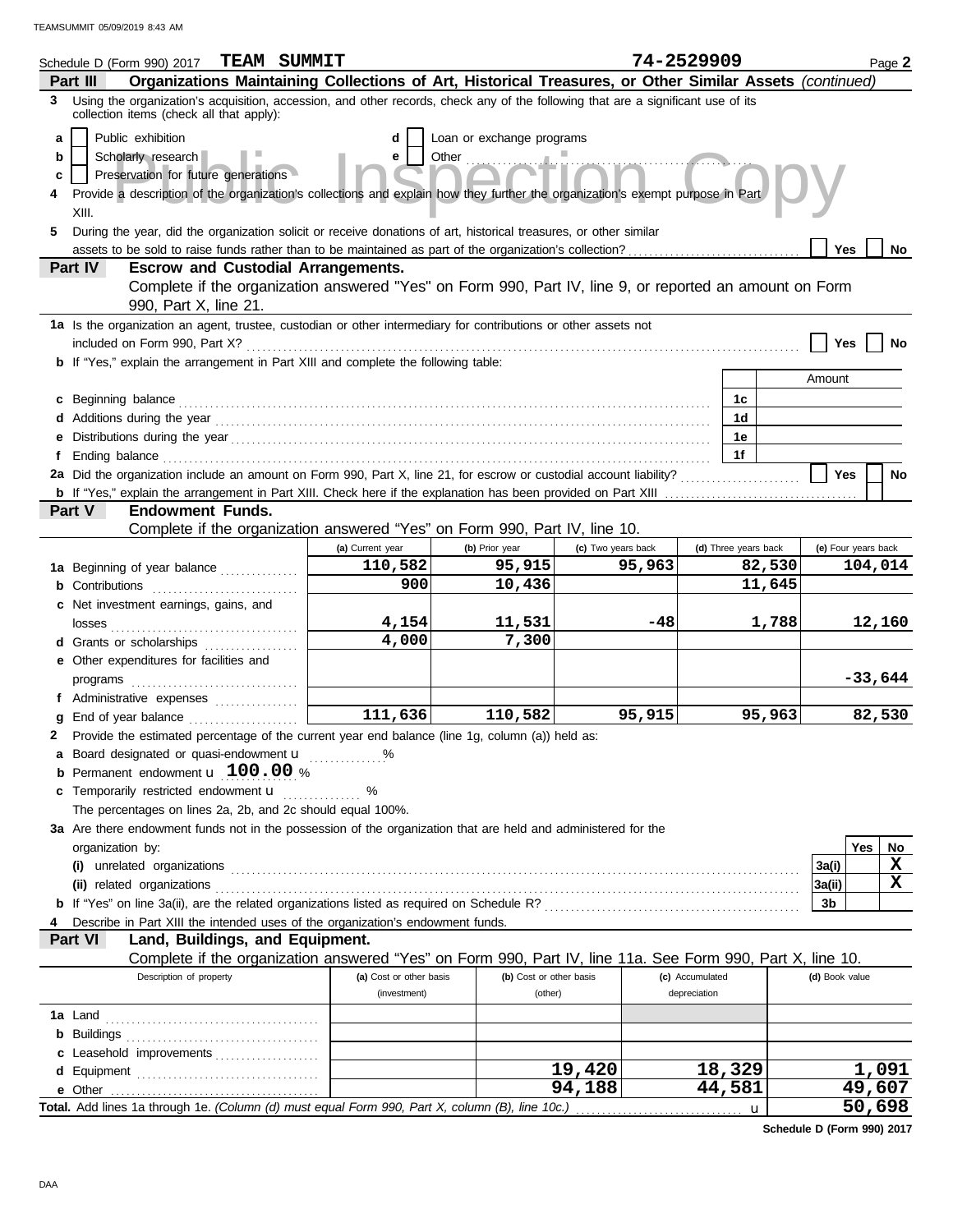| Schedule D (Form 990) 2017   | TEAM<br>SUMMIT                                                                                             |                          | 74-2529909                       | Page 3         |
|------------------------------|------------------------------------------------------------------------------------------------------------|--------------------------|----------------------------------|----------------|
| Part VII                     | <b>Investments-Other Securities.</b>                                                                       |                          |                                  |                |
|                              | Complete if the organization answered "Yes" on Form 990, Part IV, line 11b. See Form 990, Part X, line 12. |                          |                                  |                |
|                              | (a) Description of security or category                                                                    | (b) Book value           | (c) Method of valuation:         |                |
|                              | (including name of security)                                                                               |                          | Cost or end-of-year market value |                |
| Financial derivatives<br>(1) | $\mathcal{L}_{\mathcal{A}}$                                                                                | $\overline{\phantom{a}}$ |                                  |                |
| (2)                          | Closely-held equity interests                                                                              |                          |                                  |                |
| (3) Other                    |                                                                                                            |                          |                                  |                |
| (A)                          |                                                                                                            |                          |                                  |                |
| (B)                          |                                                                                                            |                          |                                  |                |
| (C)                          |                                                                                                            |                          |                                  |                |
| (D)                          |                                                                                                            |                          |                                  |                |
| (E)                          |                                                                                                            |                          |                                  |                |
| (F)                          |                                                                                                            |                          |                                  |                |
| (G)                          |                                                                                                            |                          |                                  |                |
| (H)                          |                                                                                                            |                          |                                  |                |
|                              | Total. (Column (b) must equal Form 990, Part X, col. (B) line 12.) u                                       |                          |                                  |                |
| Part VIII                    | Investments-Program Related.                                                                               |                          |                                  |                |
|                              | Complete if the organization answered "Yes" on Form 990, Part IV, line 11c. See Form 990, Part X, line 13. |                          |                                  |                |
|                              | (a) Description of investment                                                                              | (b) Book value           | (c) Method of valuation:         |                |
|                              |                                                                                                            |                          | Cost or end-of-year market value |                |
| (1)                          |                                                                                                            |                          |                                  |                |
| (2)                          |                                                                                                            |                          |                                  |                |
| (3)                          |                                                                                                            |                          |                                  |                |
| (4)                          |                                                                                                            |                          |                                  |                |
| (5)                          |                                                                                                            |                          |                                  |                |
| (6)                          |                                                                                                            |                          |                                  |                |
| (7)                          |                                                                                                            |                          |                                  |                |
| (8)                          |                                                                                                            |                          |                                  |                |
| (9)                          |                                                                                                            |                          |                                  |                |
|                              | Total. (Column (b) must equal Form 990, Part X, col. (B) line 13.) u                                       |                          |                                  |                |
| Part IX                      | Other Assets.                                                                                              |                          |                                  |                |
|                              | Complete if the organization answered "Yes" on Form 990, Part IV, line 11d. See Form 990, Part X, line 15. |                          |                                  |                |
|                              | (a) Description                                                                                            |                          |                                  | (b) Book value |
| (1)                          |                                                                                                            |                          |                                  |                |
| (2)                          |                                                                                                            |                          |                                  |                |
| (3)                          |                                                                                                            |                          |                                  |                |
| (4)                          |                                                                                                            |                          |                                  |                |
| (5)                          |                                                                                                            |                          |                                  |                |
| (6)                          |                                                                                                            |                          |                                  |                |
| (7)                          |                                                                                                            |                          |                                  |                |
| (8)                          |                                                                                                            |                          |                                  |                |
| (9)                          | Total. (Column (b) must equal Form 990, Part X, col. (B) line 15.)                                         |                          |                                  |                |
| Part X                       | Other Liabilities.                                                                                         |                          | u                                |                |
|                              | Complete if the organization answered "Yes" on Form 990, Part IV, line 11e or 11f. See Form 990, Part X,   |                          |                                  |                |
|                              | line $25$ .                                                                                                |                          |                                  |                |
|                              | (a) Description of liability                                                                               | (b) Book value           |                                  |                |
| 1.                           | Federal income taxes                                                                                       |                          |                                  |                |
| (1)                          | Credit Card: Visa - FirstBank                                                                              | 12,727                   |                                  |                |
| (2)                          | Volunteer Services Fees                                                                                    | 6,900                    |                                  |                |
| (3)                          | Payroll tax liabilities                                                                                    | 6,865                    |                                  |                |
| (4)<br>(5)                   | COBRA EE pre-payment                                                                                       | 2,401                    |                                  |                |
| (6)                          | Direct deposit liability                                                                                   | 746                      |                                  |                |

| 1.  | (a) Description of liability                                                   | (b) Book value |
|-----|--------------------------------------------------------------------------------|----------------|
| (1) | Federal income taxes                                                           |                |
| (2) | Credit Card: Visa - FirstBank                                                  | 12,727         |
| (3) | Volunteer Services Fees                                                        | 6,900          |
| (4) | Payroll tax liabilities                                                        | 6,865          |
| (5) | COBRA EE pre-payment                                                           | 2,401          |
| (6) | Direct deposit liability                                                       | 746            |
|     | (7) Credit Card: Chase Ink                                                     | $-3,295$       |
| (8) |                                                                                |                |
| (9) |                                                                                |                |
|     | Total. (Column (b) must equal Form 990, Part X, col. (B) line 25.) $\mathbf u$ | 26,344         |

Liability for uncertain tax positions. In Part XIII, provide the text of the footnote to the organization's financial statements that reports the **2.** organization's liability for uncertain tax positions under FIN 48 (ASC 740). Check here if the text of the footnote has been provided in Part XIII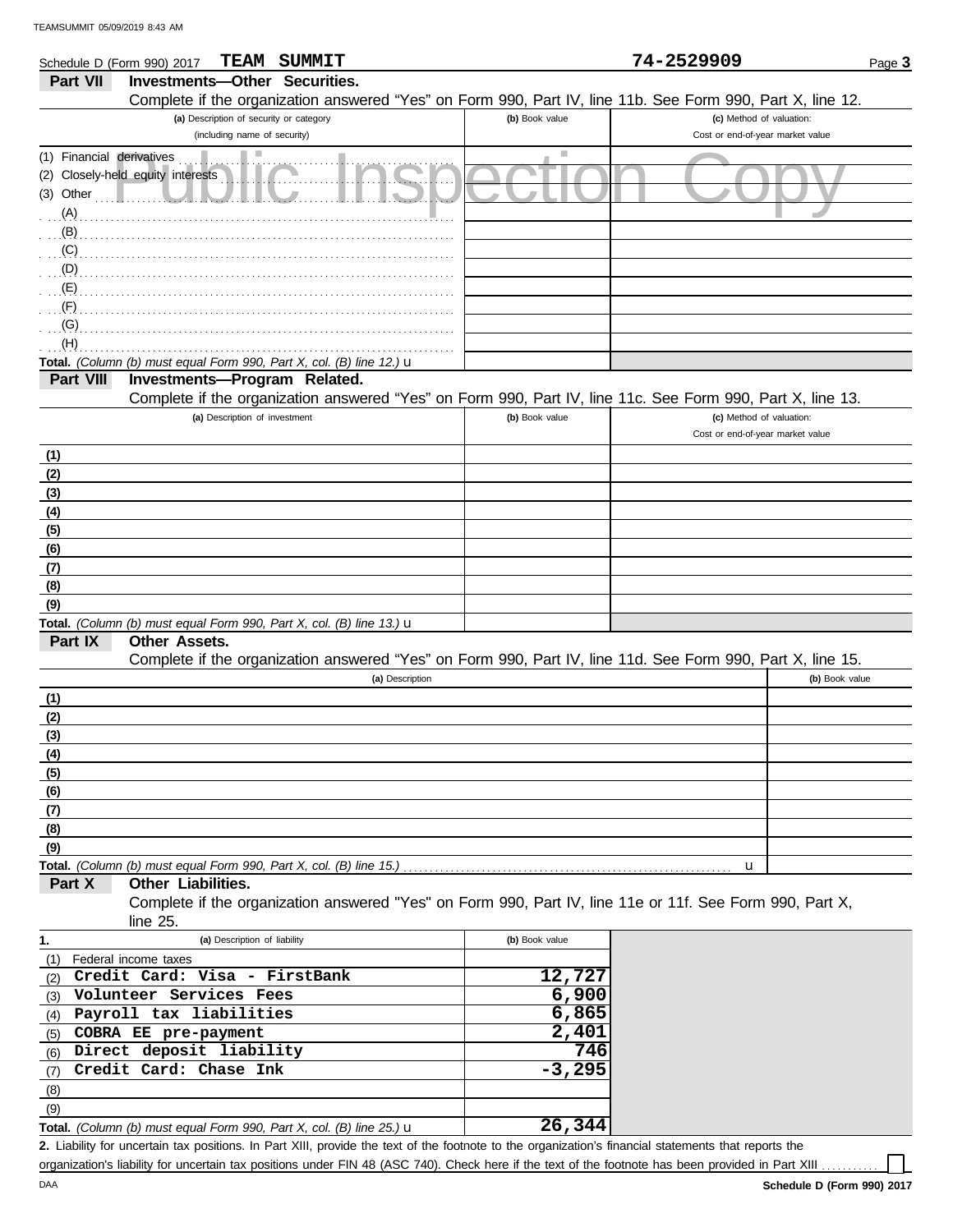|   | Schedule D (Form 990) 2017 TEAM SUMMIT                                                                                                                                                                                                    |                | 74-2529909   | Page 4 |
|---|-------------------------------------------------------------------------------------------------------------------------------------------------------------------------------------------------------------------------------------------|----------------|--------------|--------|
|   | Reconciliation of Revenue per Audited Financial Statements With Revenue per Return.<br>Part XI                                                                                                                                            |                |              |        |
|   | Complete if the organization answered "Yes" on Form 990, Part IV, line 12a.                                                                                                                                                               |                |              |        |
| 1 |                                                                                                                                                                                                                                           |                | $\mathbf{1}$ |        |
| 2 | Amounts included on line 1 but not on Form 990, Part VIII, line 12:                                                                                                                                                                       |                |              |        |
| а | Net unrealized gains (losses) on investments                                                                                                                                                                                              | 2a             |              |        |
|   | <b>b</b> Donated services and use of facilities <b>Denotes Act of Act of Act of Act of Act of Act of Act of Act of Act of Act of Act of Act of Act of Act of Act of Act of Act of Act of Act of Act of Act of Act of Act of Act of Ac</b> | 2 <sub>b</sub> |              |        |
| c | Recoveries of prior year grants <b>All Constitution Constitution Constitution Constitution</b>                                                                                                                                            | 2c             |              |        |
| d |                                                                                                                                                                                                                                           | 2d             |              |        |
| е |                                                                                                                                                                                                                                           |                | 2e           |        |
| З |                                                                                                                                                                                                                                           |                | 3            |        |
| 4 | Amounts included on Form 990, Part VIII, line 12, but not on line 1:                                                                                                                                                                      |                |              |        |
|   |                                                                                                                                                                                                                                           | 4a             |              |        |
|   |                                                                                                                                                                                                                                           | 4b             |              |        |
|   | c Add lines 4a and 4b (a) and the contract of the state of the state of the state of the state of the state of the state of the state of the state of the state of the state of the state of the state of the state of the sta            |                | 4c           |        |
|   |                                                                                                                                                                                                                                           |                | 5            |        |
|   | Reconciliation of Expenses per Audited Financial Statements With Expenses per Return.<br>Part XII                                                                                                                                         |                |              |        |
|   | Complete if the organization answered "Yes" on Form 990, Part IV, line 12a.                                                                                                                                                               |                |              |        |
| 1 |                                                                                                                                                                                                                                           |                | $\mathbf{1}$ |        |
| 2 | Amounts included on line 1 but not on Form 990, Part IX, line 25:                                                                                                                                                                         |                |              |        |
| а |                                                                                                                                                                                                                                           | 2a             |              |        |
|   |                                                                                                                                                                                                                                           | 2b             |              |        |
|   |                                                                                                                                                                                                                                           | 2c             |              |        |
|   |                                                                                                                                                                                                                                           | 2d             |              |        |
|   |                                                                                                                                                                                                                                           |                | 2e           |        |
| 3 |                                                                                                                                                                                                                                           |                | 3            |        |
| 4 | Amounts included on Form 990, Part IX, line 25, but not on line 1:                                                                                                                                                                        |                |              |        |
|   |                                                                                                                                                                                                                                           | 4a             |              |        |
|   |                                                                                                                                                                                                                                           | 4b             |              |        |
|   | c Add lines 4a and 4b <b>contract and 4b</b> and 4b and 4b and 4b and 4b and 4b and 4b and 4b and 4b and 4b and 4b and 4b and 4b and 4b and 4b and 4b and 4b and 4b and 4b and 4b and 4b and 4b and 4b and 4b and 4b and 4b and 4b        |                | 4c           |        |
|   |                                                                                                                                                                                                                                           |                | 5            |        |
|   | Part XIII Supplemental Information.                                                                                                                                                                                                       |                |              |        |
|   | Provide the descriptions required for Part II, lines 3, 5, and 9; Part III, lines 1a and 4; Part IV, lines 1b and 2b; Part V, line 4; Part X, line                                                                                        |                |              |        |
|   | 2; Part XI, lines 2d and 4b; and Part XII, lines 2d and 4b. Also complete this part to provide any additional information.                                                                                                                |                |              |        |
|   |                                                                                                                                                                                                                                           |                |              |        |
|   |                                                                                                                                                                                                                                           |                |              |        |
|   |                                                                                                                                                                                                                                           |                |              |        |
|   |                                                                                                                                                                                                                                           |                |              |        |
|   |                                                                                                                                                                                                                                           |                |              |        |
|   |                                                                                                                                                                                                                                           |                |              |        |
|   |                                                                                                                                                                                                                                           |                |              |        |
|   |                                                                                                                                                                                                                                           |                |              |        |
|   |                                                                                                                                                                                                                                           |                |              |        |
|   |                                                                                                                                                                                                                                           |                |              |        |
|   |                                                                                                                                                                                                                                           |                |              |        |
|   |                                                                                                                                                                                                                                           |                |              |        |
|   |                                                                                                                                                                                                                                           |                |              |        |
|   |                                                                                                                                                                                                                                           |                |              |        |
|   |                                                                                                                                                                                                                                           |                |              |        |
|   |                                                                                                                                                                                                                                           |                |              |        |
|   |                                                                                                                                                                                                                                           |                |              |        |
|   |                                                                                                                                                                                                                                           |                |              |        |
|   |                                                                                                                                                                                                                                           |                |              |        |
|   |                                                                                                                                                                                                                                           |                |              |        |
|   |                                                                                                                                                                                                                                           |                |              |        |
|   |                                                                                                                                                                                                                                           |                |              |        |
|   |                                                                                                                                                                                                                                           |                |              |        |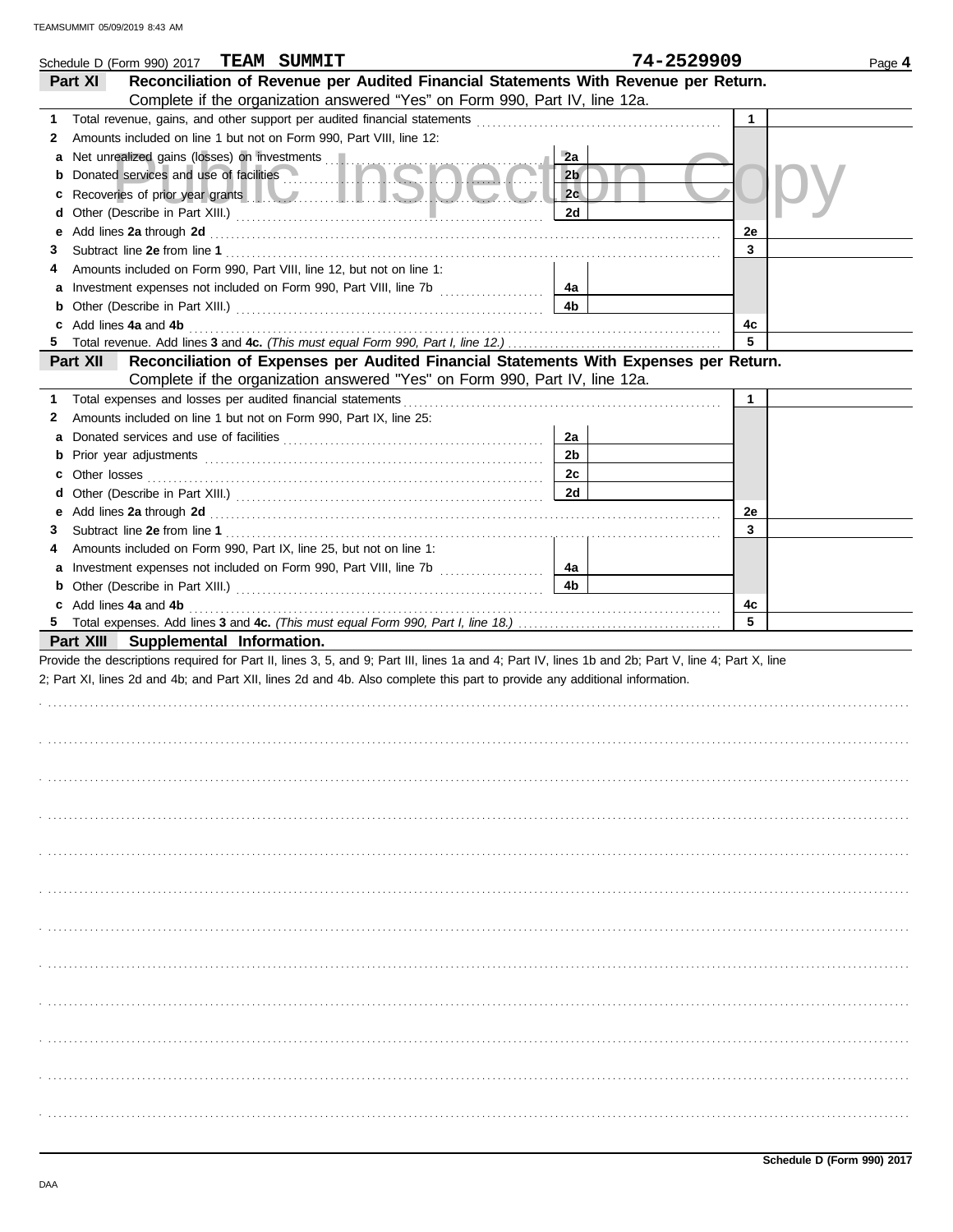|           | Schedule D (Form 990) 2017 TEAM SUMMIT | 74-2529909                    | Page 5 |
|-----------|----------------------------------------|-------------------------------|--------|
| Part XIII | Supplemental Information (continued)   |                               |        |
|           |                                        |                               |        |
|           |                                        |                               |        |
|           |                                        |                               |        |
|           |                                        |                               |        |
|           |                                        |                               |        |
|           |                                        | <b>Public Inspection Copy</b> |        |
|           |                                        |                               |        |
|           |                                        |                               |        |
|           |                                        |                               |        |
|           |                                        |                               |        |
|           |                                        |                               |        |
|           |                                        |                               |        |
|           |                                        |                               |        |
|           |                                        |                               |        |
|           |                                        |                               |        |
|           |                                        |                               |        |
|           |                                        |                               |        |
|           |                                        |                               |        |
|           |                                        |                               |        |
|           |                                        |                               |        |
|           |                                        |                               |        |
|           |                                        |                               |        |
|           |                                        |                               |        |
|           |                                        |                               |        |
|           |                                        |                               |        |
|           |                                        |                               |        |
|           |                                        |                               |        |
|           |                                        |                               |        |
|           |                                        |                               |        |
|           |                                        |                               |        |
|           |                                        |                               |        |
|           |                                        |                               |        |
|           |                                        |                               |        |
|           |                                        |                               |        |
|           |                                        |                               |        |
|           |                                        |                               |        |
|           |                                        |                               |        |
|           |                                        |                               |        |
|           |                                        |                               |        |
|           |                                        |                               |        |
|           |                                        |                               |        |
|           |                                        |                               |        |
|           |                                        |                               |        |
|           |                                        |                               |        |
|           |                                        |                               |        |
|           |                                        |                               |        |
|           |                                        |                               |        |
|           |                                        |                               |        |
|           |                                        |                               |        |
|           |                                        |                               |        |
|           |                                        |                               |        |
|           |                                        |                               |        |
|           |                                        |                               |        |
|           |                                        |                               |        |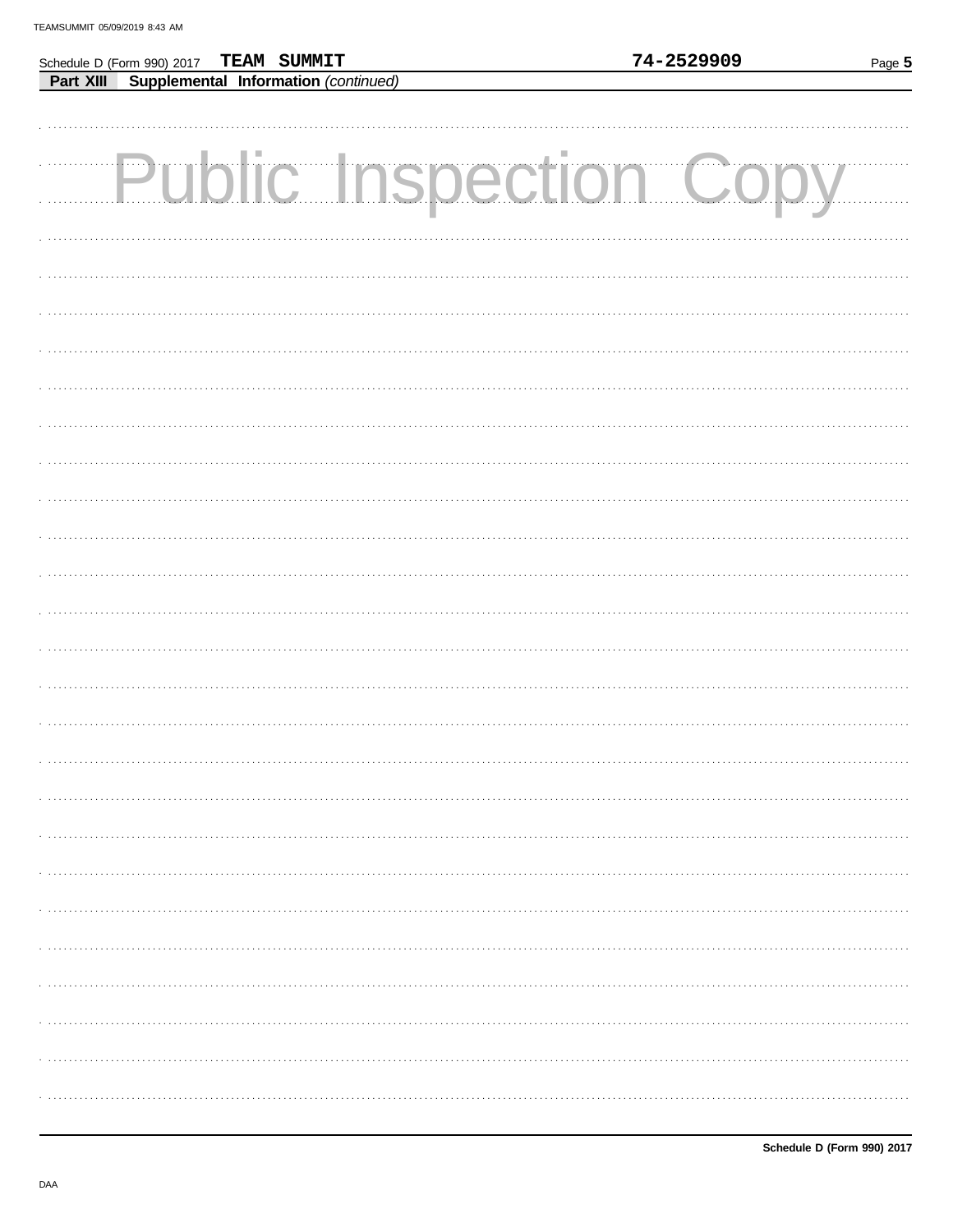| <b>SCHEDULE G</b>                                      | Supplemental Information Regarding Fundraising or Gaming Activities                                                                                                                                                                                     |                                                                                                          |            |                                |                                                                                                 |                                        | OMB No. 1545-0047                       |
|--------------------------------------------------------|---------------------------------------------------------------------------------------------------------------------------------------------------------------------------------------------------------------------------------------------------------|----------------------------------------------------------------------------------------------------------|------------|--------------------------------|-------------------------------------------------------------------------------------------------|----------------------------------------|-----------------------------------------|
| (Form 990 or 990-EZ)                                   |                                                                                                                                                                                                                                                         | organization entered more than \$15,000 on Form 990-EZ, line 6a.                                         |            |                                | Complete if the organization answered "Yes" on Form 990, Part IV, line 17, 18, or 19, or if the |                                        |                                         |
| Department of the Treasury<br>Internal Revenue Service |                                                                                                                                                                                                                                                         | LI Attach to Form 990 or Form 990-EZ.<br><b>U</b> Go to www.irs.gov/Form990 for the latest instructions. |            |                                |                                                                                                 |                                        | Open to Public<br>Inspection            |
| Name of the organization                               |                                                                                                                                                                                                                                                         |                                                                                                          |            |                                |                                                                                                 | Employer identification number         |                                         |
|                                                        | TEAM SUMMIT                                                                                                                                                                                                                                             |                                                                                                          |            |                                |                                                                                                 | 74-2529909                             |                                         |
| Part I                                                 | Fundraising Activities. Complete if the organization answered "Yes" on Form 990, Part IV, line 17.<br>Form 990-EZ filers are not required to complete this part.                                                                                        |                                                                                                          |            |                                |                                                                                                 |                                        |                                         |
| 1                                                      | Indicate whether the organization raised funds through any of the following activities. Check all that apply.                                                                                                                                           |                                                                                                          |            |                                |                                                                                                 |                                        |                                         |
| Mail solicitations<br>a                                |                                                                                                                                                                                                                                                         | e                                                                                                        |            |                                | Solicitation of non-government grants                                                           |                                        |                                         |
| Internet and email solicitations<br>b                  |                                                                                                                                                                                                                                                         |                                                                                                          |            |                                | Solicitation of government grants                                                               |                                        |                                         |
| Phone solicitations<br>C                               |                                                                                                                                                                                                                                                         | Special fundraising events<br>a                                                                          |            |                                |                                                                                                 |                                        |                                         |
| In-person solicitations<br>d                           |                                                                                                                                                                                                                                                         |                                                                                                          |            |                                |                                                                                                 |                                        |                                         |
|                                                        | 2a Did the organization have a written or oral agreement with any individual (including officers, directors, trustees,                                                                                                                                  |                                                                                                          |            |                                |                                                                                                 |                                        |                                         |
|                                                        | or key employees listed in Form 990, Part VII) or entity in connection with professional fundraising services?<br>b If "Yes," list the 10 highest paid individuals or entities (fundraisers) pursuant to agreements under which the fundraiser is to be |                                                                                                          |            |                                |                                                                                                 |                                        | No<br>Yes                               |
|                                                        | compensated at least \$5,000 by the organization.                                                                                                                                                                                                       |                                                                                                          |            |                                |                                                                                                 |                                        |                                         |
|                                                        | (i) Name and address of individual                                                                                                                                                                                                                      |                                                                                                          |            | (iii) Did fund-<br>raiser have | (iv) Gross receipts                                                                             | (v) Amount paid to<br>(or retained by) | (vi) Amount paid to<br>(or retained by) |
|                                                        | or entity (fundraiser)                                                                                                                                                                                                                                  | (ii) Activity                                                                                            | custody or | control of                     | from activity                                                                                   | fundraiser listed in                   | organization                            |
|                                                        |                                                                                                                                                                                                                                                         |                                                                                                          | Yes        | contributions?<br>No           |                                                                                                 | col. (i)                               |                                         |
| 1                                                      |                                                                                                                                                                                                                                                         |                                                                                                          |            |                                |                                                                                                 |                                        |                                         |
|                                                        |                                                                                                                                                                                                                                                         |                                                                                                          |            |                                |                                                                                                 |                                        |                                         |
| $\mathbf{2}$                                           |                                                                                                                                                                                                                                                         |                                                                                                          |            |                                |                                                                                                 |                                        |                                         |
|                                                        |                                                                                                                                                                                                                                                         |                                                                                                          |            |                                |                                                                                                 |                                        |                                         |
| 3                                                      |                                                                                                                                                                                                                                                         |                                                                                                          |            |                                |                                                                                                 |                                        |                                         |
|                                                        |                                                                                                                                                                                                                                                         |                                                                                                          |            |                                |                                                                                                 |                                        |                                         |
|                                                        |                                                                                                                                                                                                                                                         |                                                                                                          |            |                                |                                                                                                 |                                        |                                         |
| 4                                                      |                                                                                                                                                                                                                                                         |                                                                                                          |            |                                |                                                                                                 |                                        |                                         |
|                                                        |                                                                                                                                                                                                                                                         |                                                                                                          |            |                                |                                                                                                 |                                        |                                         |
| 5                                                      |                                                                                                                                                                                                                                                         |                                                                                                          |            |                                |                                                                                                 |                                        |                                         |
|                                                        |                                                                                                                                                                                                                                                         |                                                                                                          |            |                                |                                                                                                 |                                        |                                         |
|                                                        |                                                                                                                                                                                                                                                         |                                                                                                          |            |                                |                                                                                                 |                                        |                                         |
|                                                        |                                                                                                                                                                                                                                                         |                                                                                                          |            |                                |                                                                                                 |                                        |                                         |
|                                                        |                                                                                                                                                                                                                                                         |                                                                                                          |            |                                |                                                                                                 |                                        |                                         |
| 7                                                      |                                                                                                                                                                                                                                                         |                                                                                                          |            |                                |                                                                                                 |                                        |                                         |
|                                                        |                                                                                                                                                                                                                                                         |                                                                                                          |            |                                |                                                                                                 |                                        |                                         |
| 8                                                      |                                                                                                                                                                                                                                                         |                                                                                                          |            |                                |                                                                                                 |                                        |                                         |
|                                                        |                                                                                                                                                                                                                                                         |                                                                                                          |            |                                |                                                                                                 |                                        |                                         |
| 9                                                      |                                                                                                                                                                                                                                                         |                                                                                                          |            |                                |                                                                                                 |                                        |                                         |
|                                                        |                                                                                                                                                                                                                                                         |                                                                                                          |            |                                |                                                                                                 |                                        |                                         |
|                                                        |                                                                                                                                                                                                                                                         |                                                                                                          |            |                                |                                                                                                 |                                        |                                         |
| 10                                                     |                                                                                                                                                                                                                                                         |                                                                                                          |            |                                |                                                                                                 |                                        |                                         |
|                                                        |                                                                                                                                                                                                                                                         |                                                                                                          |            |                                |                                                                                                 |                                        |                                         |
| Total                                                  |                                                                                                                                                                                                                                                         |                                                                                                          |            |                                |                                                                                                 |                                        |                                         |
| 3<br>registration or licensing.                        | List all states in which the organization is registered or licensed to solicit contributions or has been notified it is exempt from                                                                                                                     |                                                                                                          |            |                                |                                                                                                 |                                        |                                         |
|                                                        |                                                                                                                                                                                                                                                         |                                                                                                          |            |                                |                                                                                                 |                                        |                                         |
|                                                        |                                                                                                                                                                                                                                                         |                                                                                                          |            |                                |                                                                                                 |                                        |                                         |
|                                                        |                                                                                                                                                                                                                                                         |                                                                                                          |            |                                |                                                                                                 |                                        |                                         |
|                                                        |                                                                                                                                                                                                                                                         |                                                                                                          |            |                                |                                                                                                 |                                        |                                         |
|                                                        |                                                                                                                                                                                                                                                         |                                                                                                          |            |                                |                                                                                                 |                                        |                                         |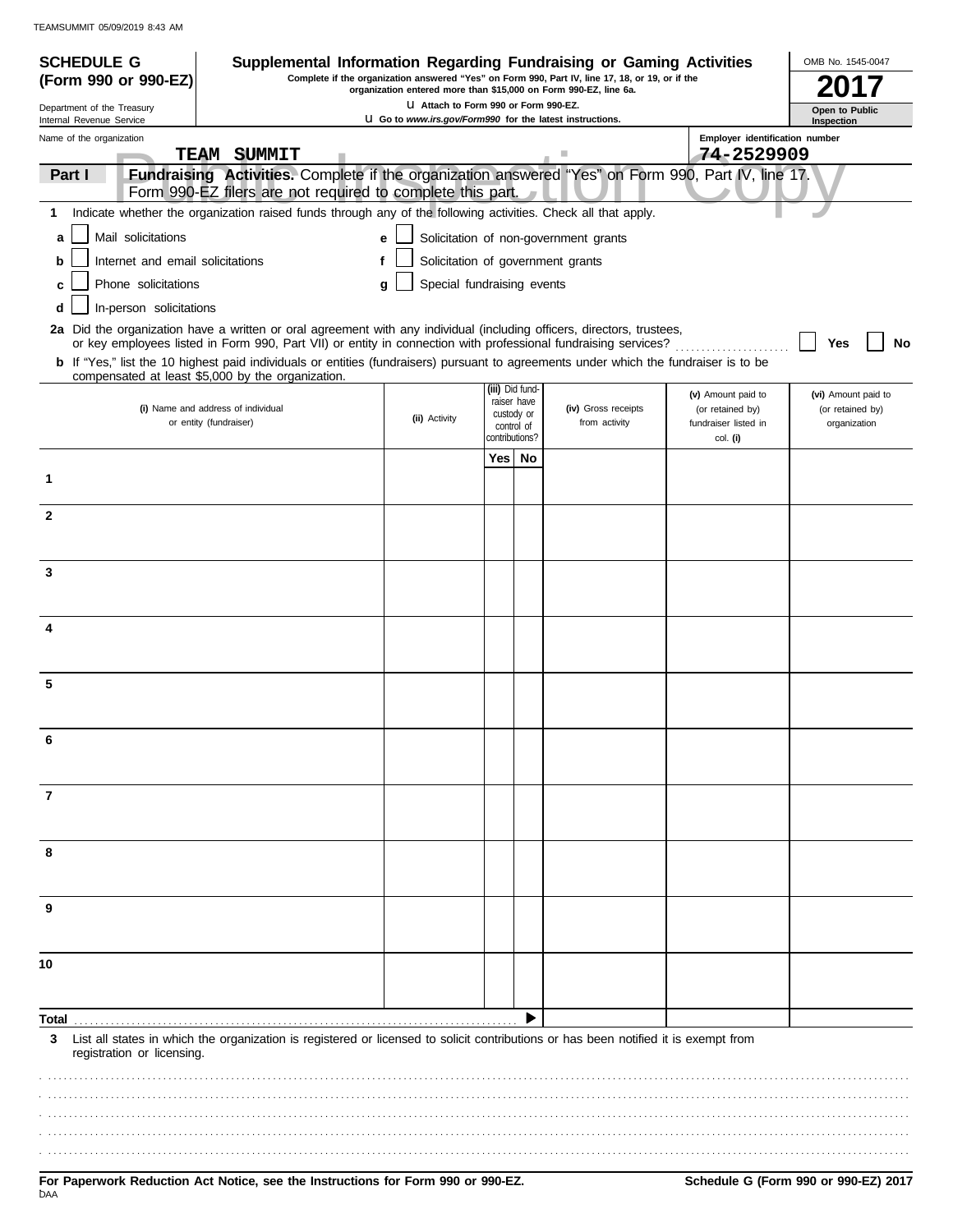|          |         | Schedule G (Form 990 or 990-EZ) 2017 | TEAM SUMMIT                                                                                                        |                                                  | 74-2529909                                                                                                                                                                                                             | Page 2                                              |
|----------|---------|--------------------------------------|--------------------------------------------------------------------------------------------------------------------|--------------------------------------------------|------------------------------------------------------------------------------------------------------------------------------------------------------------------------------------------------------------------------|-----------------------------------------------------|
|          | Part II |                                      | Fundraising Events. Complete if the organization answered "Yes" on Form 990, Part IV, line 18, or reported more    |                                                  |                                                                                                                                                                                                                        |                                                     |
|          |         |                                      | than \$15,000 of fundraising event contributions and gross income on Form 990-EZ, lines 1 and 6b. List events with |                                                  |                                                                                                                                                                                                                        |                                                     |
|          |         |                                      | gross receipts greater than \$5,000.                                                                               |                                                  |                                                                                                                                                                                                                        |                                                     |
|          |         |                                      | (a) Event #1                                                                                                       | (b) Event #2                                     | (c) Other events                                                                                                                                                                                                       | (d) Total events                                    |
|          |         |                                      | SKI BALL                                                                                                           | SWAP - BREC<br><b>SKI</b>                        | $5\overline{)}$                                                                                                                                                                                                        | (add col. (a) through                               |
|          |         |                                      | (event type)                                                                                                       | (event type)                                     | (total number)                                                                                                                                                                                                         | $col.$ (c))                                         |
| Revenue  |         |                                      |                                                                                                                    |                                                  |                                                                                                                                                                                                                        |                                                     |
|          |         | 1 Gross receipts                     | 106,426                                                                                                            | 26,653                                           | 45,732                                                                                                                                                                                                                 | 178,811                                             |
|          |         |                                      |                                                                                                                    |                                                  |                                                                                                                                                                                                                        |                                                     |
|          |         | 2 Less: Contributions                | 26,120                                                                                                             |                                                  |                                                                                                                                                                                                                        | 26,120                                              |
|          |         | 3 Gross income (line 1 minus         |                                                                                                                    |                                                  |                                                                                                                                                                                                                        |                                                     |
|          |         |                                      | 80,306                                                                                                             | 26,653                                           | 45,732                                                                                                                                                                                                                 | 152,691                                             |
|          |         |                                      |                                                                                                                    |                                                  |                                                                                                                                                                                                                        |                                                     |
|          |         | 4 Cash prizes                        |                                                                                                                    |                                                  |                                                                                                                                                                                                                        |                                                     |
|          |         | 5 Noncash prizes                     |                                                                                                                    |                                                  |                                                                                                                                                                                                                        |                                                     |
|          |         |                                      |                                                                                                                    |                                                  |                                                                                                                                                                                                                        |                                                     |
|          |         | 6 Rent/facility costs                | 21,521                                                                                                             | 3,537                                            | 4,454                                                                                                                                                                                                                  | 29,512                                              |
| Expenses |         |                                      |                                                                                                                    |                                                  |                                                                                                                                                                                                                        |                                                     |
|          |         | 7 Food and beverages                 | 182                                                                                                                | 895                                              |                                                                                                                                                                                                                        | 1,077                                               |
| Direct   |         |                                      |                                                                                                                    |                                                  |                                                                                                                                                                                                                        |                                                     |
|          |         | 8 Entertainment                      | 1,500                                                                                                              |                                                  |                                                                                                                                                                                                                        | 1,500                                               |
|          |         | 9 Other direct expenses              | 19,943                                                                                                             | 5,745                                            | 1,785                                                                                                                                                                                                                  | 27,473                                              |
|          |         |                                      |                                                                                                                    |                                                  |                                                                                                                                                                                                                        |                                                     |
|          |         |                                      |                                                                                                                    |                                                  |                                                                                                                                                                                                                        | 59,562                                              |
|          |         |                                      |                                                                                                                    |                                                  |                                                                                                                                                                                                                        | 93,129                                              |
|          |         | Part III                             | Gaming. Complete if the organization answered "Yes" on Form 990, Part IV, line 19, or reported more                |                                                  |                                                                                                                                                                                                                        |                                                     |
|          |         |                                      | than \$15,000 on Form 990-EZ, line 6a.                                                                             |                                                  |                                                                                                                                                                                                                        |                                                     |
|          |         |                                      | (a) Bingo                                                                                                          | (b) Pull tabs/instant<br>bingo/progressive bingo | (c) Other gaming                                                                                                                                                                                                       | (d) Total gaming (add<br>col. (a) through col. (c)) |
| Revenue  |         |                                      |                                                                                                                    |                                                  |                                                                                                                                                                                                                        |                                                     |
|          |         | Gross revenue                        |                                                                                                                    |                                                  |                                                                                                                                                                                                                        |                                                     |
|          |         |                                      |                                                                                                                    |                                                  |                                                                                                                                                                                                                        |                                                     |
| ses      |         | 2 Cash prizes                        |                                                                                                                    |                                                  |                                                                                                                                                                                                                        |                                                     |
|          |         |                                      |                                                                                                                    |                                                  |                                                                                                                                                                                                                        |                                                     |
| Expen    |         | 3 Noncash prizes                     |                                                                                                                    |                                                  |                                                                                                                                                                                                                        |                                                     |
| Direct   |         |                                      |                                                                                                                    |                                                  |                                                                                                                                                                                                                        |                                                     |
|          |         | 4 Rent/facility costs                |                                                                                                                    |                                                  |                                                                                                                                                                                                                        |                                                     |
|          |         | 5 Other direct expenses              |                                                                                                                    |                                                  |                                                                                                                                                                                                                        |                                                     |
|          |         |                                      | %<br>Yes                                                                                                           | Yes 2000                                         | Yes<br>%                                                                                                                                                                                                               |                                                     |
|          |         | 6 Volunteer labor                    | No                                                                                                                 | No                                               | No                                                                                                                                                                                                                     |                                                     |
|          |         |                                      |                                                                                                                    |                                                  |                                                                                                                                                                                                                        |                                                     |
|          |         |                                      |                                                                                                                    |                                                  |                                                                                                                                                                                                                        |                                                     |
|          |         |                                      |                                                                                                                    |                                                  |                                                                                                                                                                                                                        |                                                     |
|          |         |                                      |                                                                                                                    |                                                  |                                                                                                                                                                                                                        |                                                     |
| 9        |         |                                      |                                                                                                                    |                                                  |                                                                                                                                                                                                                        |                                                     |
|          |         |                                      |                                                                                                                    |                                                  |                                                                                                                                                                                                                        | Yes<br><b>No</b>                                    |
|          |         | <b>b</b> If "No," explain:           |                                                                                                                    |                                                  |                                                                                                                                                                                                                        |                                                     |
|          |         |                                      |                                                                                                                    |                                                  |                                                                                                                                                                                                                        |                                                     |
|          |         |                                      |                                                                                                                    |                                                  |                                                                                                                                                                                                                        |                                                     |
|          |         |                                      |                                                                                                                    |                                                  | 10a Were any of the organization's gaming licenses revoked, suspended, or terminated during the tax year?<br>10a Were any of the organization's gaming licenses revoked, suspended, or terminated during the tax year? | Yes<br>No                                           |
|          |         |                                      |                                                                                                                    |                                                  |                                                                                                                                                                                                                        |                                                     |
|          |         | <b>b</b> If "Yes," explain:          |                                                                                                                    |                                                  |                                                                                                                                                                                                                        |                                                     |
|          |         |                                      |                                                                                                                    |                                                  |                                                                                                                                                                                                                        |                                                     |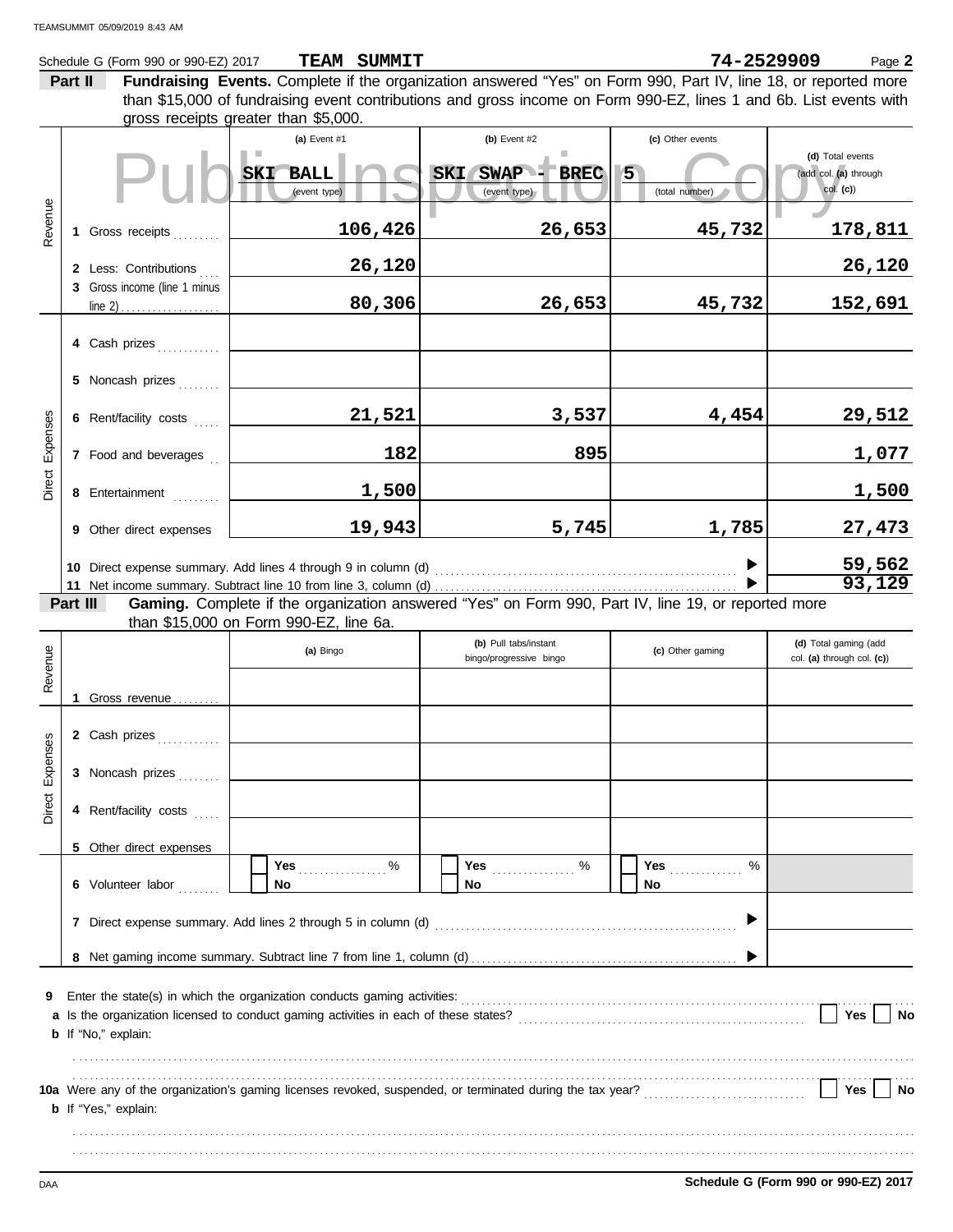|        | Schedule G (Form 990 or 990-EZ) 2017                                                  |          | <b>TEAM SUMMIT</b>                                                                                                     | 74-2529909 |            | Page 3 |
|--------|---------------------------------------------------------------------------------------|----------|------------------------------------------------------------------------------------------------------------------------|------------|------------|--------|
| 11     |                                                                                       |          |                                                                                                                        |            | Yes        | No     |
| 12     |                                                                                       |          | Is the organization a grantor, beneficiary or trustee of a trust, or a member of a partnership or other entity         |            |            |        |
|        |                                                                                       |          |                                                                                                                        |            | <b>Yes</b> | No     |
| 13     | Indicate the percentage of gaming activity conducted in:                              |          |                                                                                                                        |            |            |        |
| a<br>b |                                                                                       |          |                                                                                                                        | 13а<br>13b |            | %<br>% |
| 14     |                                                                                       |          | Enter the name and address of the person who prepares the organization's gaming/special events books and               |            |            |        |
|        | records:                                                                              |          |                                                                                                                        |            |            |        |
|        |                                                                                       |          |                                                                                                                        |            |            |        |
|        |                                                                                       |          |                                                                                                                        |            |            |        |
|        |                                                                                       |          |                                                                                                                        |            |            |        |
|        |                                                                                       |          | Address <b>u</b>                                                                                                       |            |            |        |
| 15а    |                                                                                       |          | Does the organization have a contract with a third party from whom the organization receives gaming                    |            |            |        |
|        | revenue?                                                                              |          |                                                                                                                        |            | Yes        | No     |
|        |                                                                                       |          |                                                                                                                        |            |            |        |
|        |                                                                                       |          |                                                                                                                        |            |            |        |
|        | If "Yes," enter name and address of the third party:                                  |          |                                                                                                                        |            |            |        |
|        |                                                                                       |          |                                                                                                                        |            |            |        |
|        |                                                                                       |          |                                                                                                                        |            |            |        |
|        |                                                                                       |          | Address <b>u</b>                                                                                                       |            |            |        |
|        |                                                                                       |          |                                                                                                                        |            |            |        |
| 16     | Gaming manager information:                                                           |          |                                                                                                                        |            |            |        |
|        |                                                                                       |          |                                                                                                                        |            |            |        |
|        |                                                                                       |          |                                                                                                                        |            |            |        |
|        |                                                                                       |          |                                                                                                                        |            |            |        |
|        |                                                                                       |          |                                                                                                                        |            |            |        |
|        |                                                                                       |          | Description of services provided <b>u</b> electron contract the contract of the contract of services provided <b>u</b> |            |            |        |
|        |                                                                                       |          |                                                                                                                        |            |            |        |
|        | Director/officer                                                                      | Employee | Independent contractor                                                                                                 |            |            |        |
| 17     | Mandatory distributions:                                                              |          |                                                                                                                        |            |            |        |
|        |                                                                                       |          | Is the organization required under state law to make charitable distributions from the gaming proceeds to              |            |            |        |
|        | retain the state gaming license?                                                      |          |                                                                                                                        |            | Yes        | No     |
|        |                                                                                       |          | Enter the amount of distributions required under state law to be distributed to other exempt organizations or          |            |            |        |
|        | spent in the organization's own exempt activities during the tax year $\mathbf{u}$ \$ |          |                                                                                                                        |            |            |        |
|        | Part IV                                                                               |          | Supplemental Information. Provide the explanations required by Part I, line 2b, columns (iii) and (v); and             |            |            |        |
|        | See instructions.                                                                     |          | Part III, lines 9, 9b, 10b, 15b, 15c, 16, and 17b, as applicable. Also provide any additional information.             |            |            |        |
|        |                                                                                       |          |                                                                                                                        |            |            |        |
|        |                                                                                       |          |                                                                                                                        |            |            |        |
|        |                                                                                       |          |                                                                                                                        |            |            |        |
|        |                                                                                       |          |                                                                                                                        |            |            |        |
|        |                                                                                       |          |                                                                                                                        |            |            |        |
|        |                                                                                       |          |                                                                                                                        |            |            |        |
|        |                                                                                       |          |                                                                                                                        |            |            |        |
|        |                                                                                       |          |                                                                                                                        |            |            |        |
|        |                                                                                       |          |                                                                                                                        |            |            |        |
|        |                                                                                       |          |                                                                                                                        |            |            |        |
|        |                                                                                       |          |                                                                                                                        |            |            |        |
|        |                                                                                       |          |                                                                                                                        |            |            |        |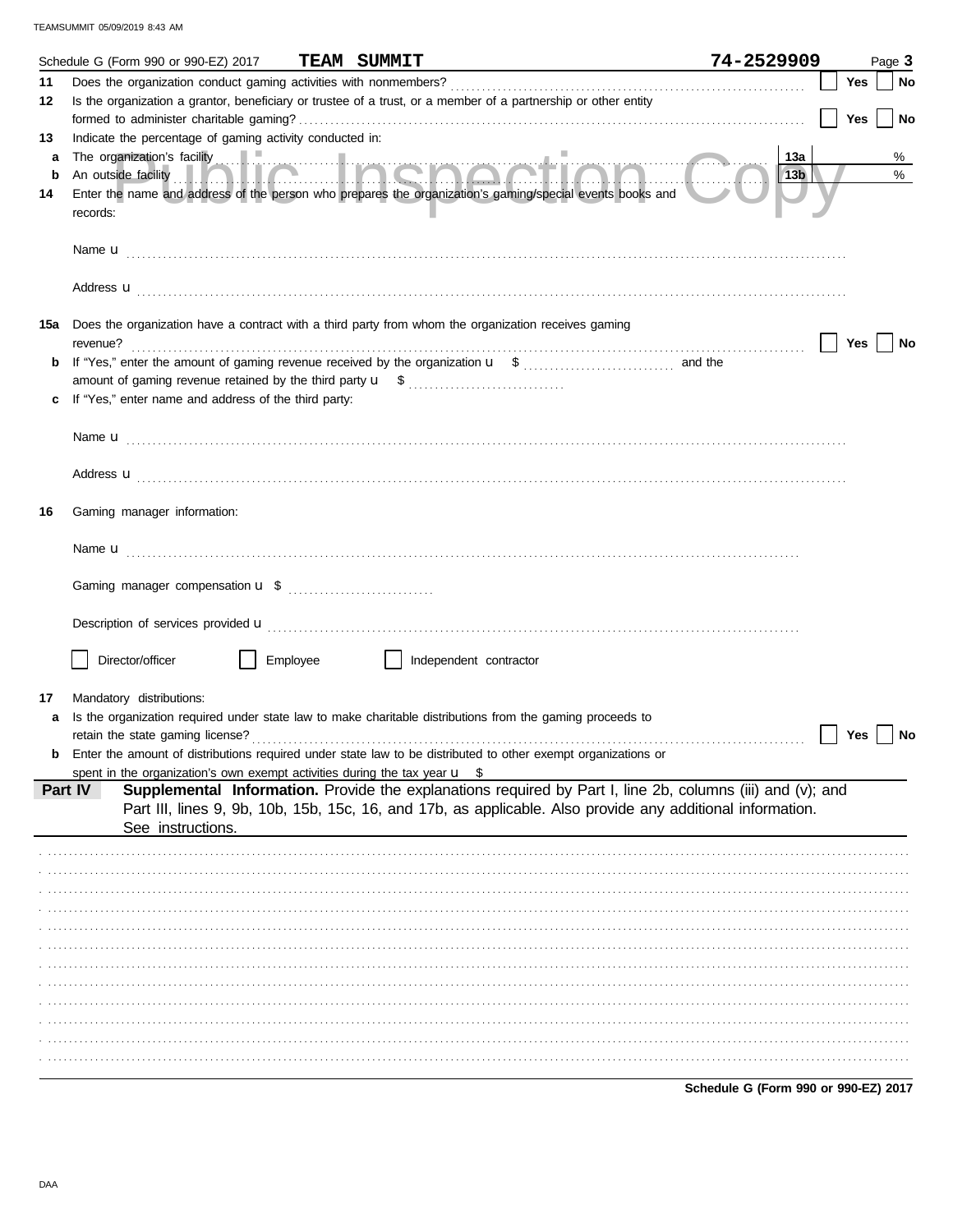| <b>SCHEDULE I</b> |                                                                                                                                                                                                                                                                                                                                                   |           |                                         | Grants and Other Assistance to Organizations,                                                                                         |                                       |                                                             |                                          |                                              | OMB No. 1545-0047                     |    |
|-------------------|---------------------------------------------------------------------------------------------------------------------------------------------------------------------------------------------------------------------------------------------------------------------------------------------------------------------------------------------------|-----------|-----------------------------------------|---------------------------------------------------------------------------------------------------------------------------------------|---------------------------------------|-------------------------------------------------------------|------------------------------------------|----------------------------------------------|---------------------------------------|----|
| (Form 990)        |                                                                                                                                                                                                                                                                                                                                                   |           |                                         | Governments, and Individuals in the United States<br>Complete if the organization answered "Yes" on Form 990, Part IV, line 21 or 22. |                                       |                                                             |                                          |                                              |                                       |    |
|                   | Department of the Treasury                                                                                                                                                                                                                                                                                                                        |           |                                         | u Attach to Form 990.                                                                                                                 |                                       |                                                             |                                          |                                              | <b>Open to Public</b>                 |    |
|                   | Internal Revenue Service                                                                                                                                                                                                                                                                                                                          |           |                                         | u Go to www.irs.gov/Form990 for the latest information.                                                                               |                                       |                                                             |                                          |                                              | Inspection                            |    |
|                   | Name of the organization<br><b>TEAM SUMMIT</b>                                                                                                                                                                                                                                                                                                    |           |                                         |                                                                                                                                       |                                       |                                                             |                                          | Employer identification number<br>74-2529909 |                                       |    |
| Part I            | <b>General Information on Grants and Assistance</b>                                                                                                                                                                                                                                                                                               |           |                                         |                                                                                                                                       |                                       |                                                             |                                          |                                              |                                       |    |
|                   | 1 Does the organization maintain records to substantiate the amount of the grants or assistance, the grantees' eligibility for the grants or assistance, and<br>the selection criteria used to award the grants or assistance?<br>2 Describe in Part IV the organization's procedures for monitoring the use of grant funds in the United States. |           |                                         |                                                                                                                                       |                                       |                                                             |                                          |                                              | $ X $ Yes                             | No |
| Part II           | Grants and Other Assistance to Domestic Organizations and Domestic Governments. Complete if the organization answered "Yes" on Form<br>990, Part IV, line 21, for any recipient that received more than \$5,000. Part II can be duplicated if additional space is needed.                                                                         |           |                                         |                                                                                                                                       |                                       |                                                             |                                          |                                              |                                       |    |
| -1                | (a) Name and address of organization<br>or government                                                                                                                                                                                                                                                                                             | $(b)$ EIN | $(c)$ IRC<br>section<br>(if applicable) | (d) Amount of cash<br>grant                                                                                                           | (e) Amount of non-<br>cash assistance | (f) Method of valuation<br>(book, FMV, appraisal,<br>other) | (q) Description of<br>noncash assistance |                                              | (h) Purpose of grant<br>or assistance |    |
| (1)               |                                                                                                                                                                                                                                                                                                                                                   |           |                                         |                                                                                                                                       |                                       |                                                             |                                          |                                              |                                       |    |
|                   |                                                                                                                                                                                                                                                                                                                                                   |           |                                         |                                                                                                                                       |                                       |                                                             |                                          |                                              |                                       |    |
| (2)               |                                                                                                                                                                                                                                                                                                                                                   |           |                                         |                                                                                                                                       |                                       |                                                             |                                          |                                              |                                       |    |
|                   |                                                                                                                                                                                                                                                                                                                                                   |           |                                         |                                                                                                                                       |                                       |                                                             |                                          |                                              |                                       |    |
| (3)               |                                                                                                                                                                                                                                                                                                                                                   |           |                                         |                                                                                                                                       |                                       |                                                             |                                          |                                              |                                       |    |
|                   |                                                                                                                                                                                                                                                                                                                                                   |           |                                         |                                                                                                                                       |                                       |                                                             |                                          |                                              |                                       |    |
| (4)               |                                                                                                                                                                                                                                                                                                                                                   |           |                                         |                                                                                                                                       |                                       |                                                             |                                          |                                              |                                       |    |
|                   |                                                                                                                                                                                                                                                                                                                                                   |           |                                         |                                                                                                                                       |                                       |                                                             |                                          |                                              |                                       |    |
| (5)               |                                                                                                                                                                                                                                                                                                                                                   |           |                                         |                                                                                                                                       |                                       |                                                             |                                          |                                              |                                       |    |
|                   |                                                                                                                                                                                                                                                                                                                                                   |           |                                         |                                                                                                                                       |                                       |                                                             |                                          |                                              |                                       |    |
| (6)               |                                                                                                                                                                                                                                                                                                                                                   |           |                                         |                                                                                                                                       |                                       |                                                             |                                          |                                              |                                       |    |
|                   |                                                                                                                                                                                                                                                                                                                                                   |           |                                         |                                                                                                                                       |                                       |                                                             |                                          |                                              |                                       |    |
| (7)               |                                                                                                                                                                                                                                                                                                                                                   |           |                                         |                                                                                                                                       |                                       |                                                             |                                          |                                              |                                       |    |
|                   |                                                                                                                                                                                                                                                                                                                                                   |           |                                         |                                                                                                                                       |                                       |                                                             |                                          |                                              |                                       |    |
| (8)               |                                                                                                                                                                                                                                                                                                                                                   |           |                                         |                                                                                                                                       |                                       |                                                             |                                          |                                              |                                       |    |
|                   |                                                                                                                                                                                                                                                                                                                                                   |           |                                         |                                                                                                                                       |                                       |                                                             |                                          |                                              |                                       |    |
| (9)               |                                                                                                                                                                                                                                                                                                                                                   |           |                                         |                                                                                                                                       |                                       |                                                             |                                          |                                              |                                       |    |
|                   |                                                                                                                                                                                                                                                                                                                                                   |           |                                         |                                                                                                                                       |                                       |                                                             |                                          |                                              |                                       |    |
|                   |                                                                                                                                                                                                                                                                                                                                                   |           |                                         |                                                                                                                                       |                                       |                                                             |                                          | u                                            |                                       |    |
| 3                 |                                                                                                                                                                                                                                                                                                                                                   |           |                                         |                                                                                                                                       |                                       |                                                             |                                          |                                              |                                       |    |
|                   | For Paperwork Reduction Act Notice, see the Instructions for Form 990.                                                                                                                                                                                                                                                                            |           |                                         |                                                                                                                                       |                                       |                                                             |                                          |                                              | Schedule I (Form 990) (2017)          |    |

DAA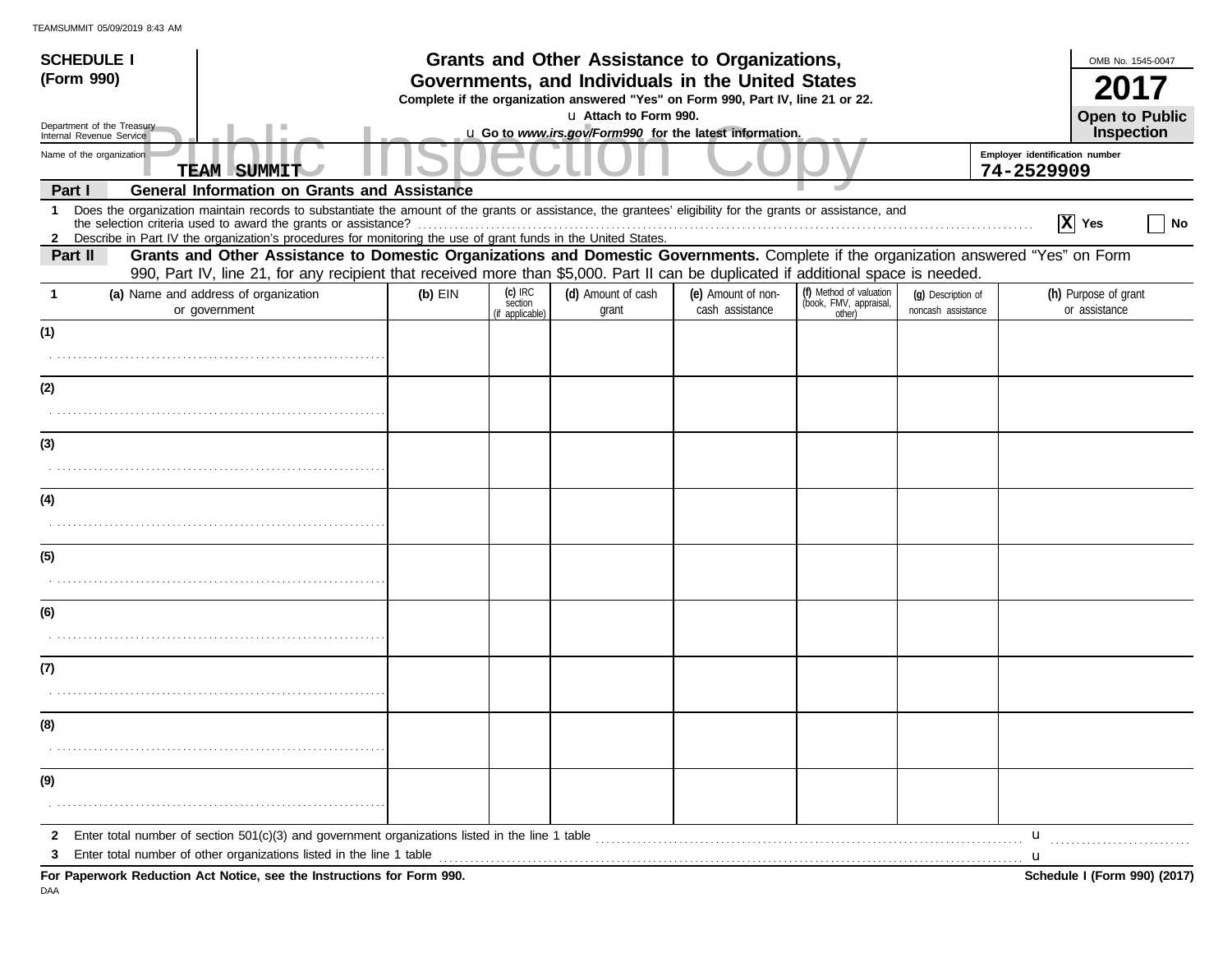Public Inspection CopyFype of grant or assistance<br>
Public Inspection CopyFMV, appraisal, other)<br>
Public CopyFMV, appraisal, other)<br>
Public CopyFMV, appraisal, other)<br>
Public CopyFMV, appraisal, other)<br>
Public CopyFMV, appr **(d)** Amount of **(e)** Method of valuation (book, cash grant **(a)** Type of grant or assistance **(b)** Number of **(c)** Amount of **Part III Grants and Other Assistance to Domestic Individuals.** Complete if the organization answered "Yes" on Form 990, Part IV, line 22. Part III can be duplicated if additional space is needed. Schedule I (Form 990) (2017) Page **2 TEAM SUMMIT 74-2529909 recipients** cash grant noncash assistance **(f)** Description of noncash assistance **Part IV** Supplemental Information. Provide the information required in Part I, line 2; Part III, column (b); and any other additional information. . . . . . . . . . . . . . . . . . . . . . . . . . . . . . . . . . . . . . . . . . . . . . . . . . . . . . . . . . . . . . . . . . . . . . . . . . . . . . . . . . . . . . . . . . . . . . . . . . . . . . . . . . . . . . . . . . . . . . . . . . . . . . . . . . . . . . . . . . . . . . . . . . . . . . . . . . . . . . . . . . . . . . . . . . . . . . . . . . . . . . . . . . . . . . . . . . . . . . . . . . . . . . . . . . . . . . . . . . . RECIPIENTS OF SCHOLARSHIPS ARE EVALUATED ON CRITERIA THAT INCLUDE FINANCIAL NEED, ACADEMIC AND ATHLETIC PERFORMANCE. TAX RETURNS AND OTHER INFORMATION PROVIDED BY THE RECIPIENT ARE REVIEWED FOR FINANCIAL NEED CRITERIA. AN INDEPENDENT COMMITTEE OF NON-MEMBERS HELPS WITH THE EVALUATION PROCESS. COPPER SCHOLARSHIPS ARE PROVIDED AS A RESORT RELATION WITH POWDR-COPPER. SIX FULL RIDE SCHOLARSHIPS ARE PROVIDED COPPER EMPLOYEE ATHLETES AT THE DISCRETION OF THE RESORT. OTHER FULL-TIME EMPLOYEES' ATHLETES ALSO RECEIVE 50% CREDIT FOR TUITION. . . . . . . . . . . . . . . . . . . . . . . . . . . . . . . . . . . . . . . . . . . . . . . . . . . . . . . . . . . . . . . . . . . . . . . . . . . . . . . . . . . . . . . . . . . . . . . . . . . . . . . . . . . . . . . . . . . . . . . . . . . . . . . . . . . . . . . . . . . . . . . . . . . . . . . . . . . . . . . . . . . . . . . . . . . . . . . . . . . . . . . . . . . . . . . . . . . . . . . . . . . . . . . . . . . . . . . . . . . **1 Scholarships: Tuition 28 31,250 2 Scholarships: Copper Scho 8 23,860 3 Camp Scholarships 1 1,000 4 Scholarships: Emergency 4 4,000 5 6 7 Part IV - Additional Information**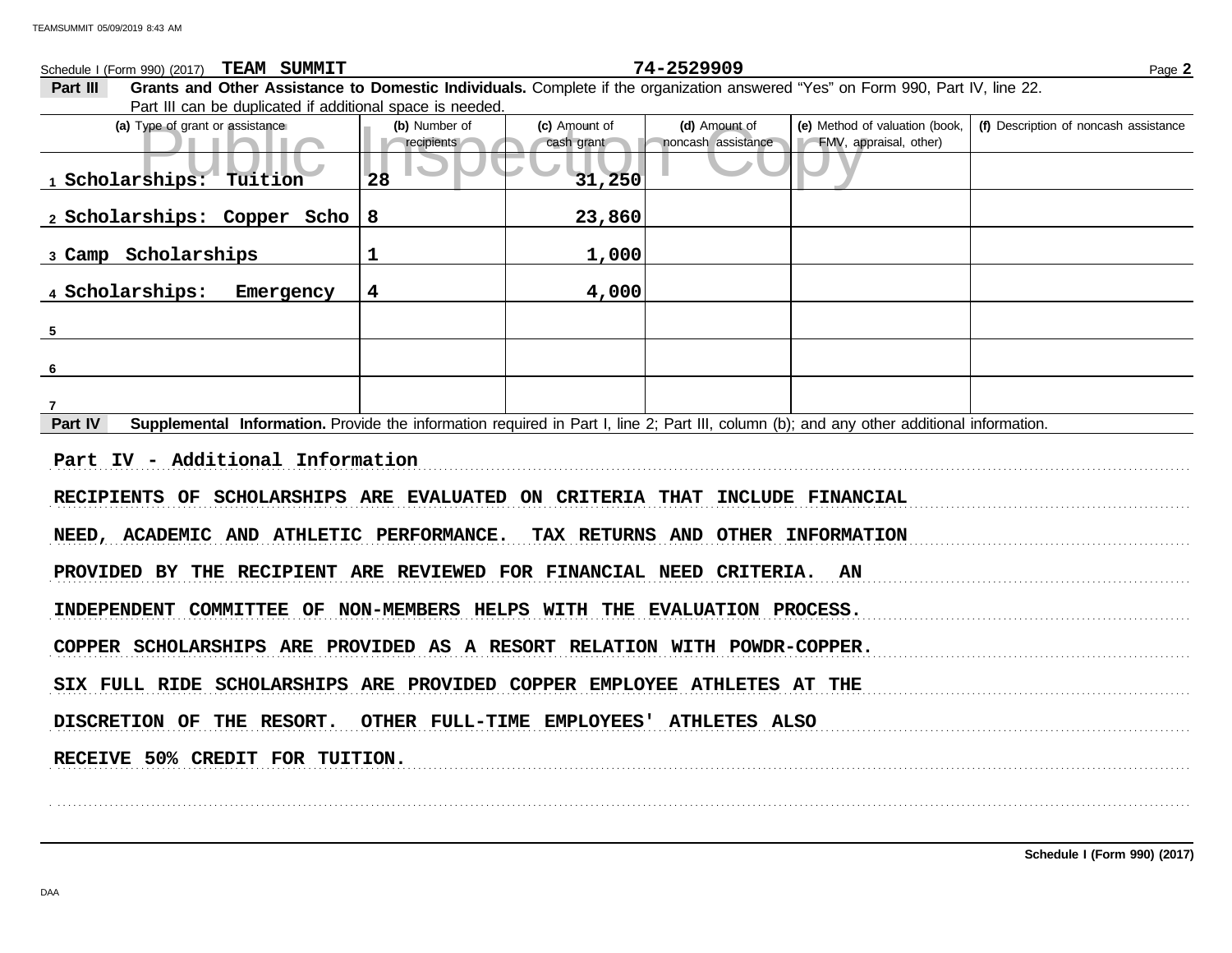| <b>SCHEDULE O</b><br>(Form 990 or 990-EZ)<br>Department of the Treasury<br>Internal Revenue Service<br>Name of the organization<br><b>TEAM</b><br>Form 990<br>$\overline{\phantom{a}}$<br>TEAM SUMMIT<br>REALIZE AND | ٠<br><b>SUMMIT</b><br>Organization's Mission<br>IS A YOUTH DEVELOPMENT ORGANIZATION EMPOWERING ATHLETES<br>CELEBRATE THEIR PERSONAL PODIUMS<br>AND LIFE SKILLS BY PARTICIPATING<br>ΙN                                                                   | Supplemental Information to Form 990 or 990-EZ<br>Complete to provide information for responses to specific questions on<br>Form 990 or 990-EZ or to provide any additional information.<br>u Attach to Form 990 or 990-EZ.<br>u Go to www.irs.gov/Form990 for the latest information.<br>INNOVATIVE PROGRAMMING AT OUR WORLD | Employer identification number<br>74-2529909<br>THROUGH ATHLETICS, | OMB No. 1545-0047<br>2017<br><b>Open to Public</b><br><b>Inspection</b><br>TO.<br><b>EDUCATION,</b> |
|----------------------------------------------------------------------------------------------------------------------------------------------------------------------------------------------------------------------|---------------------------------------------------------------------------------------------------------------------------------------------------------------------------------------------------------------------------------------------------------|-------------------------------------------------------------------------------------------------------------------------------------------------------------------------------------------------------------------------------------------------------------------------------------------------------------------------------|--------------------------------------------------------------------|-----------------------------------------------------------------------------------------------------|
| CLASS VENUES.                                                                                                                                                                                                        |                                                                                                                                                                                                                                                         |                                                                                                                                                                                                                                                                                                                               |                                                                    |                                                                                                     |
| Form 990, Part I, Line 6<br><b>VOLUNTEERS ASSIST OUR STAFF</b><br><b>FUNDRAISERS</b><br>COMMUNITY OUTREACH EFFORTS.                                                                                                  | <b>VOLUNTEERS AND THEIR EFFORTS ARE</b><br>THE<br>IN PUTTING ON<br>THE<br><b>THROUGHOUT</b><br><b>VOLUNTEERS AND</b><br>CONTINUE TO PROVIDE OUR ELITE PROGRAMS IN A COST EFFECTIVE MANNER.<br>VOLUNTEER HOURS FOR THE 2016/2017 FISCAL YEAR WERE 3,650! | <b>BACKBONE OF</b><br>COMPETITIONS, EVENTS AND<br>YEAR AND THEIR EFFORTS ARE CENTRAL TO OUR<br>THEIR EFFORTS                                                                                                                                                                                                                  | <b>TEAM SUMMIT</b><br><b>ENABLE</b>                                | COLORADO.<br>THE<br>TEAM TO<br><b>TOTAL</b>                                                         |
| Form 990,                                                                                                                                                                                                            | Part VI, Line 4 - Significant Changes to Organizational Documents                                                                                                                                                                                       |                                                                                                                                                                                                                                                                                                                               |                                                                    |                                                                                                     |
|                                                                                                                                                                                                                      | The Bylaws were amended and restated by the Governance Committee to better                                                                                                                                                                              |                                                                                                                                                                                                                                                                                                                               |                                                                    |                                                                                                     |
|                                                                                                                                                                                                                      | match the workings of the Team as we are organized and managed today.                                                                                                                                                                                   |                                                                                                                                                                                                                                                                                                                               |                                                                    |                                                                                                     |
|                                                                                                                                                                                                                      | Form 990, Part VI, Line 11b - Organization's Process to Review Form 990<br>DRAFT COPY OF FORM 990 E-MAILED TO EXECUTIVE BOARD FOR APPROVAL.                                                                                                             |                                                                                                                                                                                                                                                                                                                               |                                                                    |                                                                                                     |
|                                                                                                                                                                                                                      | Form 990, Part VI, Line 12c - Enforcement of Conflicts Policy                                                                                                                                                                                           |                                                                                                                                                                                                                                                                                                                               |                                                                    |                                                                                                     |
|                                                                                                                                                                                                                      | BOARD MEMBERS ARE REVIEWED ANNUALLY FOR CONFLICT OF INTEREST. EACH MEMBER                                                                                                                                                                               |                                                                                                                                                                                                                                                                                                                               |                                                                    |                                                                                                     |
| PART.                                                                                                                                                                                                                | COMPLETES A STATEMENT CONFIRMING THERE IS NO CONFLICT OF INTEREST ON THEIR                                                                                                                                                                              |                                                                                                                                                                                                                                                                                                                               |                                                                    |                                                                                                     |
|                                                                                                                                                                                                                      |                                                                                                                                                                                                                                                         |                                                                                                                                                                                                                                                                                                                               |                                                                    |                                                                                                     |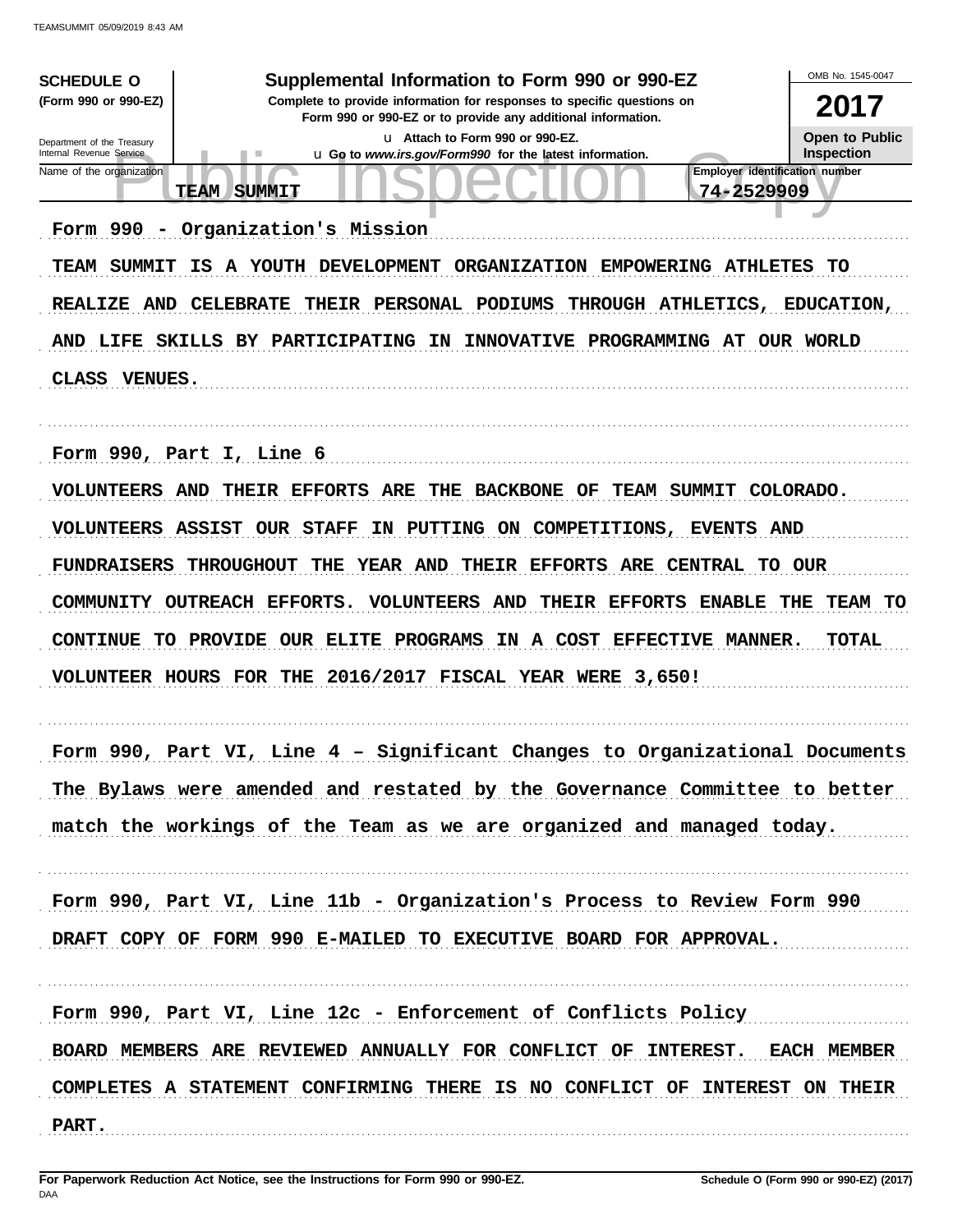| Schedule O (Form 990 or 990-EZ) (2017)<br>Name of the organization                                  | Page 2<br>Employer identification number |
|-----------------------------------------------------------------------------------------------------|------------------------------------------|
| TEAM SUMMIT                                                                                         | 74-2529909                               |
|                                                                                                     |                                          |
| ٠<br>Form 990, Part VI, Line 15a - Compensation Process for Top Official<br>EXECUTIVE BOARD MEMBERS | ANNUALLY REVIEW THE EXECUTIVE DIRECTOR'S |
| PERFORMANCE IN DETERMINING AND APPROVING HIS SALARY.                                                |                                          |
| Form 990, Part VI, Line 19 - Governing Documents Disclosure Explanation                             |                                          |
| FORMS 1023 AND 990 ARE AVAILABLE UPON REQUEST AT THE TEAM SUMMIT OFFICES                            |                                          |
| DURING REGULAR BUSINESS HOURS.                                                                      |                                          |
|                                                                                                     |                                          |
|                                                                                                     |                                          |
|                                                                                                     |                                          |
|                                                                                                     |                                          |
|                                                                                                     |                                          |
|                                                                                                     |                                          |
|                                                                                                     |                                          |
|                                                                                                     |                                          |
|                                                                                                     |                                          |
|                                                                                                     |                                          |
|                                                                                                     |                                          |
|                                                                                                     |                                          |
|                                                                                                     |                                          |
|                                                                                                     |                                          |
|                                                                                                     |                                          |
|                                                                                                     |                                          |

Schedule O (Form 990 or 990-EZ) (2017)